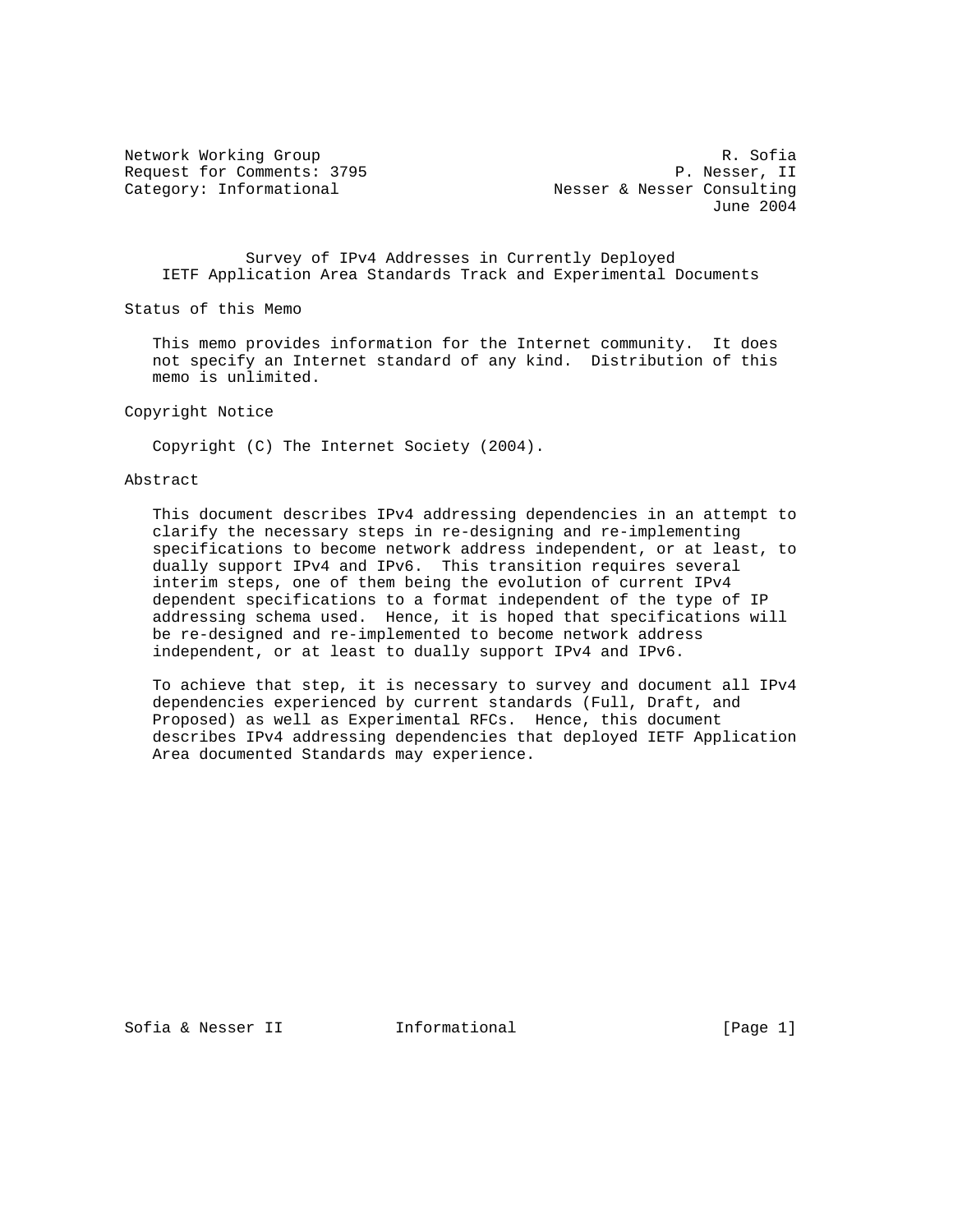Table of Contents

| 2.             |                                  |
|----------------|----------------------------------|
|                |                                  |
|                |                                  |
| 5.             |                                  |
| б.             |                                  |
|                |                                  |
| 8 <sub>1</sub> |                                  |
| 9.             |                                  |
|                |                                  |
|                | Normative References. 48         |
|                | 10.2. Informative References. 48 |
|                |                                  |
|                | 12. Full Copyright Statement 50  |
|                |                                  |

## 1. Introduction

 The exhaustive documentation of IPv4 addresses usage in currently deployed IETF documented standards has now been broken into seven documents conforming to current IETF main areas, i.e., Applications, Internet, Operations and Management, Routing, Sub-IP, and Transport. A general overview of the documentation, as well as followed methodology and historical perspective can be found in [1]. This document represents one of the seven blocks, and its scope is limited to surveying possible IPv4 dependencies in IETF Application Area documented Standards.

2. Document Organization

 The remainder sections are organized as follows. Sections 3, 4, 5, and 6 describe, respectively, the raw analysis of Internet Standards [2]:

 Full, Draft, and Proposed Standards, and Experimental RFCs. For each section, standards are analysed by their RFC number, in sequential order, i.e., from RFC 1 to RFC 3200. Exceptions to this are some RFCs above RFC 3200. They have been included, given that they obsoleted RFCs within the range 1-3200. Also, the comments presented for each RFC are raw in their nature, i.e., each RFC is simply analysed in terms of possible IPv4 addressing dependencies. Finally, Section 7 presents a global overview of the data described in the previous sections, and suggests possible future steps.

Sofia & Nesser II 1nformational (Page 2)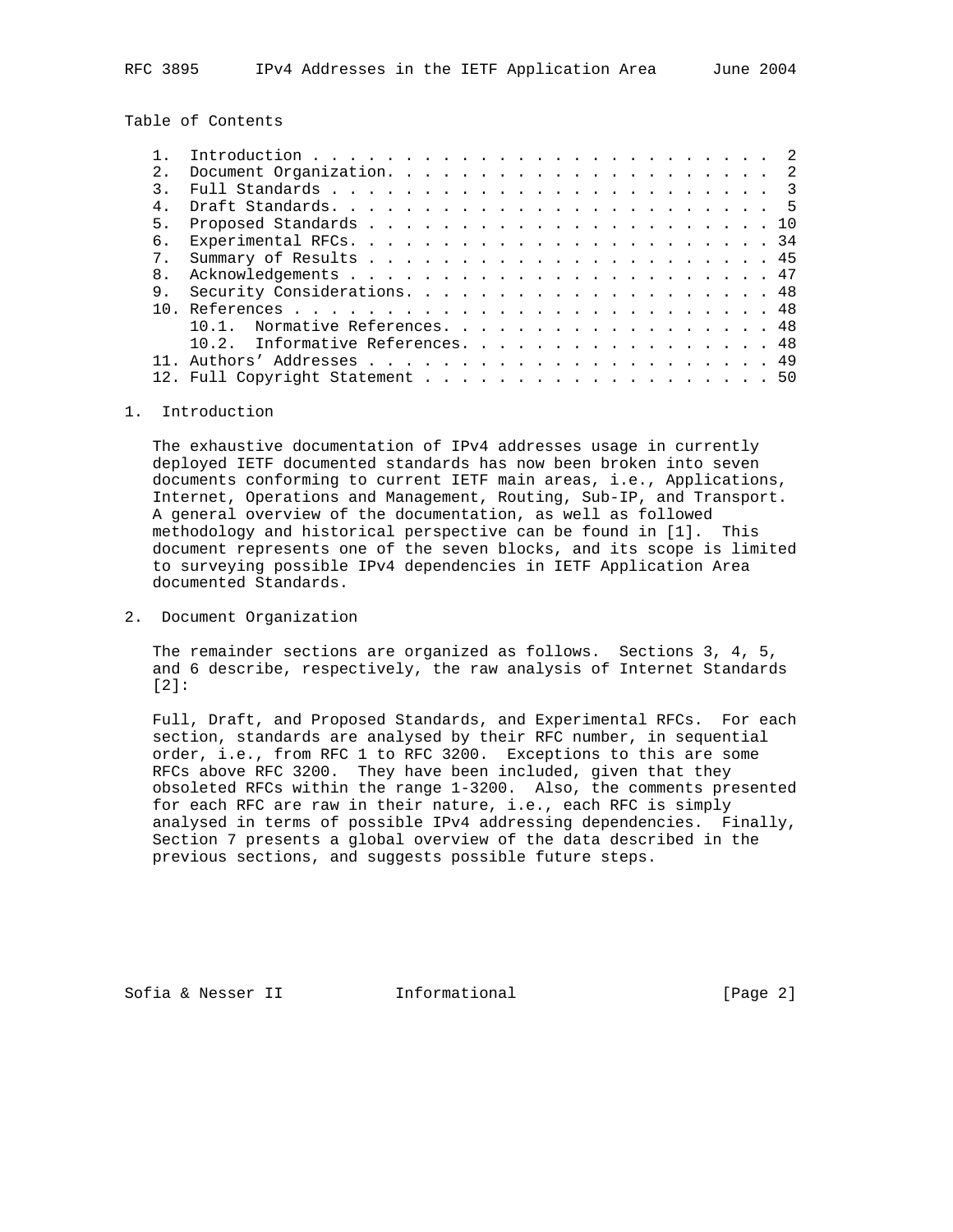3. Full Standards

 Internet Full Standards have attained the highest level of maturity on the standards track process. They are commonly referred to as "Standards", and represent fully technical mature specifications that are widely implemented and used throughout the Internet.

3.1. RFC854: Telnet Protocol Specifications

There are no IPv4 dependencies in this specification.

3.2. RFC 855: Telnet Option Specifications

There are no IPv4 dependencies in this specification.

3.3. RFC 856: Binary Transmission Telnet Option

There are no IPv4 dependencies in this specification.

3.4. RFC 857: Echo Telnet Option

There are no IPv4 dependencies in this specification.

3.5. RFC 858: Suppress Go Ahead Telnet Option

There are no IPv4 dependencies in this specification.

3.6. RFC 859: Status Telnet Option

There are no IPv4 dependencies in this specification.

3.7. RFC 860: Timing Mark Telnet Option

There are no IPv4 dependencies in this specification.

3.8. RFC 861: Extended Options List Telnet Option

There are no IPv4 dependencies in this specification.

3.9. RFC 862: Echo Protocol

There are no IPv4 dependencies in this specification.

3.10. RFC 863: Discard Protocol

There are no IPv4 dependencies in this specification.

Sofia & Nesser II 1nformational (Page 3)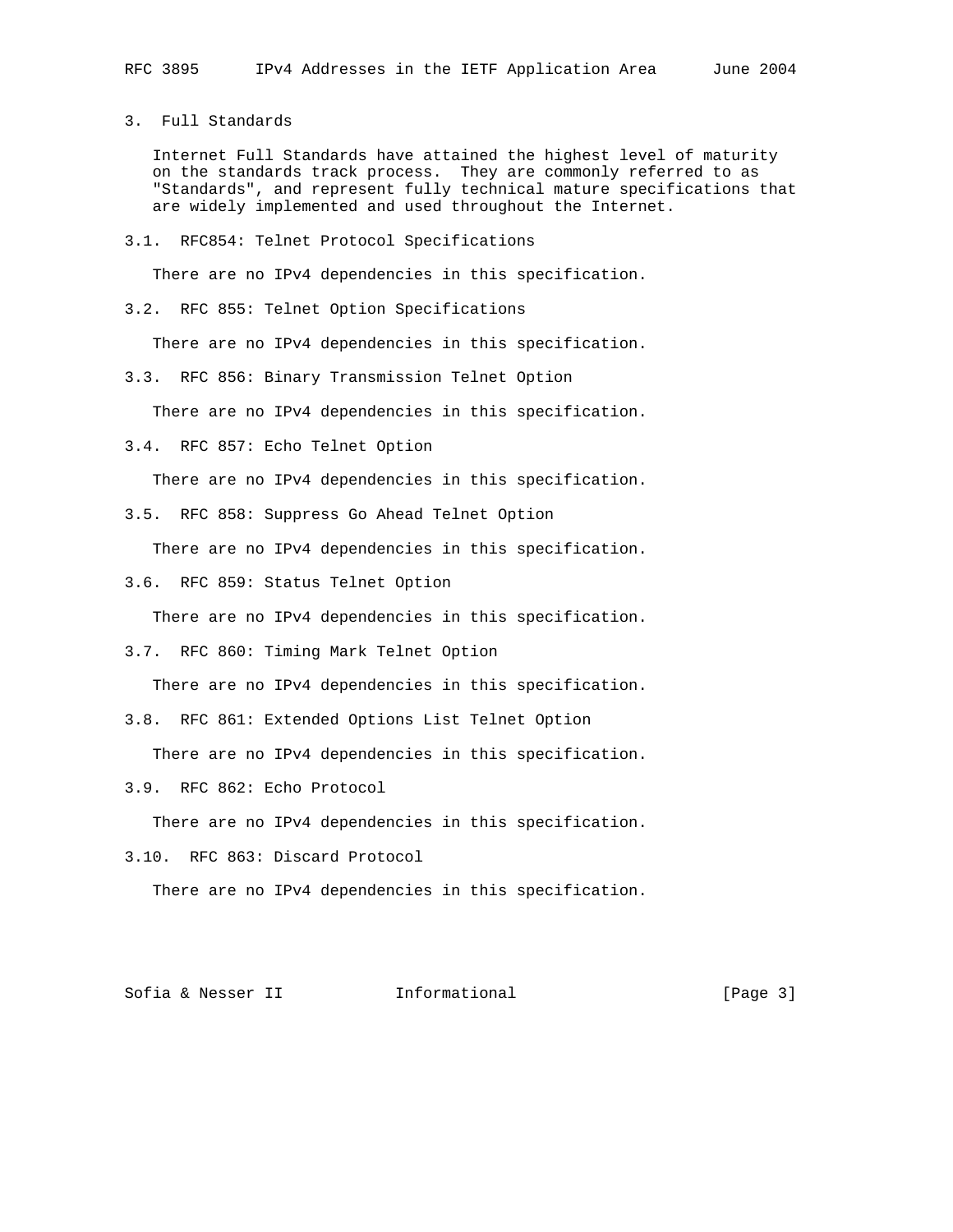3.11. RFC 864: Character Generator Protocol

There are no IPv4 dependencies in this specification.

3.12. RFC 865: Quote of the Day Protocol

There are no IPv4 dependencies in this specification.

3.13. RFC 866: Active Users Protocol

There are no IPv4 dependencies in this specification.

3.14. RFC 867: Daytime Protocol

There are no IPv4 dependencies in this specification.

3.15. RFC 868: Time Server Protocol

There are no IPv4 dependencies in this specification.

3.16. RFC 959: File Transfer Protocol

 Section 4.1.2 (TRANSFER PARAMETER COMMANDS) describes the port command using the following format:

- "A port command would be: PORT h1,h2,h3,h4,p1,p2 where h1 is the high order 8 bits of the internet host address."
- This is a clear reference to an IPv4 address. In sections 4.2.1 and 4.2.2, on reply codes, the code:

"227 Entering Passive Mode (h1,h2,h3,h4,p1,p2)"

 also needs to be reworked for IPv6 addressing. Also, Section 5.3.2 (FTP COMMAND ARGUMENTS) contains:

 "<host-number> ::= <number>,<number>,<number>,<number> <port-number> ::= <number>,<number> <number> ::= any decimal integer 1 through 255"

This needs to be solved to transition to IPv6.

3.17. RFC 1350: Trivial File Transfer Protocol

There are no IPv4 dependencies in this specification.

Sofia & Nesser II 1nformational (Page 4)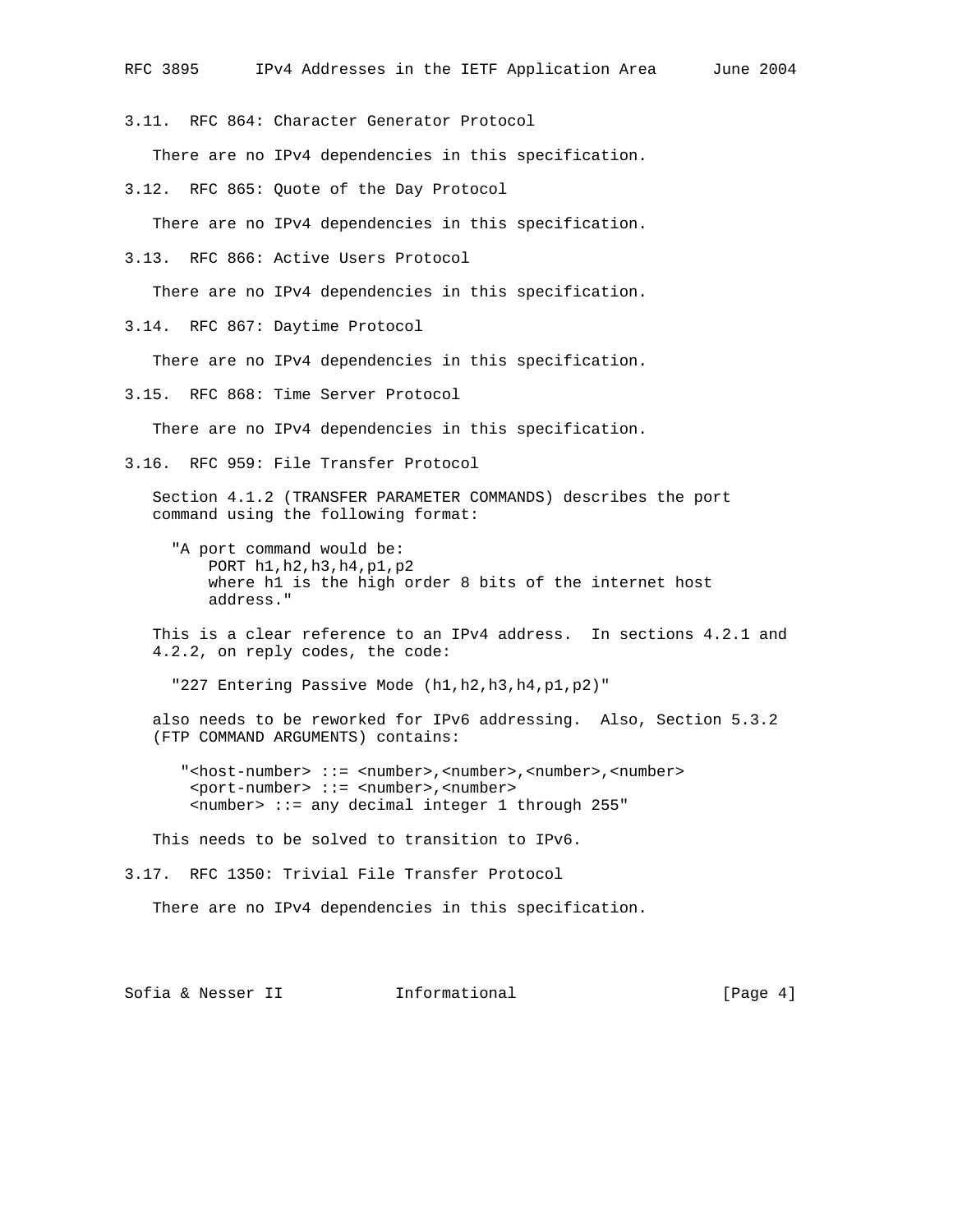3.18. RFC 1870: SMTP Service Extension for Message Size Declaration

There are no IPv4 dependencies in this specification.

3.19. RFC 1939: Post Office Protocol - Version 3

There are no IPv4 dependencies in this specification.

3.20. RFC 2920: SMTP Service Extension for Command Pipelining

There are no IPv4 dependencies in this specification.

4. Draft Standards

 Draft Standards is the nomenclature given to specifications that are on the penultimate maturity level of the IETF standards track process. They are considered to be final specifications, which may only experience changes to solve specific problems found. A specification is only considered to be a Draft Standard if there are at least two known independent and interoperable implementations. Hence, Draft Standards are usually quite mature and widely used.

4.1. RFC 954: NICNAME/WHOIS

There are no IPv4 dependencies in this specification.

4.2. RFC 1184: Telnet Linemode Option

There are no IPv4 dependencies in this specification.

4.3. RFC 1288: The Finger User Information Protocol

There are no IPv4 dependencies in this specification.

4.4. RFC 1305: Network Time Protocol (Version 3) Specification, Implementation

 Section 3.2.1 (Common Variables) provides the following variable definitions:

 "Peer Address (peer.peeraddr, pkt.peeraddr), Peer Port (peer.peerport, pkt.peerport): These are the 32-bit Internet address and 16-bit port number of the peer.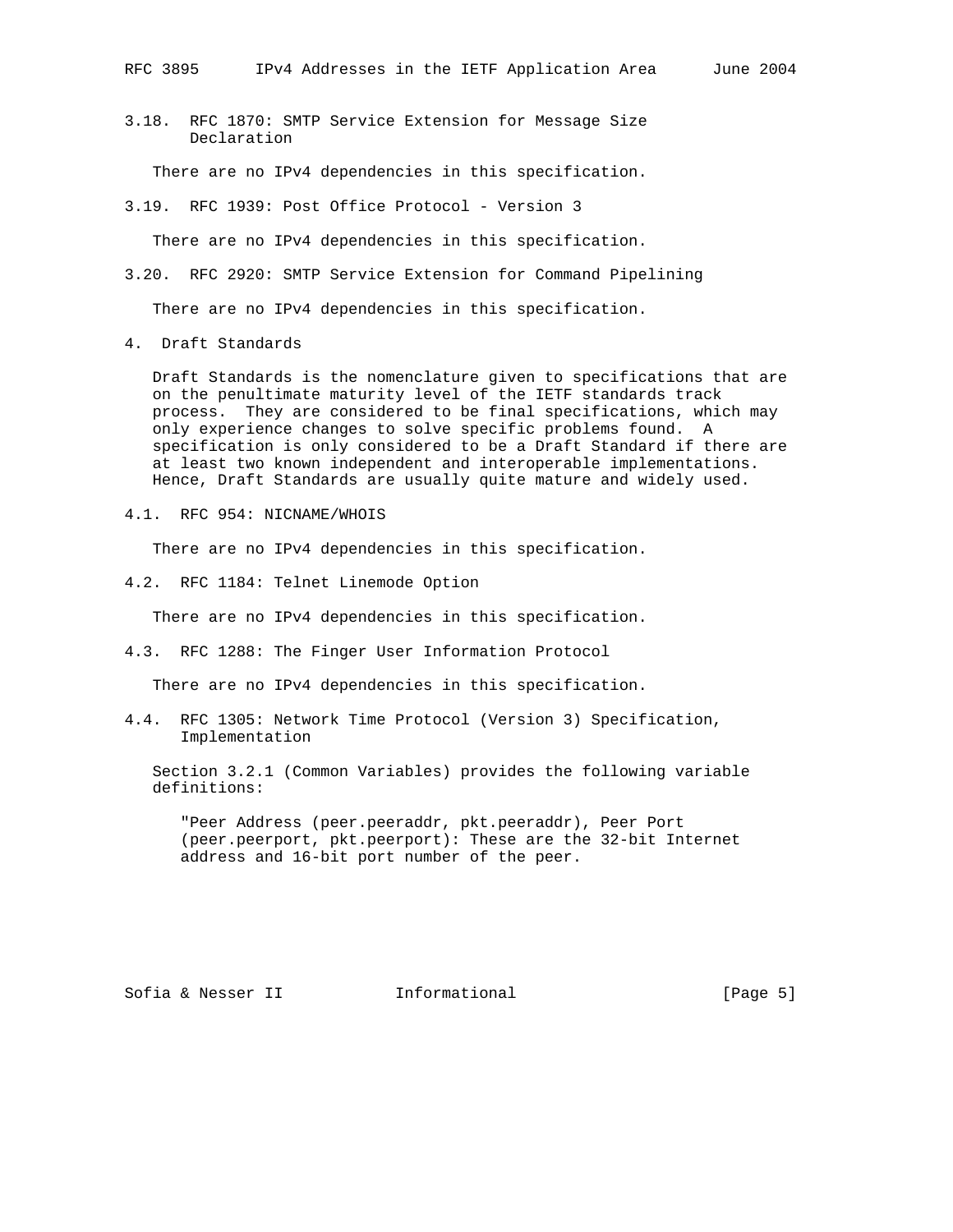Host Address (peer.hostaddr, pkt.hostaddr), Host Port (peer.hostport, pkt.hostport): These are the 32-bit Internet address and 16-bit port number of the host. They are included among the state variables to support multi-homing."

Section 3.4.3 (Receive Procedure) defines the following procedure:

 "The source and destination Internet addresses and ports in the IP and UDP headers are matched to the correct peer. If there is no match a new instantiation of the protocol machine is created and the association mobilized."

 Section 3.6 (Access Control Issues) proposes a simple authentication scheme in the following way:

 "If a more comprehensive trust model is required, the design can be based on an access-control list with each entry consisting of a 32-bit Internet address, 32-bit mask and three-bit mode. If the logical AND of the source address (pkt.peeraddr) and the mask in an entry matches the corresponding address in the entry and the mode (pkt.mode) matches the mode in the entry, the access is allowed; otherwise an ICMP error message is returned to the requestor. Through appropriate choice of mask, it is possible to restrict requests by mode to individual addresses, a particular subnet or net addresses, or have no restriction at all. The access-control list would then serve as a filter controlling which peers could create associations."

Appendix B Section 3 (B.3 Commands) defines the following command:

 "Set Trap Address/Port (6): The command association identifier, status and data fields are ignored. The address and port number for subsequent trap messages are taken from the source address and port of the control message itself. The initial trap counter for trap response messages is taken from the sequence field of the command. The response association identifier, status and data fields are not significant. Implementations should include sanity timeouts which prevent trap transmissions if the monitoring program does not renew this information after a lengthy interval."

 The address clearly assumes the IPv4 version. Also, there are numerous places in sample code and in algorithms that use the above mentioned variables. It seems that there is no reason to modify the actual protocol. A small number of textual changes and an update to implementations, so they can understand both IPv4 and IPv6 addresses, will suffice to have a NTP version that works on both network layer protocols.

Sofia & Nesser II 1nformational (Page 6)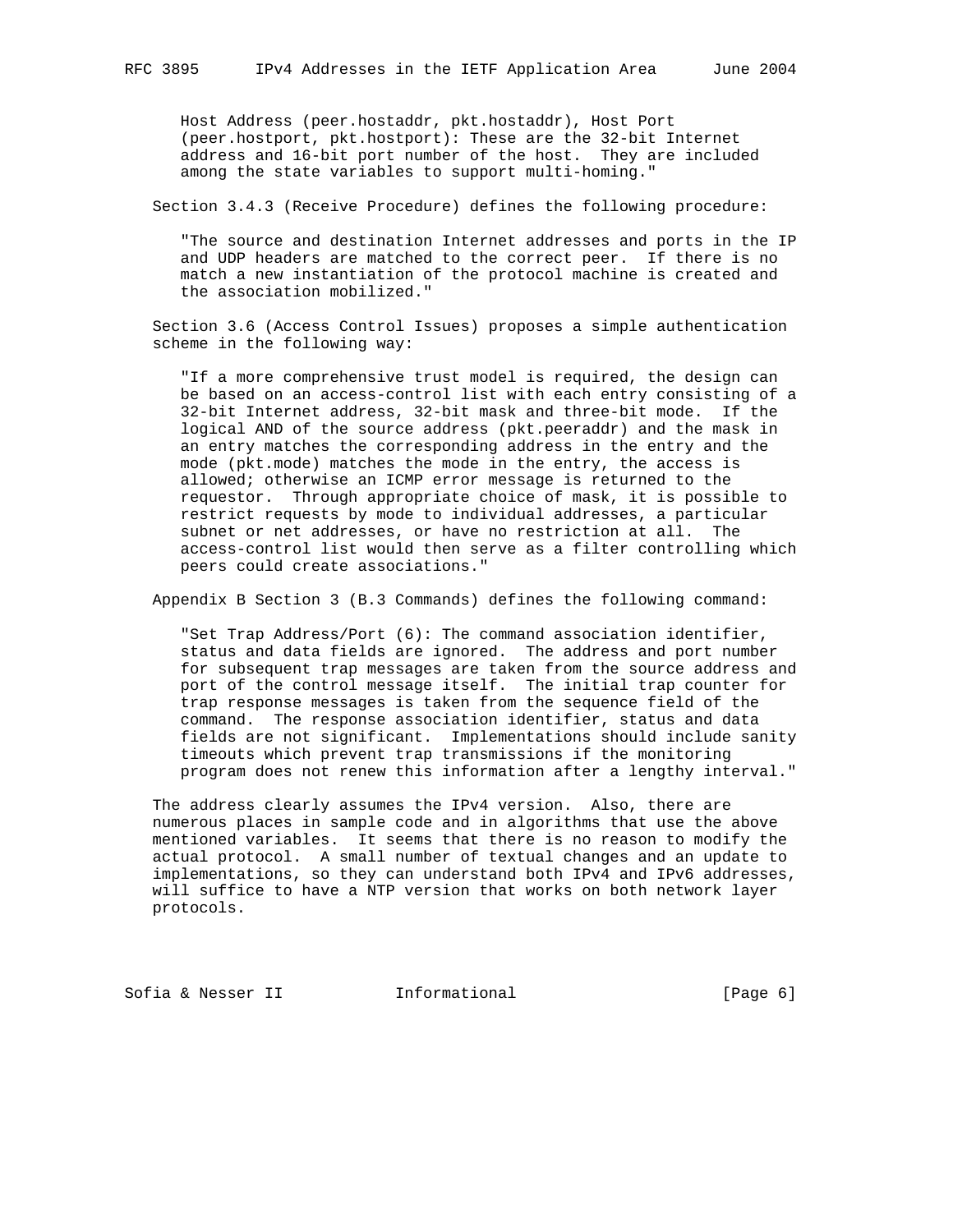4.5. RFC 1575: An Echo Function for CLNP (ISO 8473) There are no IPv4 dependencies in this specification.

- 4.6. RFC 1652: SMTP Service Extension for 8bit-MIME Transport There are no IPv4 dependencies in this specification.
- 4.7. RFC 1832: eXternal Data Representation Standard

There are no IPv4 dependencies in this specification.

4.8. RFC 2045: Multipurpose Internet Mail Extensions (MIME), Part One: Format of Internet Message Bodies

There are no IPv4 dependencies in this specification.

4.9. RFC 2046: MIME, Part Two: Media Types

There are no IPv4 dependencies in this specification.

4.10. RFC 2047: MIME, Part Three: Message Header Extensions for Non-ASCII Text

There are no IPv4 dependencies in this specification.

4.11. RFC 2049: MIME Part Five: Conformance Criteria and Examples

There are no IPv4 dependencies in this specification.

- 4.12. RFC 2279: UTF-8, a transformation format of ISO 10646 There are no IPv4 dependencies in this specification.
- 4.13. RFC 2347: TFTP Option Extension

There are no IPv4 dependencies in this specification.

Sofia & Nesser II 1nformational (Page 7)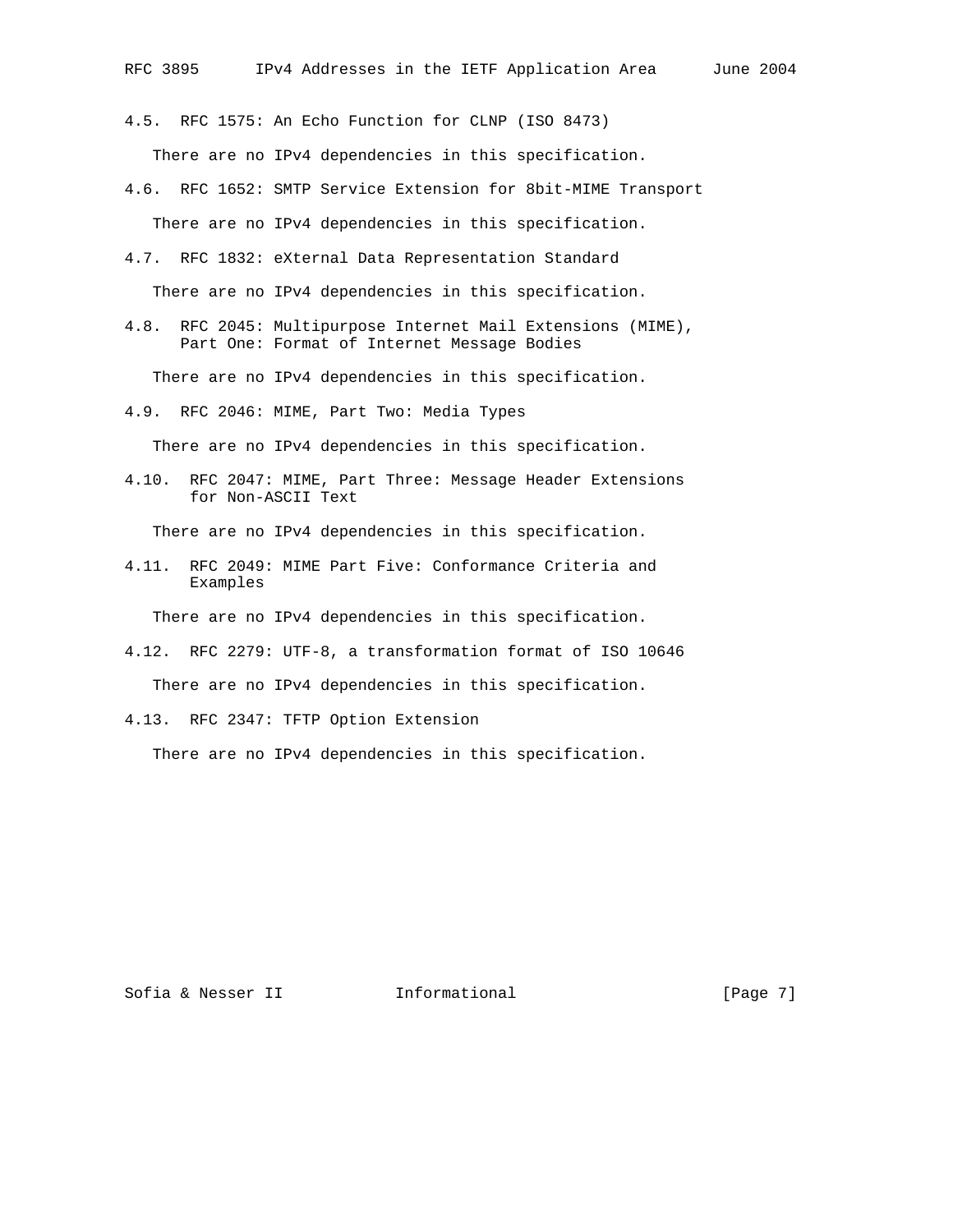# 4.14. RFC 2348: TFTP Blocksize Option

Section "Blocksize Option Specification" gives the following example:

"For example:

|  |  | 1   foobar   0   octet   0   blksize   0   1428   0 |  |
|--|--|-----------------------------------------------------|--|
|  |  |                                                     |  |

 is a Read Request, for the file named "foobar", in octet (binary) transfer mode, with a block size of 1428 octets (Ethernet MTU, less the TFTP, UDP and IP header lengths)."

 Clearly, the given blocksize example would not work with IPv6 header sizes, but it has no practical implications, since larger blocksizes are also available.

4.15. RFC 2349: TFTP Timeout Interval and Transfer Size Options

There are no IPv4 dependencies in this specification.

4.16. RFC 2355: TN3270 Enhancements

There are no IPv4 dependencies in this specification.

4.17. RFC 2396: Uniform Resource Identifiers (URI): Generic Syntax

Section 3.2.2. (Server-based Naming Authority) states:

 "The host is a domain name of a network host, or its IPv4 address as a set of four decimal digit groups separated by ".". Literal IPv6 addresses are not supported. ...

 Note: A suitable representation for including a literal IPv6 address as the host part of a URL is desired, but has not yet been determined or implemented in practice."

4.18. RFC 2616: Hypertext Transfer Protocol HTTP/1.1

Section 3.2.2 (http URL) states:

 "The "http" scheme is used to locate network resources via the HTTP protocol. This section defines the scheme-specific syntax and semantics for http URLs.

http\_URL = "http:" "//" host [ ":" port ] [ abs\_path [ "?" query ]]

Sofia & Nesser II 1nformational 1999 [Page 8]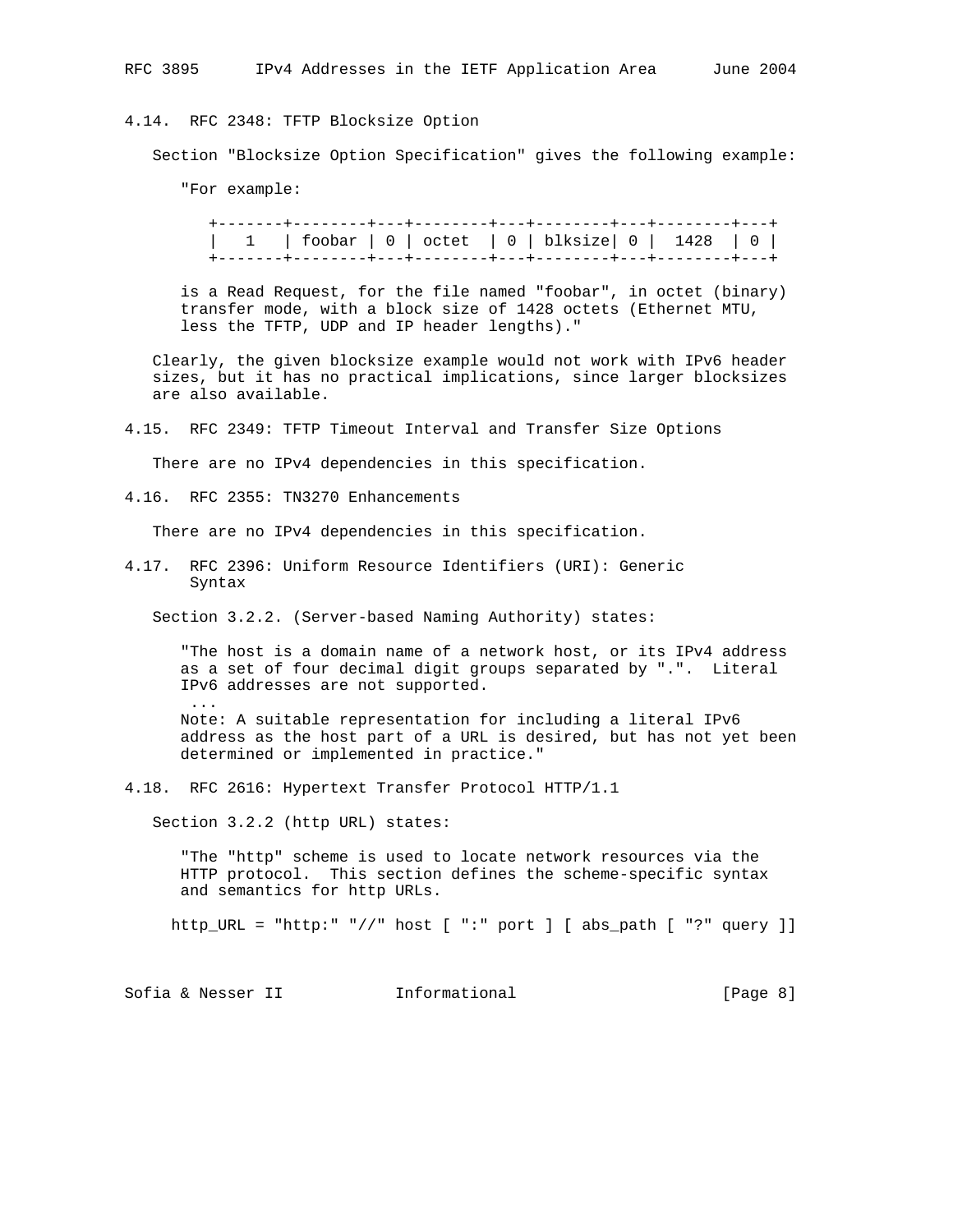If the port is empty or not given, port 80 is assumed. The semantics are that the identified resource is located at the server listening for TCP connections on that port of that host, and the Request-URI for the resource is abs\_path (section 5.1.2). The use of IP addresses in URLs SHOULD be avoided whenever possible (see RFC 1900 [24])."

 The text is version neutral, but it is unclear whether individual implementations will support IPv6 addresses. In fact, the use of the ":"separator in IPv6 addresses will cause misinterpretation when parsing URI's. There are other discussions regarding a server recognizing its own IP addresses, spoofing DNS/IP address combinations, as well as issues regarding multiple HTTP servers running on a single IP interface. Again, the text is version neutral, but clearly, such statements represent implementation issues.

- 4.19. RFC 3191: Minimal GSTN address format in Internet Mail There are no IPv4 dependencies in this specification.
- 4.20. RFC 3192: Minimal FAX address format in Internet Mail There are no IPv4 dependencies in this specification.
- 4.21. RFC 3282: Content Language Headers

There are no IPv4 dependencies in this specification.

4.22. RFC 3461: Simple Mail Transfer Protocol (SMTP) Service Extension for Delivery Status Notifications

There are no IPv4 dependencies in this specification.

4.23. RFC 3462: The Multipart/Report Content Type for the Reporting of Mail System Administrative Messages

There are no IPv4 dependencies in this specification.

4.24. RFC 3463: Enhanced Mail System Status Codes

There are no IPv4 dependencies in this specification.

4.25. RFC 3464: An Extensible Message Format for Delivery Status Notifications

There are no IPv4 dependencies in this specification.

Sofia & Nesser II 1nformational 1999 [Page 9]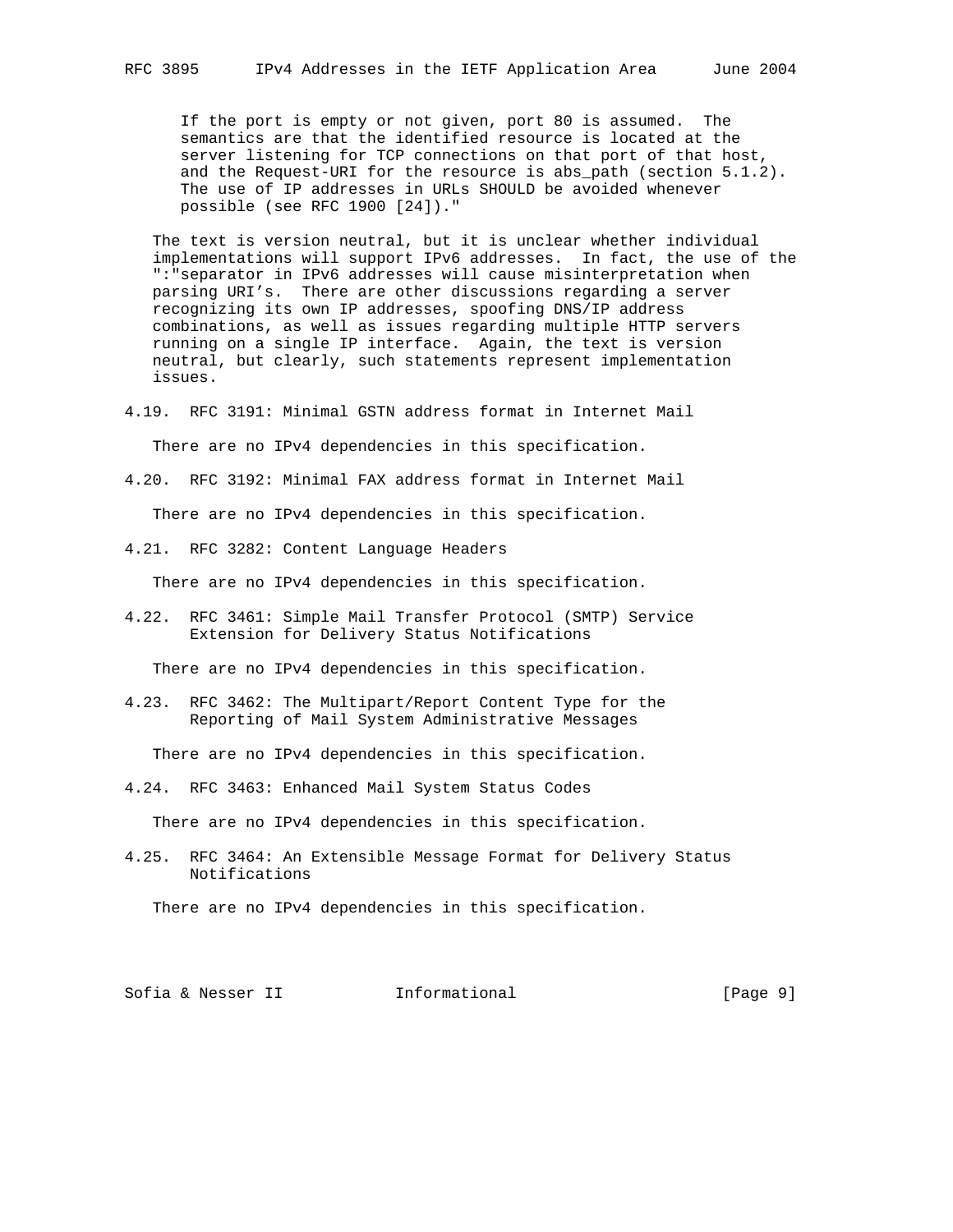### 5. Proposed Standards

 Proposed Standards represent initial level documents in the IETF standards track process. They are stable in terms of design, but do not require the existence of implementations. In several cases, these specifications are simply proposed as solid technical ideas, to be analysed by the Internet community, but are never implemented or advanced in the IETF standards process.

5.1. RFC 698: Telnet extended ASCII option

There are no IPv4 dependencies in this specification.

5.2. RFC 726: Remote Controlled Transmission and Echoing Telnet option

There are no IPv4 dependencies in this specification.

5.3. RFC 727: Telnet logout option

There are no IPv4 dependencies in this specification.

5.4. RFC 735: Revised Telnet byte macro option

There are no IPv4 dependencies in this specification.

5.5. RFC 736: Telnet SUPDUP option

There are no IPv4 dependencies in this specification.

5.6. RFC 749: Telnet SUPDUP-Output option

There are no IPv4 dependencies in this specification.

5.7. RFC 779: Telnet send-location option

There are no IPv4 dependencies in this specification.

5.8. RFC 885: Telnet end of record option

There are no IPv4 dependencies in this specification.

5.9. RFC 927: TACACS user identification Telnet option There are no IPv4 dependencies in this specification.

Sofia & Nesser II 1nformational [Page 10]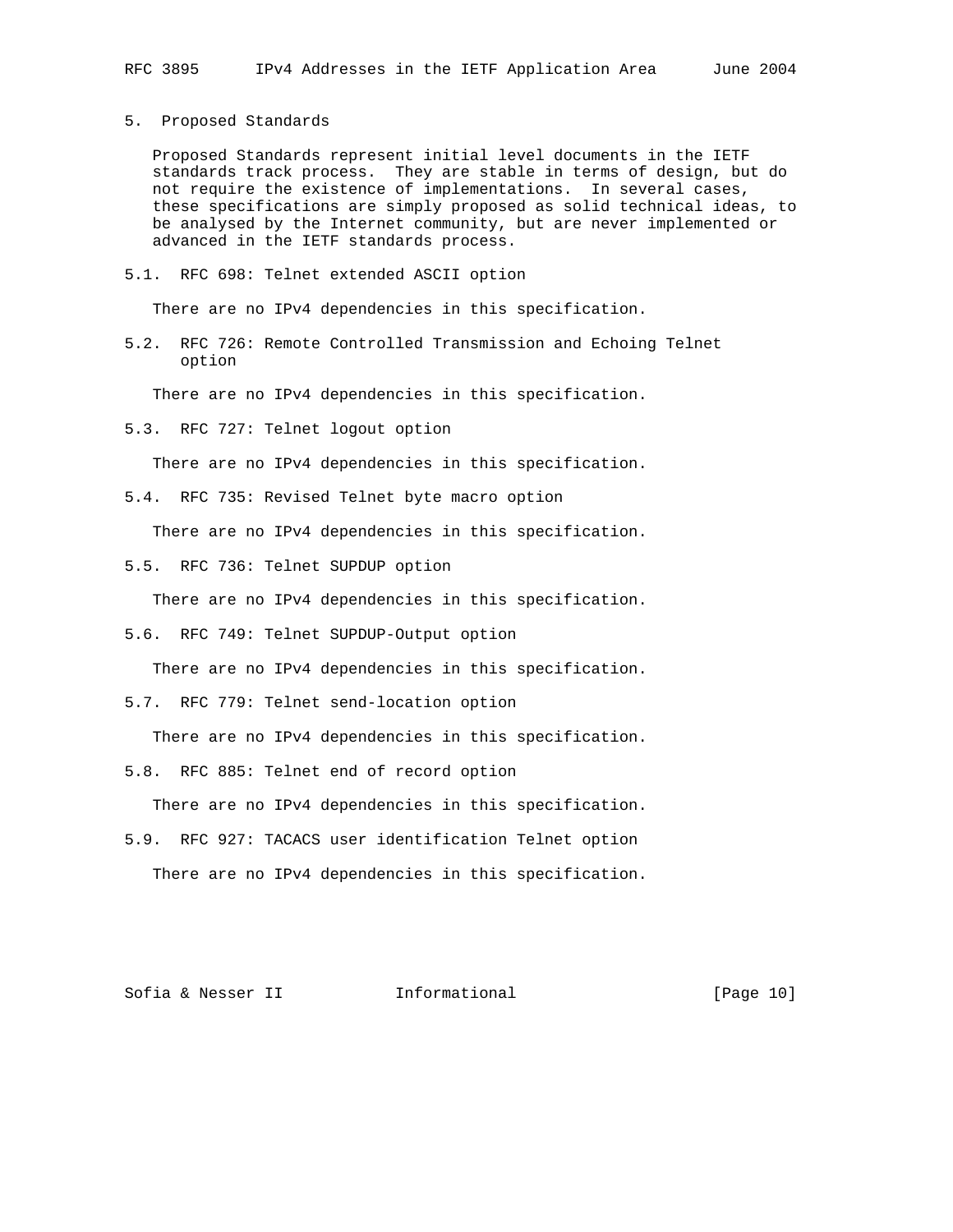5.10. RFC 933: Output marking Telnet option

There are no IPv4 dependencies in this specification.

5.11. RFC 946: Telnet terminal location number option

Section "TTYLOC Number" states:

 "The TTYLOC number is a 64-bit number composed of two (2) 32-bit numbers: The 32-bit official ARPA Internet host address (may be any one of the addresses for multi-homed hosts) and a 32-bit number representing the terminal on the specified host. The host address of [0.0.0.0] is defined to be "unknown", the terminal number of FFFFFFFF (hex, r or-1 in decimal) is defined to be "unknown" and the terminal number of FFFFFFFE (hex, or -2 in decimal) is defined to be "detached" for processes that are not attached to a terminal."

 The clear reference to 32-bit numbers, and to the use of literal addresses in the form [0.0.0.0] is clearly an IPv4-dependency. Thus, the text above needs to be re-written.

5.12. RFC 977: Network News Transfer Protocol

There are no IPv4 dependencies in this specification.

5.13. RFC 1041: Telnet 3270 regime option

There are no IPv4 dependencies in this specification.

5.14. RFC 1043: Telnet Data Entry Terminal option: DODIIS implementation

There are no IPv4 dependencies in this specification.

5.15. RFC 1053: Telnet X.3 PAD option

There are no IPv4 dependencies in this specification.

5.16. RFC 1073: Telnet window size option

There are no IPv4 dependencies in this specification.

5.17. RFC 1079: Telnet terminal speed option

There are no IPv4 dependencies in this specification.

Sofia & Nesser II 1nformational [Page 11]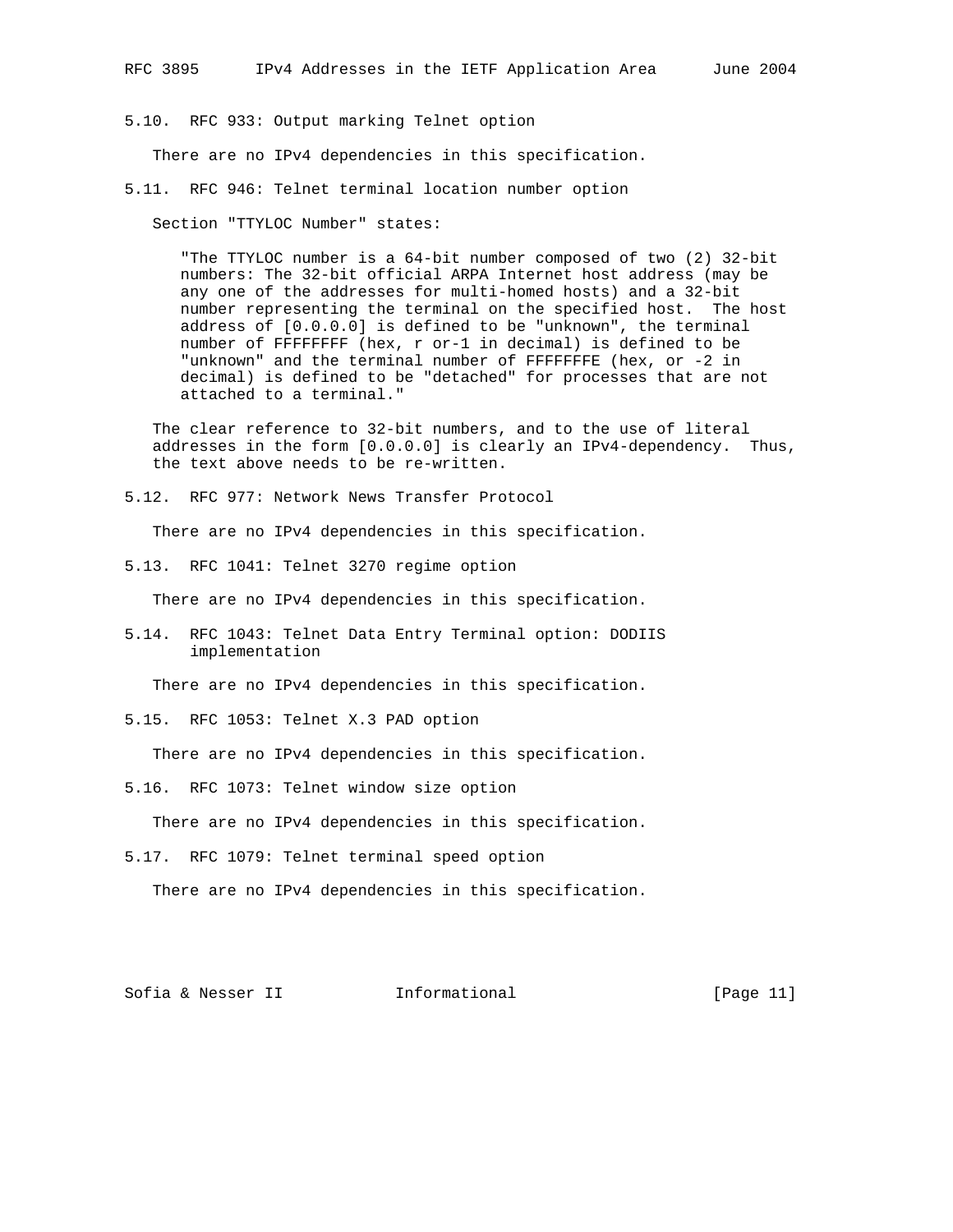5.18. RFC 1091: Telnet terminal-type option

There are no IPv4 dependencies in this specification.

- 5.19. RFC 1096: Telnet X display location option There are no IPv4 dependencies in this specification.
- 5.20. RFC 1274: The COSINE and Internet X.500 Schema

There are no IPv4 dependencies in this specification.

5.21. RFC 1276: Replication and Distributed Operations extensions to provide an Internet Directory using X.500

There are no IPv4 dependencies in this specification.

5.22. RFC 1314: A File Format for the Exchange of Images in the Internet

There are no IPv4 dependencies in this specification.

5.23. RFC 1328: X.400 1988 to 1984 downgrading

There are no IPv4 dependencies in this specification.

5.24. RFC 1372: Telnet Remote Flow Control Option

There are no IPv4 dependencies in this specification.

5.25. RFC 1415: FTP-FTAM Gateway Specification

 Since this document defines a gateway for interaction between FTAM and FTP, the only possible IPv4 dependencies are associated with FTP, which has already been investigated above, in section 3.16.

5.26. RFC 1494: Equivalences between 1988 X.400 and RFC-822 Message Bodies

There are no IPv4 dependencies in this specification.

5.27. RFC 1496: Rules for downgrading messages from X.400/88 to X.400/84 when MIME content-types are present in the messages

There are no IPv4 dependencies in this specification.

Sofia & Nesser II 1nformational [Page 12]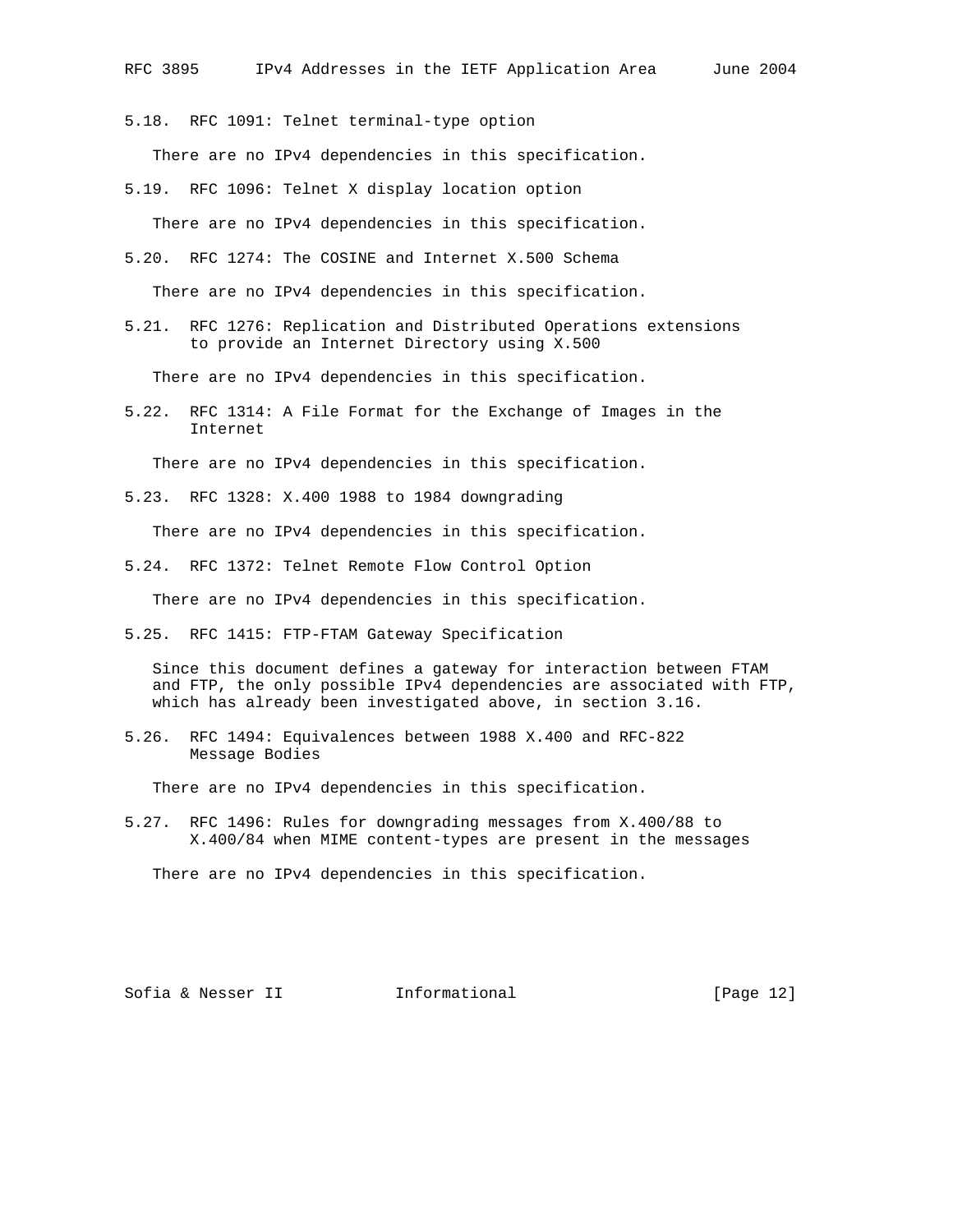5.28. RFC 1502: X.400 Use of Extended Character Sets

There are no IPv4 dependencies in this specification.

5.29. RFC 1572: Telnet Environment Option

There are no IPv4 dependencies in this specification.

5.30. RFC 1648: Postmaster Convention for X.400 Operations

There are no IPv4 dependencies in this specification.

5.31. RFC 1738: Uniform Resource Locators

Section 3.1. (Common Internet Scheme Syntax) states:

"host

 The fully qualified domain name of a network host, or its IP address as a set of four decimal digit groups separated by ".". Fully qualified domain names take the form as described in Section 3.5 of RFC 1034 [13] and Section 2.1 of RFC 1123 [4]: a sequence of domain labels separated by ".", each domain label starting and ending with an alphanumerical character and possibly also containing "-" characters. The rightmost domain label will never start with a digit, though, which syntactically distinguishes all domain names from the IP addresses."

 Clearly, this is only valid when using IPv4 addresses. Later in Section 5. (BNF for specific URL schemes), there is the following text:

"; URL schemeparts for ip based protocols:

ip-schemepart = "//" login [ "/" urlpath ]

| login    | $=$ [ user [ ":" password ] "@" ] hostport |
|----------|--------------------------------------------|
| hostport | $=$ host $[$ ":" port $]$                  |
| host     | $=$ hostname   hostnumber"                 |

Again, this also has implications in terms of IP-version neutrality.

5.32. RFC 1740: MIME Encapsulation of Macintosh Files - MacMIME

There are no IPv4 dependencies in this specification.

Sofia & Nesser II 1nformational [Page 13]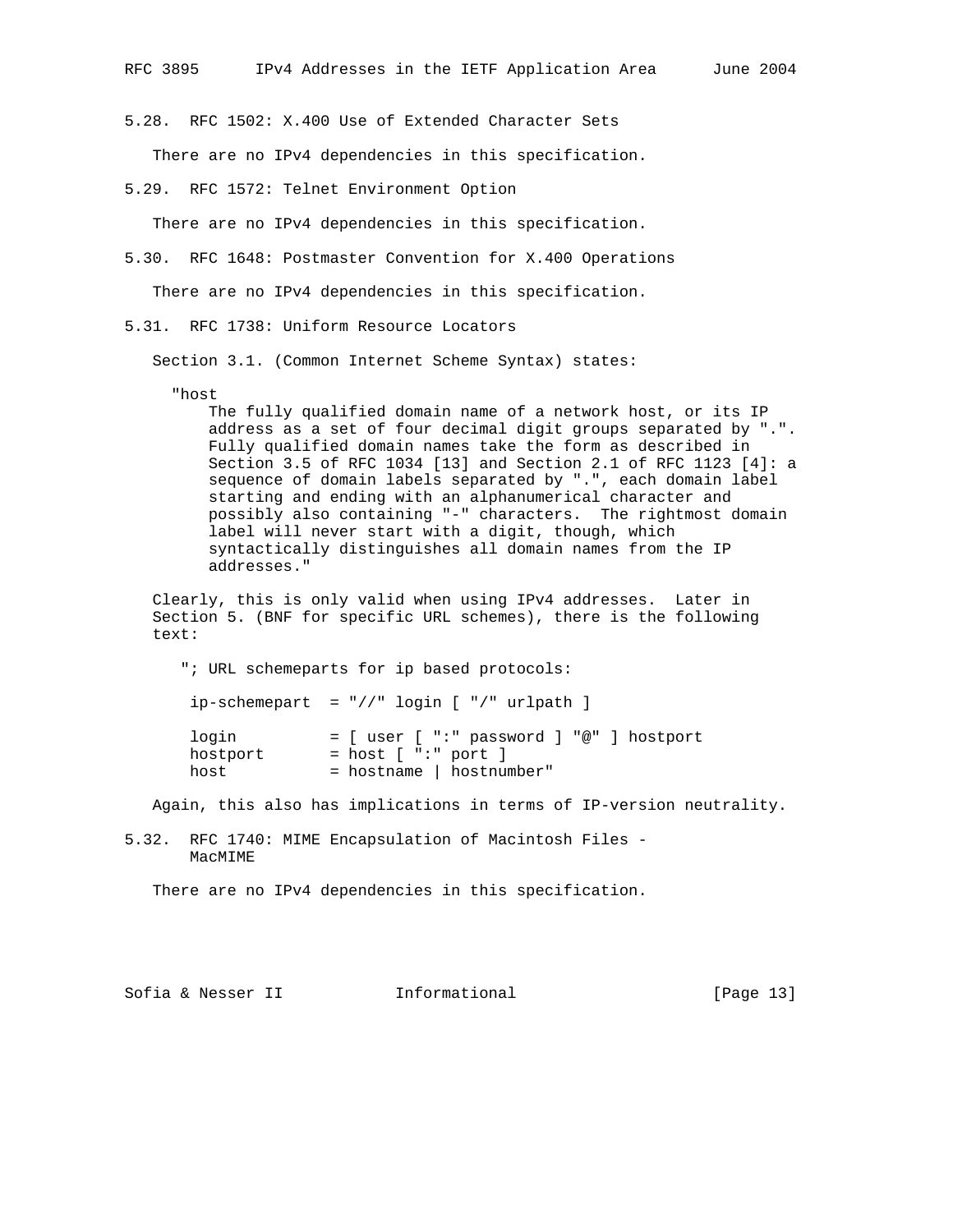5.33. RFC 1767: MIME Encapsulation of EDI Objects

There are no IPv4 dependencies in this specification.

5.34. RFC 1808: Relative Uniform Resource Locators

There are no IPv4 dependencies in this specification.

5.35. RFC 1835: Architecture of the WHOIS++ service

There are no IPv4 dependencies in this specification.

5.36. RFC 1913: Architecture of the WHOIS++ Index Service

Section 6.5. (Query referral) makes the following statement:

 "When referrals are included in the body of a response to a query, each referral is listed in a separate SERVER-TO-ASK block as shown below.

# SERVER-TO-ASK Version-number: // version number of index software, used to insure // compatibility Body-of-Query: // the original query goes here Server-Handle: // WHOIS++ handle of the referred server Host-Name: // DNS name or IP address of the referred server Port-Number: // Port number to which to connect, if different from the // WHOIS++ port number"

 The syntax used does not present specific IPv4 dependencies, but implementations should be modified to check, in incoming packets, which IP version was used by the original request, so they can determine whether or not to return an IPv6 address.

5.37. RFC 1914: How to Interact with a Whois++ Mesh

Section 4 (Caching) states the following:

 "A client can cache all information it gets from a server for some time. For example records, IP-addresses of Whois++ servers, the Directory of Services server etc.

 A client can itself choose for how long it should cache the information.

 The IP-address of the Directory of Services server might not change for a day or two, and neither might any other information."

Sofia & Nesser II 1nformational [Page 14]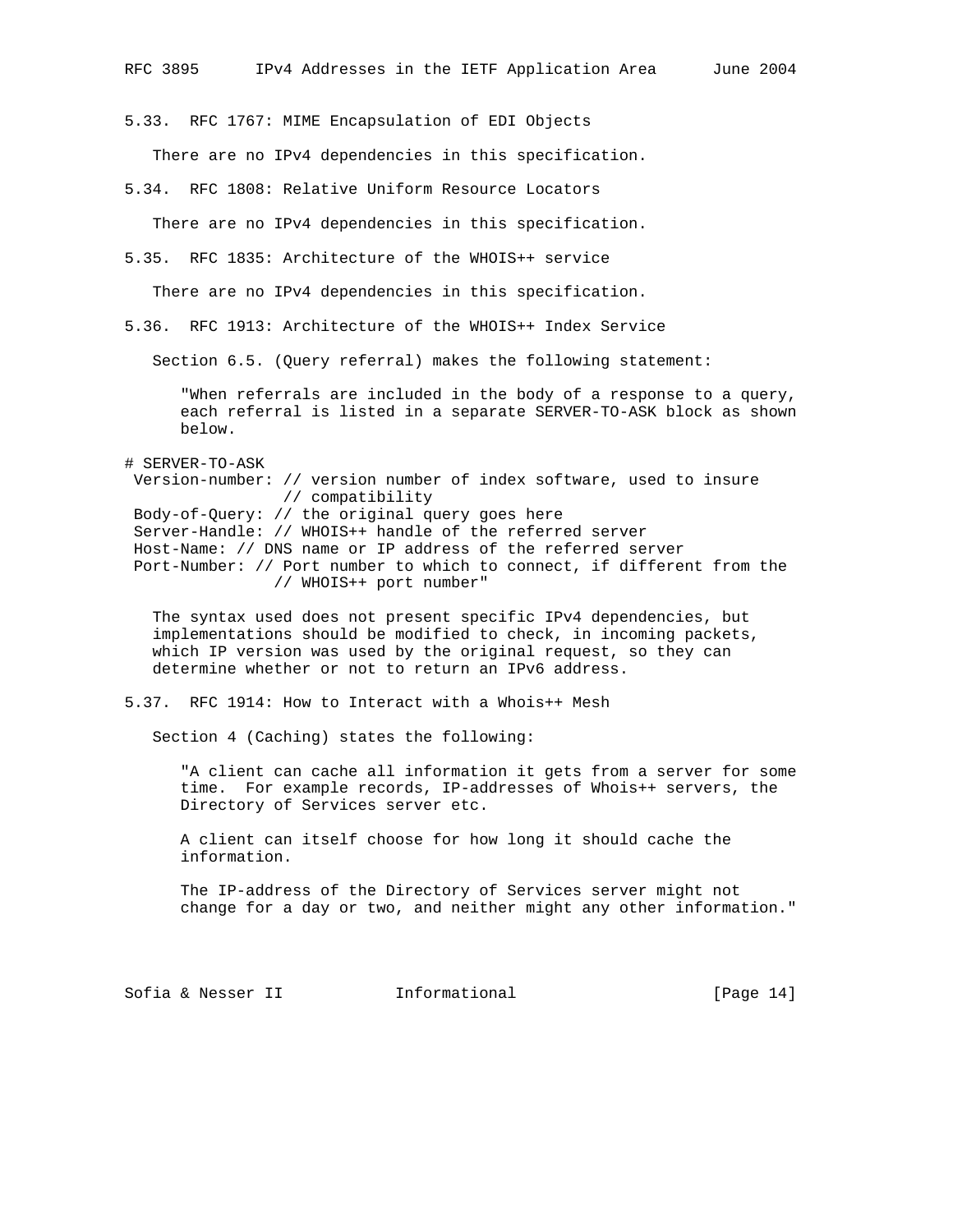Also, subsection 4.1. (Caching a Whois++ servers hostname) contains:

 "An example of cached information that might change is the cached hostname, IP-address and portnumber which a client gets back in a servers-to-ask response. That information is cached in the server since the last poll, which might occurred several weeks ago. Therefore, when such a connection fails, the client should fall back to use the serverhandle instead, which means that it contacts the Directory of Services server and queries for a server with that serverhandle. By doing this, the client should always get the last known hostname.

An algorithm for this might be:

 response := servers-to-ask response from server A IP-address := find ip-address for response.hostname in DNS connect to ip-address at port response.portnumber if connection fails { connect to Directory of Services server query for host with serverhandle response.serverhandle response := response from Directory of Services server IP-address := find ip-address for response.hostname in DNS connect to ip-address at port response.portnumber if connection fails { exit with error message } } Query this new server"

 The paragraph does not contain IPv4 specific syntax. Hence, IPv6 compliance will be implementation dependent.

5.38. RFC 1985: SMTP Service Extension for Remote Message Queue Starting

There are no IPv4 dependencies in this specification.

5.39. RFC 2017: Definition of the URL MIME External-Body Access-Type

There are no IPv4 dependencies in this specification.

5.40. RFC 2034: SMTP Service Extension for Returning Enhanced Error Codes

There are no IPv4 dependencies in this specification.

Sofia & Nesser II 1nformational [Page 15]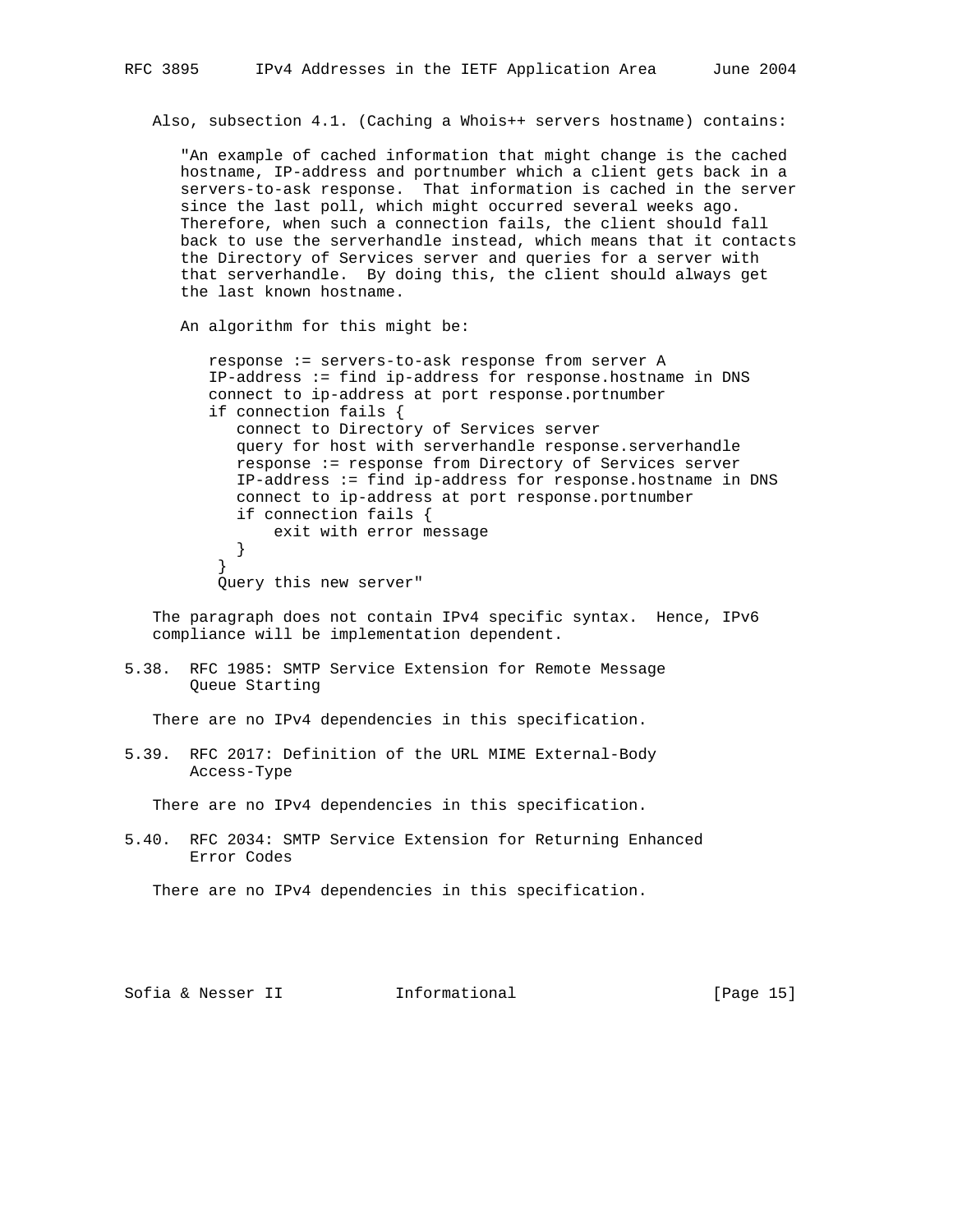- 5.41. RFC 2056: Uniform Resource Locators for Z39.50 There are no IPv4 dependencies in this specification.
- 5.42. RFC 2077: The Model Primary Content Type for Multipurpose Internet Mail Extensions

There are no IPv4 dependencies in this specification.

5.43. RFC 2079: Definition of an X.500 Attribute Type and an Object Class to Hold Uniform Resource Identifiers (URIs)

There are no IPv4 dependencies in this specification.

5.44. RFC 2086: IMAP4 ACL extension

There are no IPv4 dependencies in this specification.

5.45. RFC 2087: IMAP4 QUOTA extension

There are no IPv4 dependencies in this specification.

5.46. RFC 2088: IMAP4 non-synchronizing literals

There are no IPv4 dependencies in this specification.

5.47. RFC 2122: VEMMI URL Specification

Section 3 (Description of the VEMMI scheme) states:

 "The VEMMI URL scheme is used to designate multimedia interactive services conforming to the VEMMI standard (ITU/T T.107 and ETS 300 709).

 A VEMMI URL takes the form: vemmi://<host>:<port>/<vemmiservice>; <attribute>=<value>

as specified in Section 3.1. of RFC 1738. If : < port> is omitted, the port defaults to 575 (client software may choose to ignore the optional port number in order to increase security). The <vemmiservice> part is optional and may be omitted."

IPv4 dependencies may relate to the possibility of the <host> portion containing an IPv4 address, as defined in RFC 1738 (see section 5.31. above). Once the problem is solved in the context of RFC 1738, this issue will be automatically solved.

Sofia & Nesser II 1nformational [Page 16]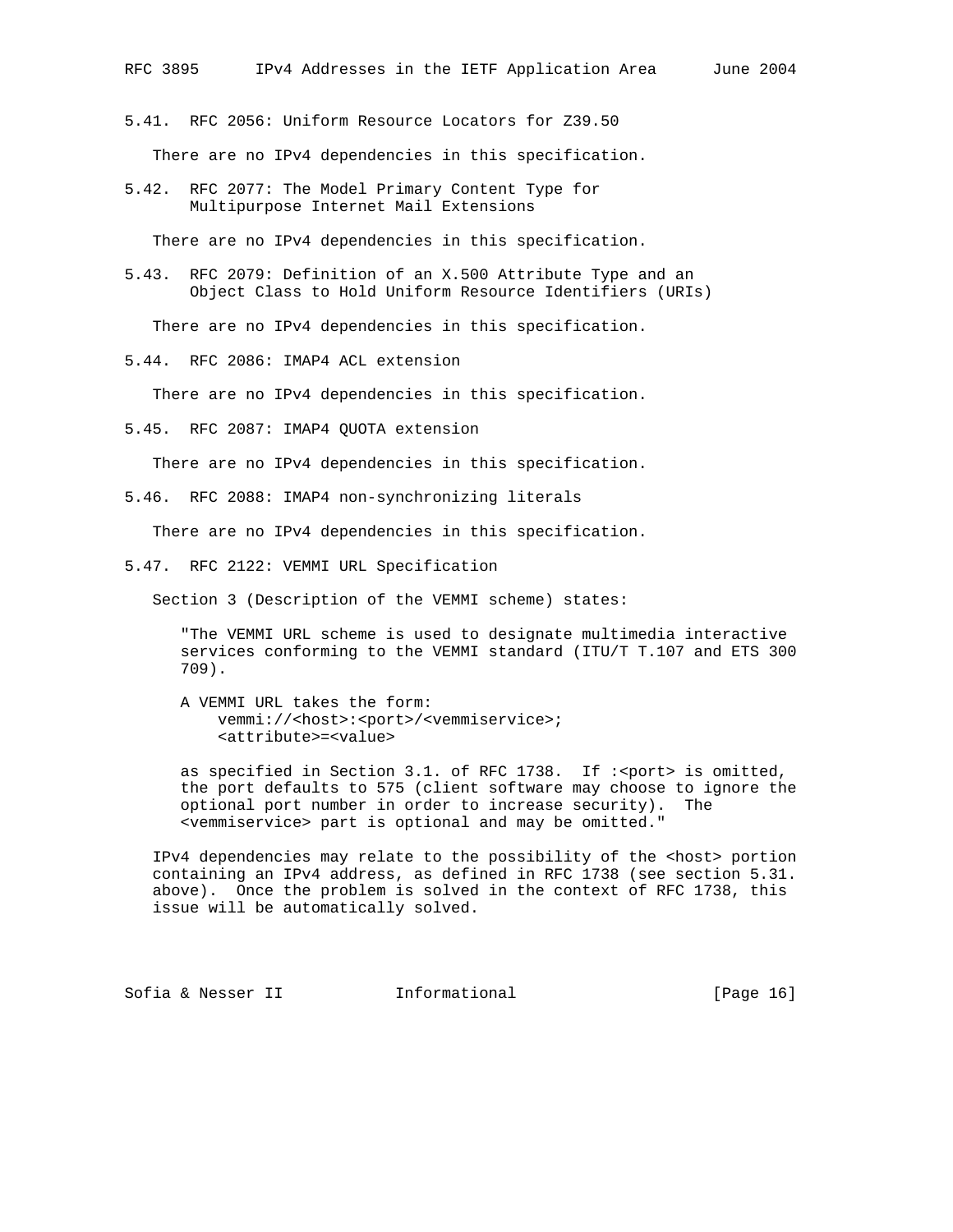5.48. RFC 2141: URN Syntax

There are no IPv4 dependencies in this specification.

5.49. RFC 2142: Mailbox Names for Common Services, Roles and Functions

There are no IPv4 dependencies in this specification.

5.50. RFC 2156: MIXER (Mime Internet X.400 Enhanced Relay): Mapping between X.400 and RFC 822/MIME

There are no IPv4 dependencies in this specification.

5.51. RFC 2157: Mapping between X.400 and RFC-822/MIME Message Bodies

There are no IPv4 dependencies in this specification.

5.52. RFC 2158: X.400 Image Body Parts

There are no IPv4 dependencies in this specification.

5.53. RFC 2159: A MIME Body Part for FAX

There are no IPv4 dependencies in this specification.

5.54. RFC 2160: Carrying PostScript in X.400 and MIME

There are no IPv4 dependencies in this specification.

5.55. RFC 2163: Using the Internet DNS to Distribute MIXER Conformant Global Address Mapping

There are no IPv4 dependencies in this specification.

5.56. RFC 2164: Use of an X.500/LDAP directory to support MIXER address mapping

There are no IPv4 dependencies in this specification.

5.57. RFC 2165: Service Location Protocol

 Section 7. (Service Type Request Message Format) and Section 9. (Service Registration Message Format) have an 80-bit field from addr-spec (see below) which cannot support IPv6 addresses. Also, Section 20.1. (Previous Responders' Address Specification) states:

Sofia & Nesser II 1nformational [Page 17]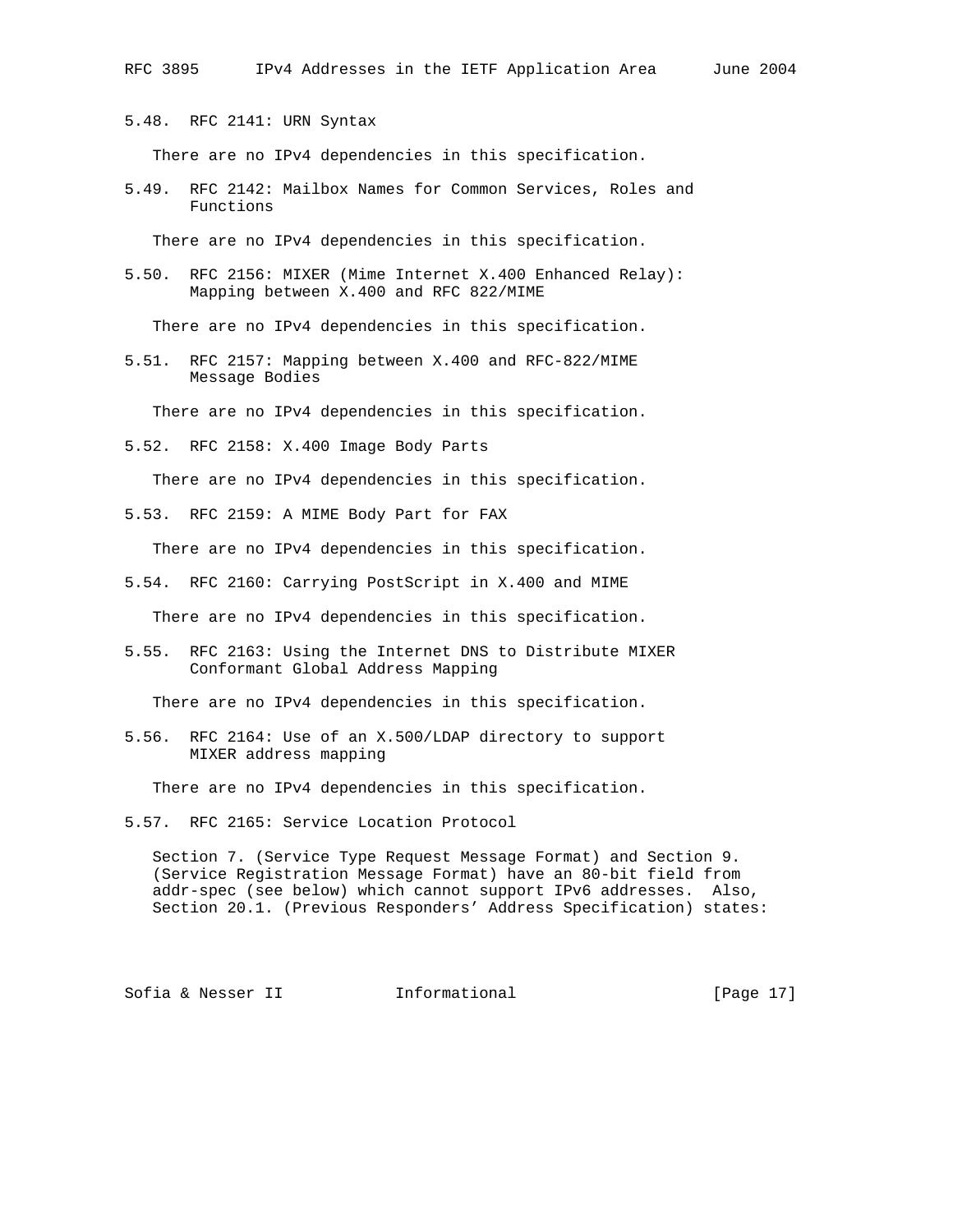"The previous responders' Address Specification is specified as

 <Previous Responders' Address Specification> ::= <addr-spec> | <addr-spec>, <Previous Responders' Address Specification>

 i.e., a list separated by commas with no intervening white space. The Address Specification is the address of the Directory Agent or Service Agent which supplied the previous response. The format for Address Specifications in Service Location is defined in section 20.4. The comma delimiter is required between each <addr-spec>. The use of dotted decimal IP address notation should only be used in environments which have no Domain Name Service."

 Later, in Section 20.4. (Address Specification in Service Location) there is also the following reference to addr-spec:

"The address specification used in Service Location is:

<addr-spec> ::= [<user>:<password>@]<host>[:<port>]

 <host> ::= Fully qualified domain name | dotted decimal IP address notation

 When no Domain Name Server is available, SAs and DAs must use dotted decimal conventions for IP addresses. Otherwise, it is preferable to use a fully qualified domain name wherever possible as renumbering of host addresses will make IP addresses invalid over time."

 The whole Section 21. (Protocol Requirements) defines the requirements for each of the elements of this protocol. Several IPv4 statements are made, but the syntax used is sufficiently neutral to apply to the use of IPv6.

Section 22. (Configurable Parameters and Default Values) states:

 "There are several configuration parameters for Service Location. Default values are chosen to allow protocol operation without the need for selection of these configuration parameters, but other values may be selected by the site administrator. The configurable parameters will allow an implementation of Service Location to be more useful in a variety of scenarios.

Sofia & Nesser II 1nformational [Page 18]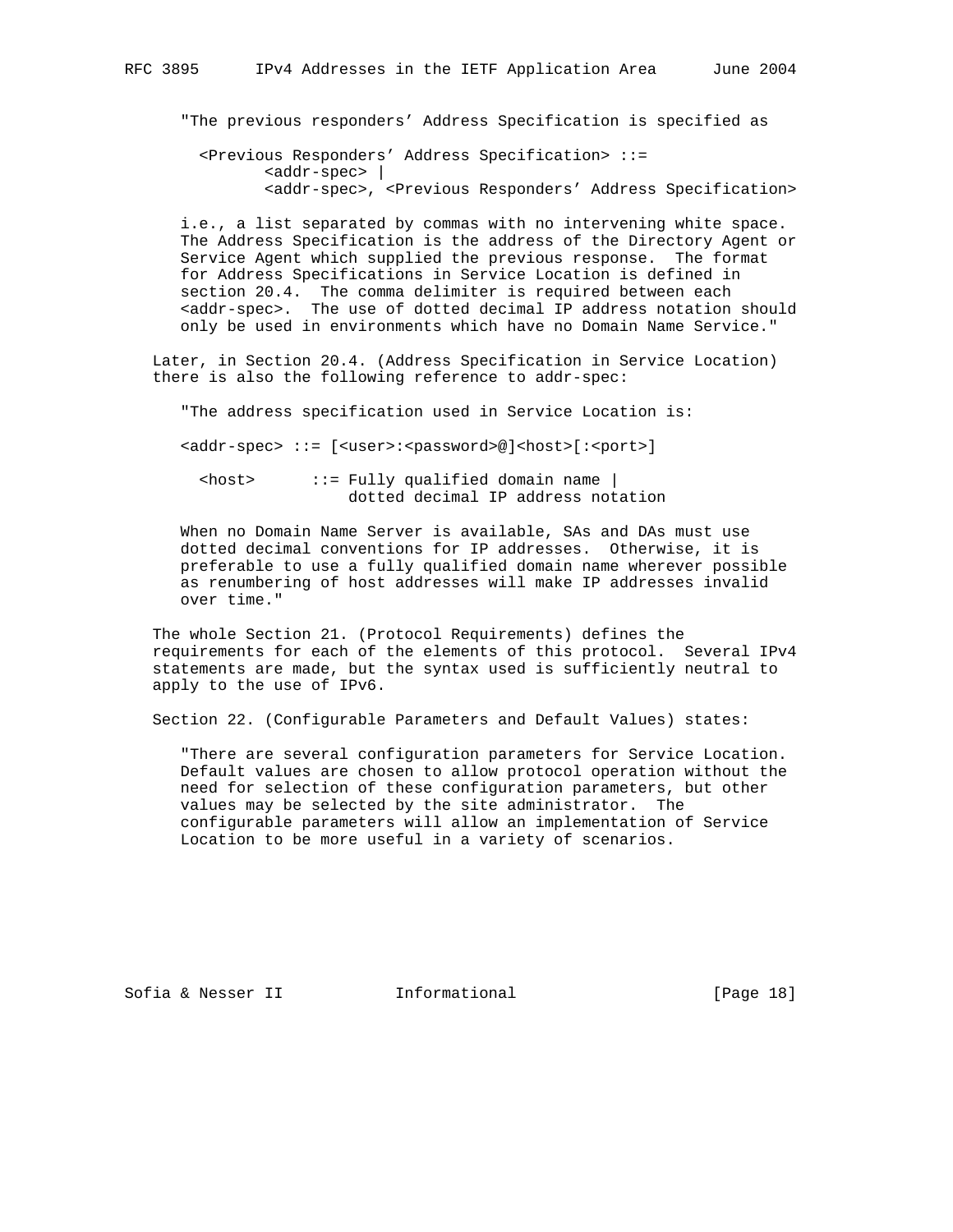Multicast vs. Broadcast

 All Service Location entities must use multicast by default. The ability to use broadcast messages must be configurable for UAs and SAs. Broadcast messages are to be used in environments where not all Service Location entities have hardware or software which supports multicast.

Multicast Radius

 Multicast requests should be sent to all subnets in a site. The default multicast radius for a site is 32. This value must be configurable. The value for the site's multicast TTL may be obtained from DHCP using an option which is currently unassigned."

Once again, nothing here precludes IPv6, Section 23.

(Non-configurable Parameters) states:

"IP Port number for unicast requests to Directory Agents:

UDP and TCP Port Number: 427

Multicast Addresses

```
 Service Location General Multicast Address: 224.0.1.22
Directory Agent Discovery Multicast Address: 224.0.1.35
```
 A range of 1024 contiguous multicast addresses for use as Service Specific Discovery Multicast Addresses will be assigned by IANA."

 Clearly, the statements above require specifications related to the use of IPv6 multicast addresses with equivalent functionality.

5.58. RFC 2177: IMAP4 IDLE command

There are no IPv4 dependencies in this specification.

5.59. RFC 2183: Communicating Presentation Information in Internet Messages: The Content-Disposition Header Field

There are no IPv4 dependencies in this specification.

5.60. RFC 2192: IMAP URL Scheme

 The specification has IPv4 dependencies, as RFC 1738, which is integral to the document, is not IPv6 aware.

Sofia & Nesser II 1nformational [Page 19]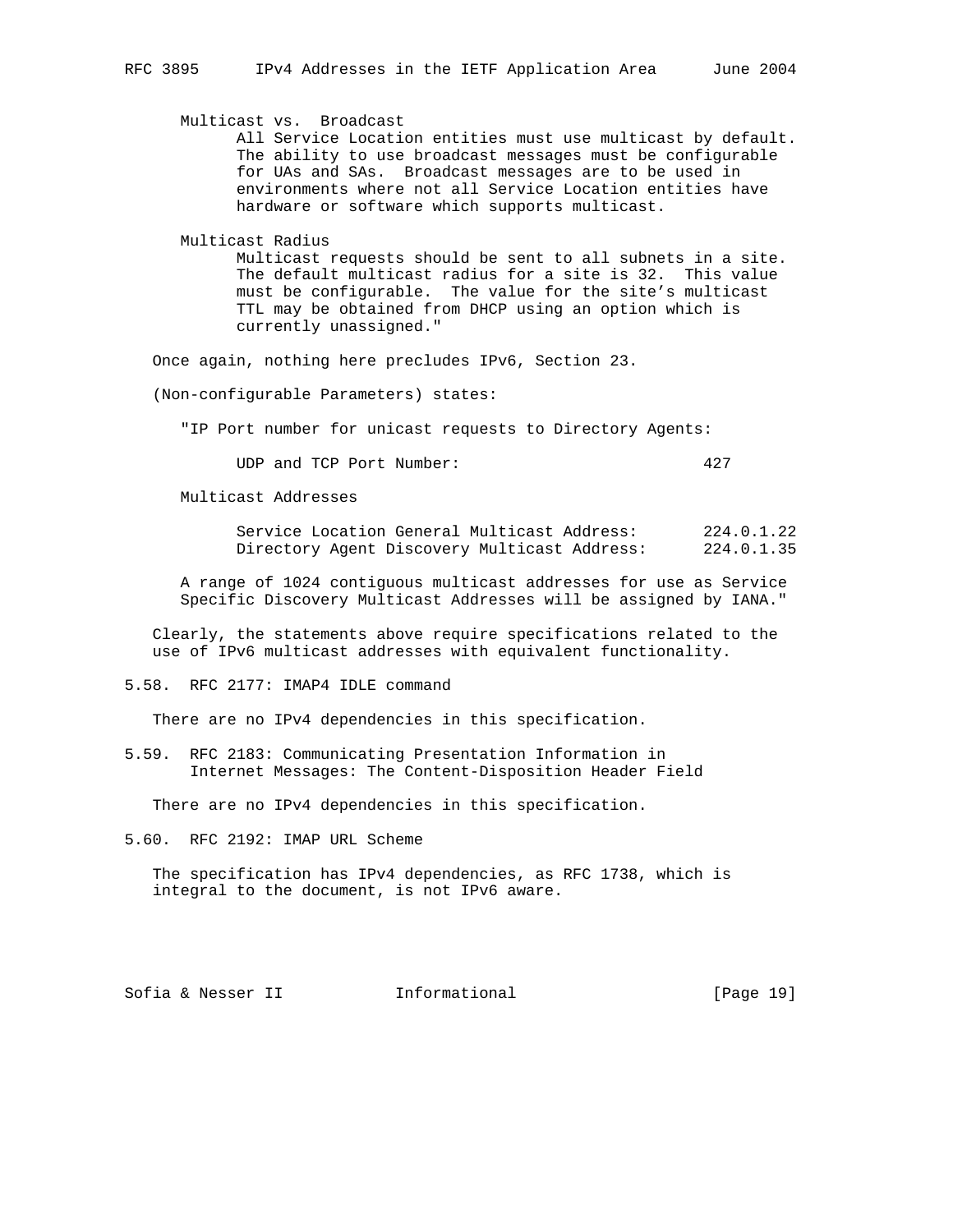5.61. RFC 2193: IMAP4 Mailbox Referrals

Section 6. (Formal Syntax) presents the following statement:

 "referral\_response\_code = "[" "REFERRAL" 1\*(SPACE <url>) "]"; See [RFC-1738] for <url> definition"

 The above presents dependencies on RFC 1738 URL definitions, which have already been mentioned in this document, section 5.31.

5.62. RFC 2218: A Common Schema for the Internet White Pages Service

There are no IPv4 dependencies in this specification.

5.63. RFC 2221: IMAP4 Login Referrals

 Section 4.1. (LOGIN and AUTHENTICATE Referrals) provides the following example:

 "Example: C: A001 LOGIN MIKE PASSWORD S: A001 NO [REFERRAL IMAP://MIKE@SERVER2/] Specified user is invalid on this server. Try SERVER2."

 Even though the syntax "user@SERVER2" is presented often, there are no specifications related to the format of "SERVER2". Hence, it is up to individual implementations to determine acceptable values for the hostname. This may or not include explicit IPv6 addresses.

5.64. RFC 2227: Simple Hit-Metering and Usage-Limiting for HTTP

There are no IPv4 dependencies in this specification.

5.65. RFC 2231: MIME Parameter Value and Encoded Word Extensions: Character Sets, Languages, and Continuations

There are no IPv4 dependencies in this specification.

5.66. RFC 2234: Augmented BNF for Syntax Specifications: ABNF

There are no IPv4 dependencies in this specification.

5.67. RFC 2244: Application Configuration Access Protocol

There are no IPv4 dependencies in this specification.

Sofia & Nesser II 1nformational [Page 20]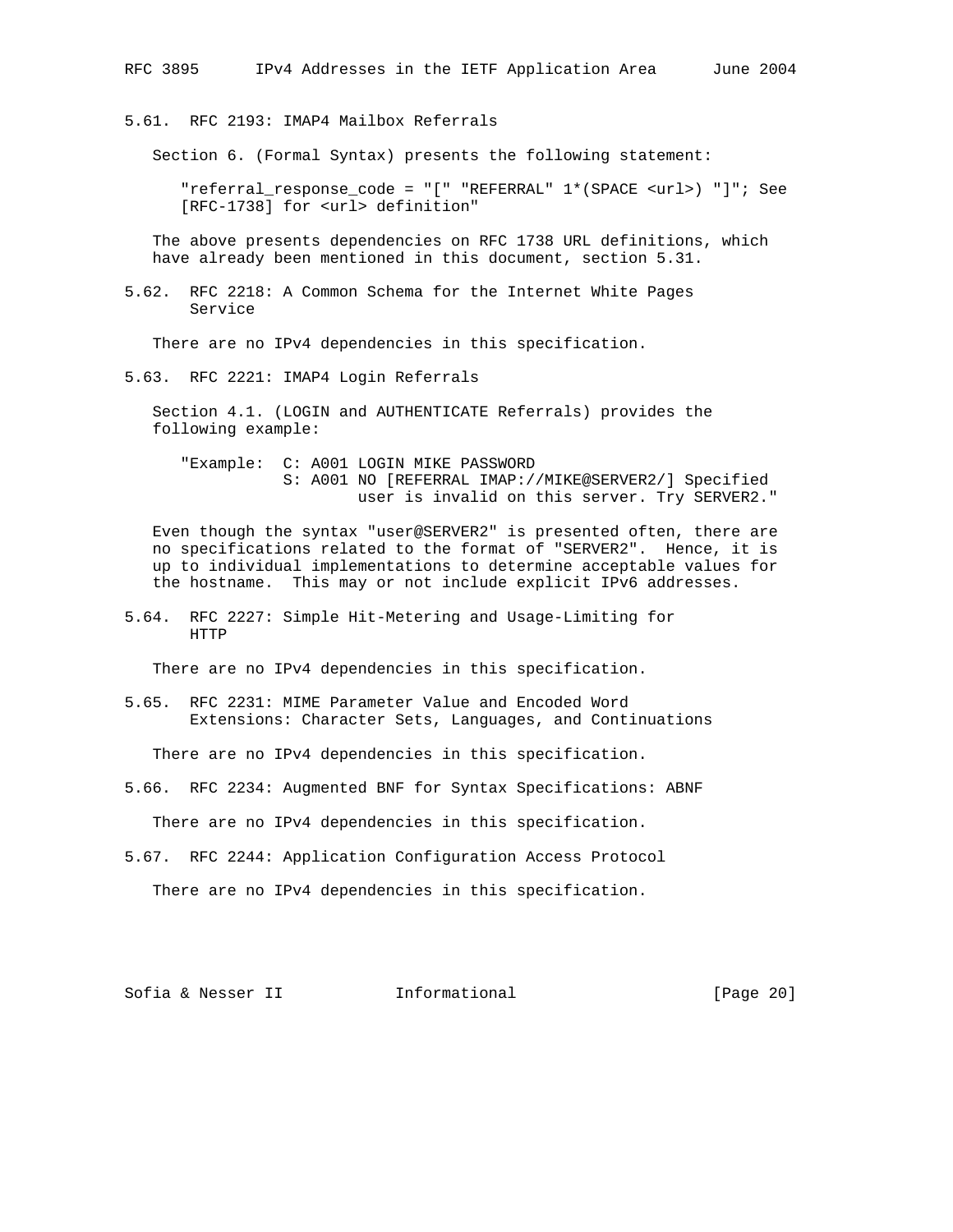5.68. RFC 2247: Using Domains in LDAP/X.500 Distinguished Names

There are no IPv4 dependencies in this specification.

5.69. RFC 2251: Lightweight Directory Access Protocol (v3)

There are no IPv4 dependencies in this specification.

5.70. RFC 2252: Lightweight Directory Access Protocol (v3): Attribute Syntax Definitions

There are no IPv4 dependencies in this specification.

5.71. RFC 2253: Lightweight Directory Access Protocol (v3): UTF-8 String Representation of Distinguished Names

Section 7.1. (Disclosure) states:

 "Distinguished Names typically consist of descriptive information about the entries they name, which can be people, organizations, devices or other real-world objects. This frequently includes some of the following kinds of information:

- the common name of the object (i.e., a person's full name)
- an email or TCP/IP address
- its physical location (country, locality, city, street address)
- organizational attributes (such as department name or affiliation)"

 This section requires the caveat "Without putting any limitations on the version of the IP address.", to avoid ambiguity in terms of IP version.

5.72. RFC 2254: The String Representation of LDAP Search Filters

There are no IPv4 dependencies in this specification.

5.73. RFC 2255: The LDAP URL Format

 The specification has IPv4 dependencies, as RFC 1738, which is integral to the document, is not IPv6 aware.

5.74. RFC 2256: A Summary of the X.500(96) User Schema for use with LDAPv3

There are no IPv4 dependencies in this specification.

Sofia & Nesser II 1nformational [Page 21]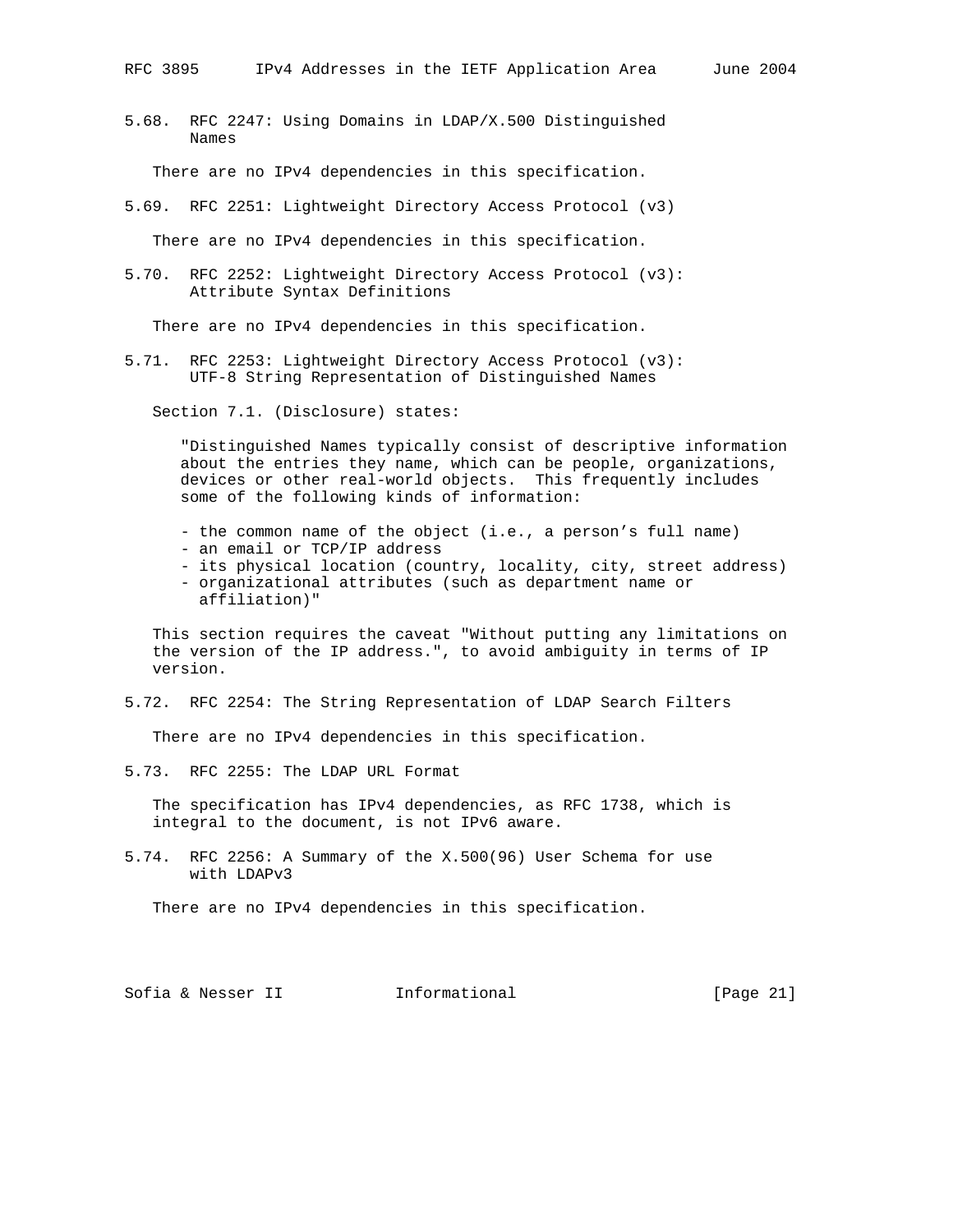5.75. RFC 2293: Representing Tables and Subtrees in the X.500 Directory

There are no IPv4 dependencies in this specification.

5.76. RFC 2294: Representing the O/R Address hierarchy in the X.500 Directory Information Tree

There are no IPv4 dependencies in this specification.

5.77. RFC 2298: An Extensible Message Format for Message Disposition Notifications

There are no IPv4 dependencies in this specification.

5.78. RFC 2301: File Format for Internet Fax

There are no IPv4 dependencies in this specification.

5.79. RFC 2305: A Simple Mode of Facsimile Using Internet Mail

There are no IPv4 dependencies in this specification.

5.80. RFC 2334: Server Cache Synchronization Protocol

Appendix B, part 2.0.1 (Mandatory Common Part) states:

"Cache Key

 This is a database lookup key that uniquely identifies a piece of data which the originator of a CSA Record wishes to synchronize with its peers for a given "Protocol ID/Server Group ID" pair. This key will generally be a small opaque byte string which SCSP will associate with a given piece of data in a cache. Thus, for example, an originator might assign a particular 4 byte string to the binding of an IP address with that of an ATM address. Generally speaking, the originating server of a CSA record is responsible for generating a Cache Key for every element of data that the given server originates and which the server wishes to synchronize with its peers in the SG."

 The statement above is simply meant as an example. Hence, any IPv4 possible dependency of this protocol is an implementation issue.

5.81. RFC 2342: IMAP4 Namespace

There are no IPv4 dependencies in this specification.

Sofia & Nesser II 1nformational [Page 22]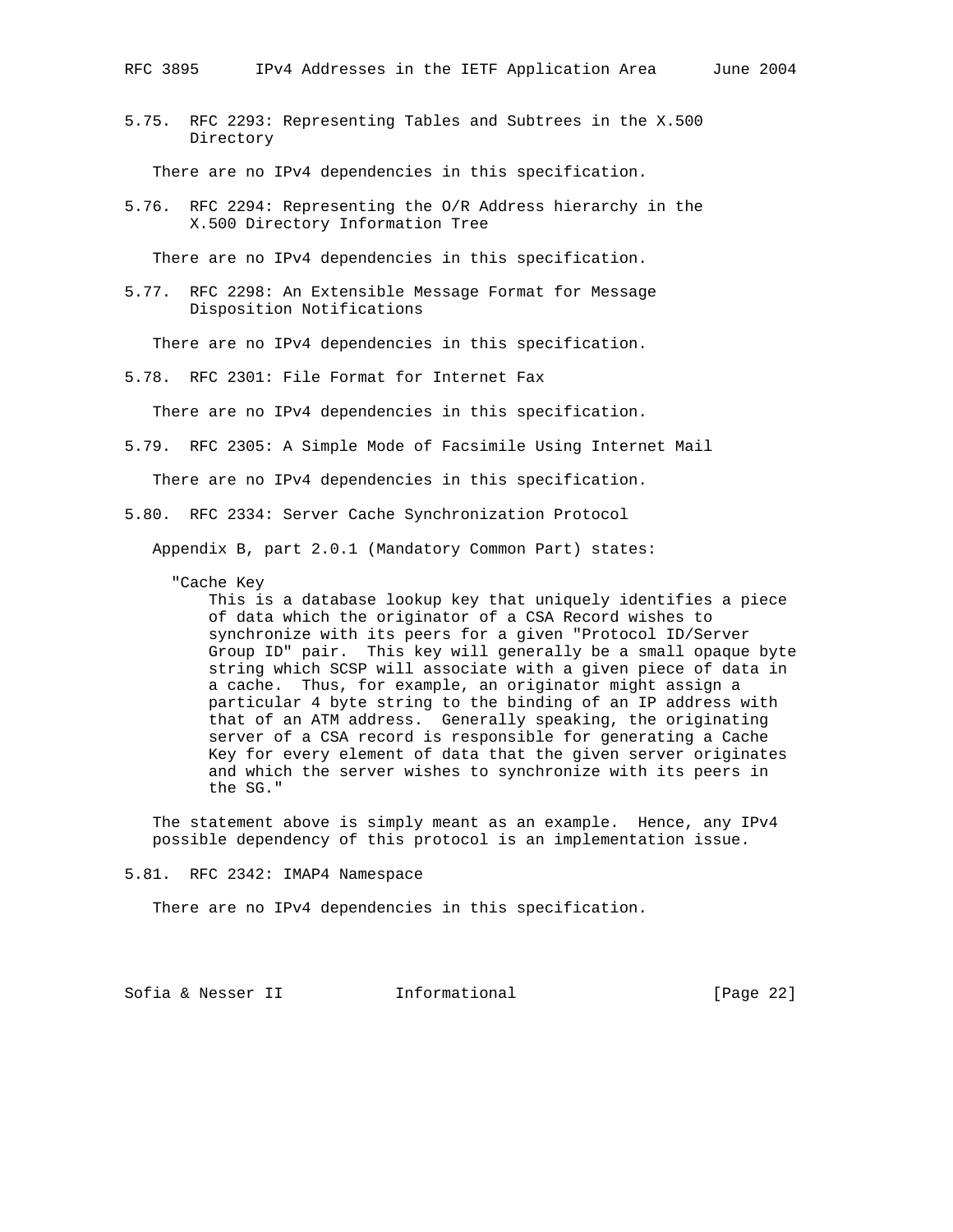5.82. RFC 2359: IMAP4 UIDPLUS extension

There are no IPv4 dependencies in this specification.

5.83. RFC 2368: The mailto URL scheme

There are no IPv4 dependencies in this specification.

5.84. RFC 2369: The Use of URLs as Meta-Syntax for Core Mail List Commands and their Transport through Message Header Fields

There are no IPv4 dependencies in this specification.

5.85. RFC 2371: Transaction Internet Protocol Version 3.0

 In section 7. (TIP Transaction Manager Identification and Connection Establishment):

"The <hostport> component comprises:

<host>[:<port>]

where <host> is either a <dns name> or an <ip address>; and <port> is a decimal number specifying the port at which the transaction manager (or proxy) is listening for requests to establish TIP connections. If the port number is omitted, the standard TIP port number (3372) is used.

 A <dns name> is a standard name, acceptable to the domain name service. It must be sufficiently qualified to be useful to the receiver of the command.

 An <ip address> is an IP address, in the usual form: four decimal numbers separated by period characters."

 This section has to be re-written to become IP-version neutral. Besides adding a reference to the use of IPv6 addresses, the "host" field should only be defined as a "dns name". However, if the use of literal IP addresses is to be included, the format specified in RFC 2372 has to be followed.

Later in section 8. (TIP Uniform Resource Locators):

"A TIP URL takes the form:

tip://<transaction manager address>?<transaction string>

Sofia & Nesser II 1nformational [Page 23]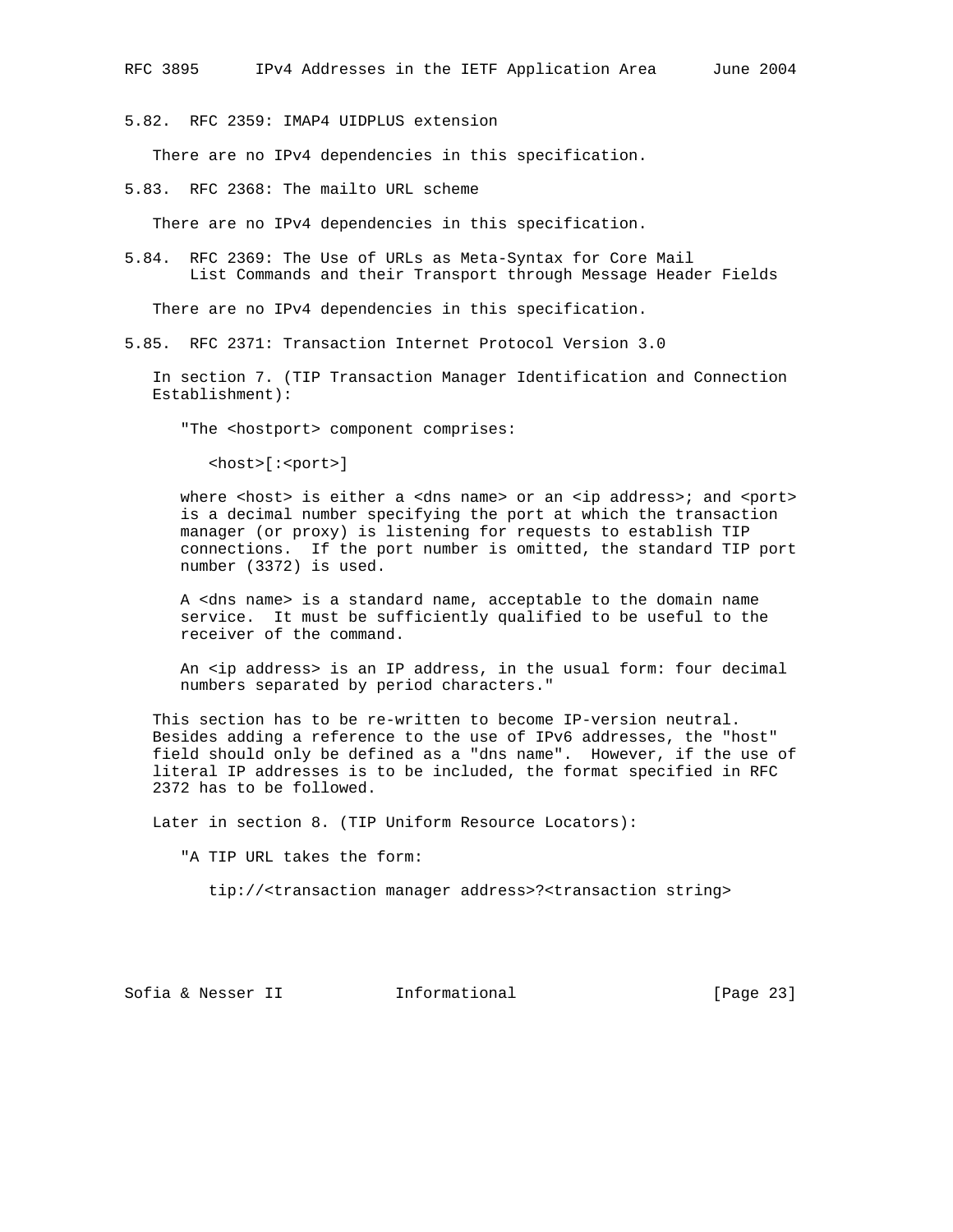where <transaction manager address> identifies the TIP transaction manager (as defined in Section 7 above); and <transaction string> specifies a transaction identifier, which may take one of two forms (standard or non-standard):

i. "urn:" <NID> ":" <NSS>

 A standard transaction identifier, conforming to the proposed Internet Standard for Uniform Resource Names (URNs), as specified by RFC2141; where <NID> is the Namespace Identifier, and <NSS> is the Namespace Specific String. The Namespace ID determines the syntactic interpretation of the Namespace Specific String. The Namespace Specific String is a sequence of characters representing a transaction identifier (as defined by <NID>). The rules for the contents of these fields are specified by [6] (valid characters, encoding, etc.).

 This format of <transaction string> may be used to express global transaction identifiers in terms of standard representations. Examples for <NID> might be <iso> or <xopen>. e.g.,

tip://123.123.123.123/?urn:xopen:xid

 Note that Namespace Ids require registration. See [7] for details on how to do this."

 There are other references in section 8, regarding the use of literal IP addresses. Therefore, this section also needs to be re-written, and special care should be taken to avoid the use of IP (either IPv4 or IPv6) literal addresses. However, if such use is exemplified, the format specified in RFC 2732 has to be respected.

5.86. RFC 2384: POP URL Scheme

Section 3. (POP Scheme) states:

"A POP URL is of the general form:

pop://<user>;auth=<auth>@<host>:<port>

Where <user>, <host>, and <port> are as defined in RFC 1738, and some or all of the elements, except "pop://" and <host>, may be omitted."

 RFC 1738 (please refer to section 5.31) has a potential IPv4 limitation. Hence, RFC 2384 will only be IPv6 compliant when RFC 1738 becomes properly updated.

Sofia & Nesser II 1nformational [Page 24]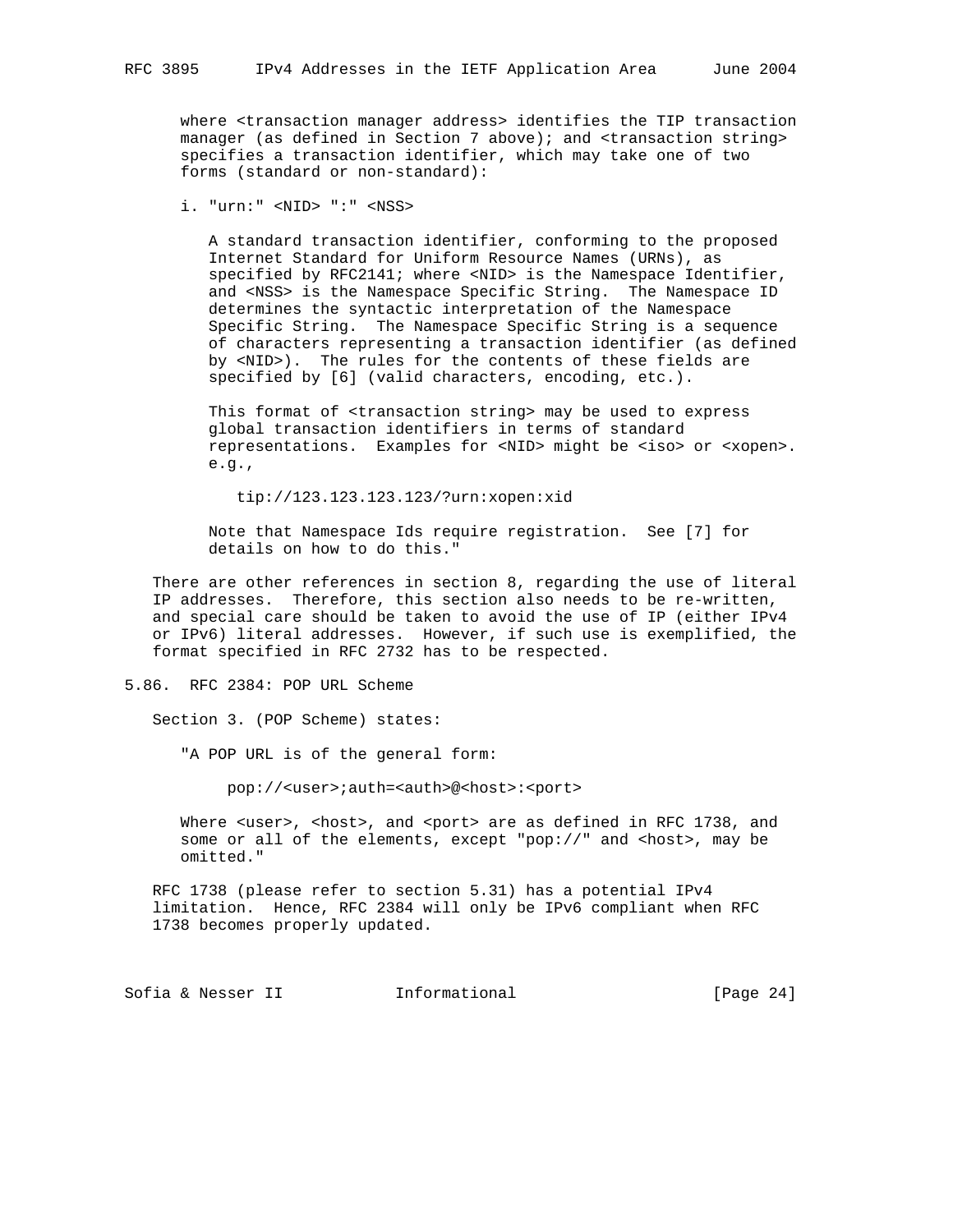- 5.87. RFC 2387: The MIME Multipart/Related Content-type There are no IPv4 dependencies in this specification.
- 5.88. RFC 2388: Returning Values from Forms: multipart/form-data There are no IPv4 dependencies in this specification.
- 5.89. RFC 2389: Feature negotiation mechanism for the File Transfer Protocol

There are no IPv4 dependencies in this specification.

5.90. RFC 2392: Content-ID and Message-ID Uniform Resource Locators (CIDMID-URL)

There are no IPv4 dependencies in this specification.

5.91. RFC 2397: The "data" URL scheme

There are no IPv4 dependencies in this specification.

- 5.92. RFC 2421: Voice Profile for Internet Mail version 2 There are no IPv4 dependencies in this specification.
- 5.93. RFC 2422: Toll Quality Voice 32 kbit/s ADPCM MIME Sub-type Registration

There are no IPv4 dependencies in this specification.

- 5.94. RFC 2423: VPIM Voice Message MIME Sub-type Registration There are no IPv4 dependencies in this specification.
- 5.95. RFC 2424: Content Duration MIME Header Definition There are no IPv4 dependencies in this specification.
- 5.96. RFC 2425: A MIME Content-Type for Directory Information There are no IPv4 dependencies in this specification.
- 5.97. RFC 2426: vCard MIME Directory Profile

There are no IPv4 dependencies in this specification.

Sofia & Nesser II 11 Informational 11 [Page 25]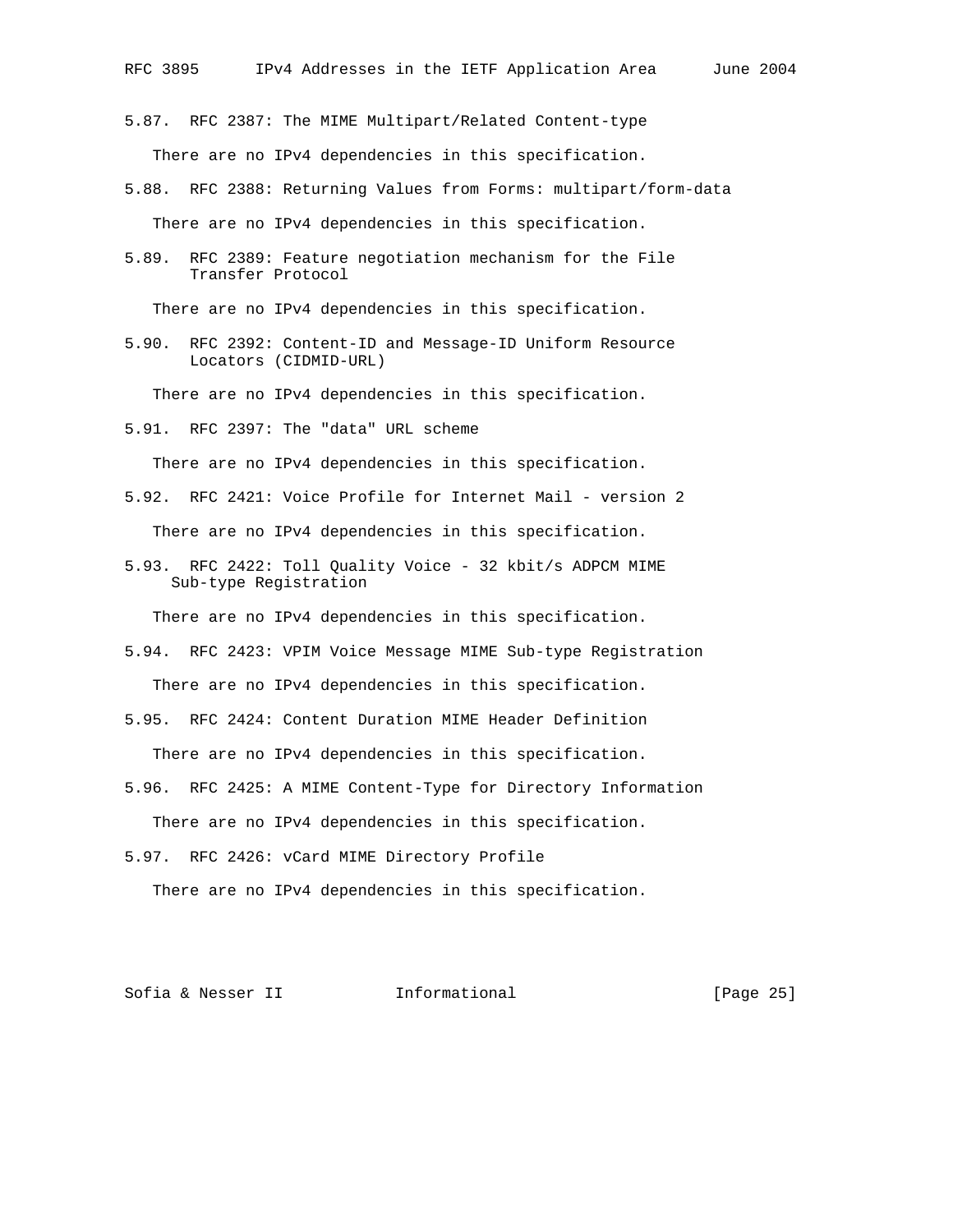5.98. RFC 2428: FTP Extensions for IPv6 and NATs

 This RFC documents an IPv6 extension and hence, it is not considered in the context of the current discussion.

5.99. RFC 2445: Internet Calendaring and Scheduling Core Object Specification (iCalendar)

Section 4.8.4.7 (Unique Identifier) states:

"Property Name: UID

 Purpose: This property defines the persistent, globally unique identifier for the calendar component.

Value Type: TEXT

 Property Parameters: Non-standard property parameters can be specified on this property.

 Conformance: The property MUST be specified in the "VEVENT", "VTODO", "VJOURNAL" or "VFREEBUSY" calendar components.

 Description: The UID itself MUST be a globally unique identifier. The generator of the identifier MUST guarantee that the identifier is unique. There are several algorithms that can be used to accomplish this. The identifier is RECOMMENDED to be the identical syntax to the [RFC 822] addr-spec. A good method to assure uniqueness is to put the domain name or a domain literal IP address of the host on which the identifier was created on the right hand side of the "@", and on the left hand side, put a combination of the current calendar date and time of day (i.e., formatted in as a DATE-TIME value) along with some other currently unique (perhaps sequential) identifier available on the system (for example, a process id number). Using a date/time value on the left hand side and a domain name or domain literal on the right hand side makes it possible to guarantee uniqueness since no two hosts should be using the same domain name or IP address at the same time. Though other algorithms will work, it is RECOMMENDED that the right hand side contain some domain identifier (either of the host itself or otherwise) such that the generator of the message identifier can guarantee the uniqueness of the left hand side within the scope of that domain."

 Although the above does not explicitly state the use of IPv4 addresses, it addresses the explicit use of RFC 822 (obsoleted by RFC 2822). To become IPv6 compliant it should follow the guidelines for RFC 2822 (see section 5.129).

Sofia & Nesser II 1nformational [Page 26]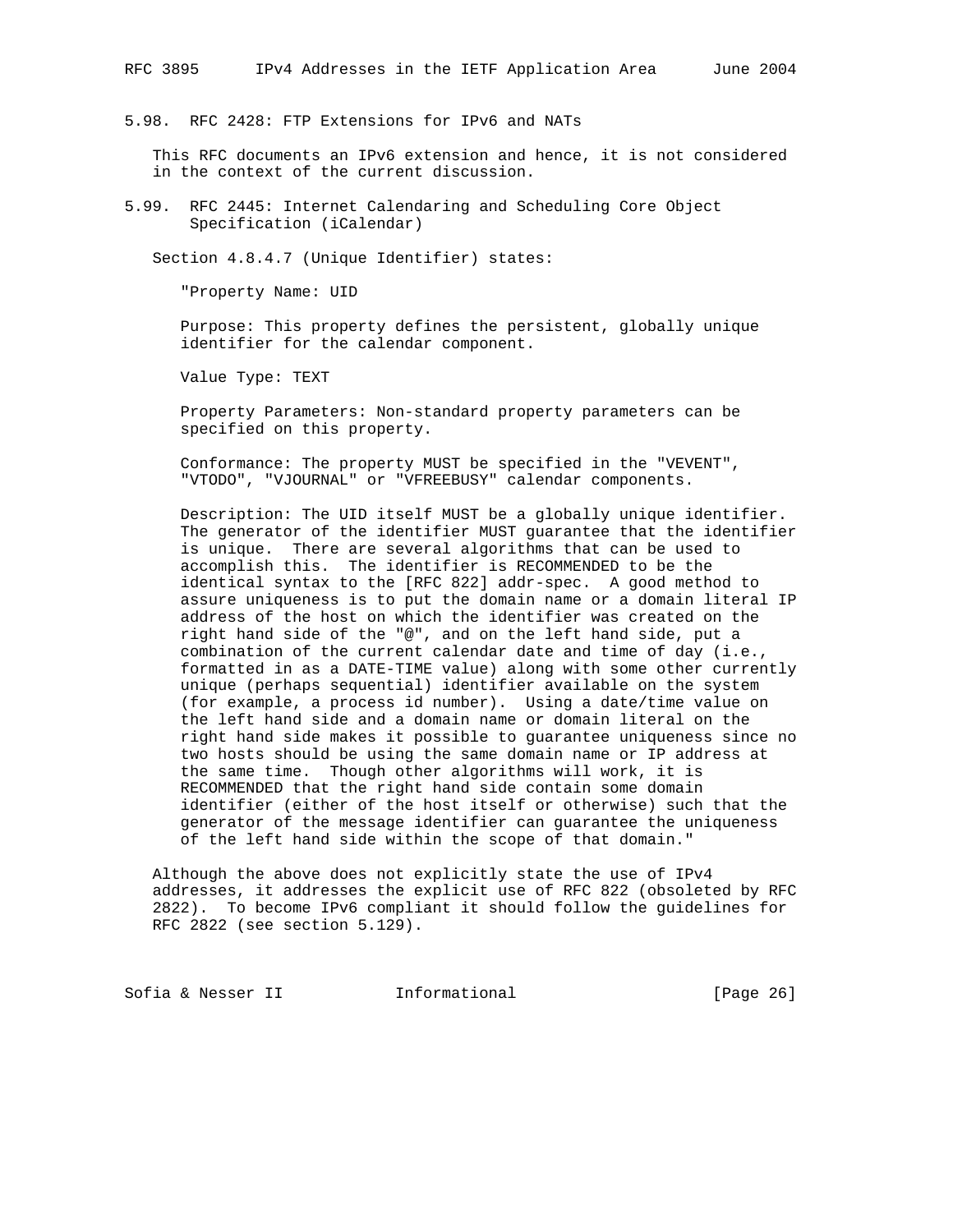5.100. RFC 2446: iCalendar Transport-Independent Interoperability Protocol (iTIP) Scheduling Events, BusyTime, To-dos and Journal Entries

There are no IPv4 dependencies in this specification.

5.101. RFC 2447: iCalendar Message-Based Interoperability Protocol (iMIP)

There are no IPv4 dependencies in this specification.

5.102. RFC 2449: POP3 Extension Mechanism

There are no IPv4 dependencies in this specification.

5.103. RFC 2476: Message Submission

 This RFC contains several discussions on the usage of IP Address authorization schemes, but it does not limit those addresses to IPv4.

5.104. RFC 2480: Gateways and MIME Security Multiparts

There are no IPv4 dependencies in this specification.

- 5.105. RFC 2518: HTTP Extensions for Distributed Authoring There are no IPv4 dependencies in this specification.
- 5.106. RFC 2530: Indicating Supported Media Features Using Extensions to DSN and MDN

There are no IPv4 dependencies in this specification.

- 5.107. RFC 2532: Extended Facsimile Using Internet Mail There are no IPv4 dependencies in this specification.
- 5.108. RFC 2533: A Syntax for Describing Media Feature Sets There are no IPv4 dependencies in this specification.
- 5.109. RFC 2534: Media Features for Display, Print, and Fax There are no IPv4 dependencies in this specification.
- 5.110. RFC 2554: SMTP Service Extension for Authentication There are no IPv4 dependencies in this specification.

Sofia & Nesser II 1nformational [Page 27]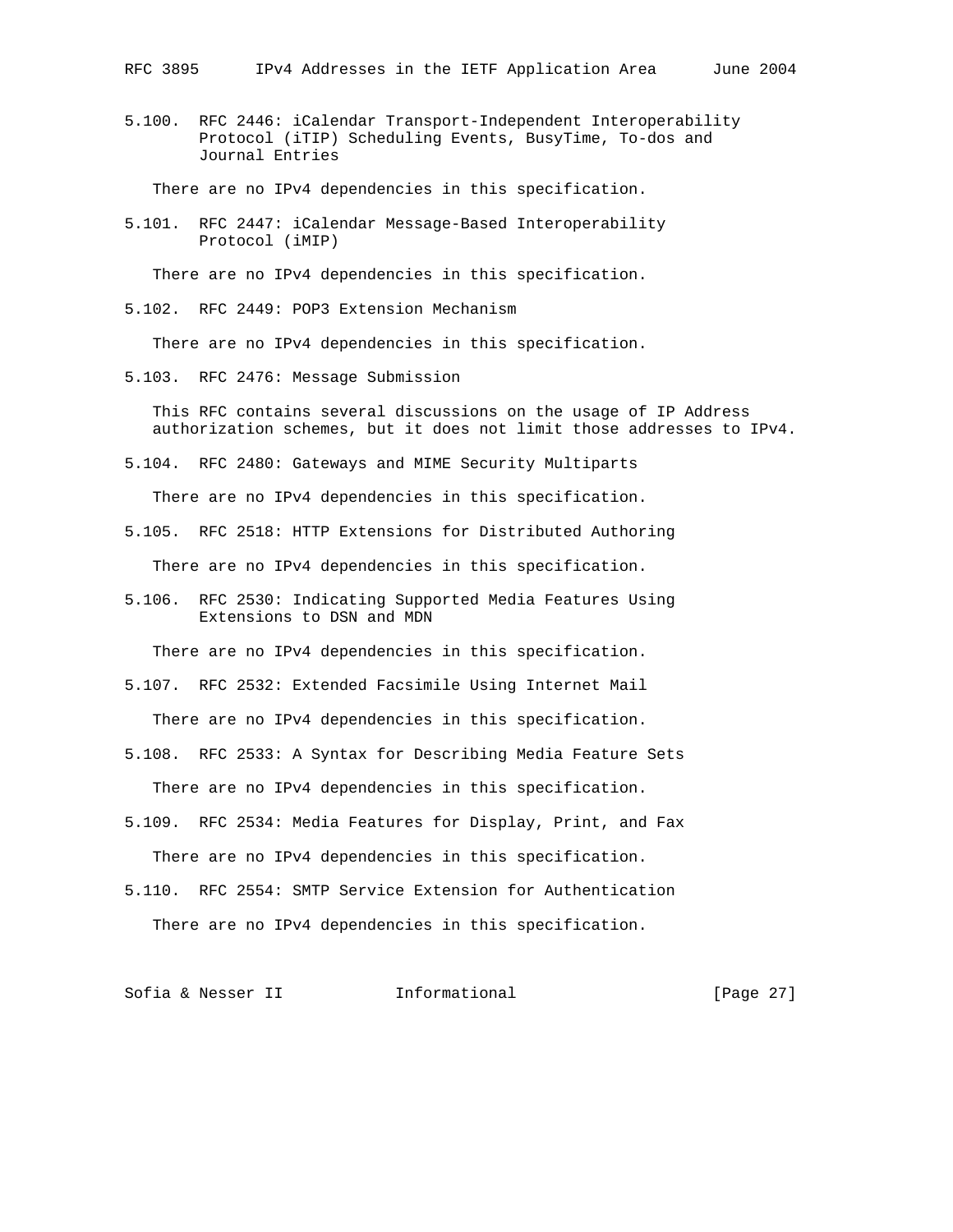5.111. RFC 2557: MIME Encapsulation of Aggregate Documents, such as HTML

There are no IPv4 dependencies in this specification.

5.112. RFC 2589: Lightweight Directory Access Protocol (v3): Extensions for Dynamic Directory Services

There are no IPv4 dependencies in this specification.

5.113. RFC 2595: Using TLS with IMAP, POP3 and ACAP

There are no IPv4 dependencies in this specification.

5.114. RFC 2596: Use of Language Codes in LDAP

There are no IPv4 dependencies in this specification.

5.115. RFC 2608: Service Location Protocol, Version 2

Section 8.1. (Service Request) contains the following:

 " 0  $1$  2 3 0 1 2 3 4 5 6 7 8 9 0 1 2 3 4 5 6 7 8 9 0 1 2 3 4 5 6 7 8 9 0 1 +-+-+-+-+-+-+-+-+-+-+-+-+-+-+-+-+-+-+-+-+-+-+-+-+-+-+-+-+-+-+-+-+ | Service Location header (function = SrvRqst = 1) | +-+-+-+-+-+-+-+-+-+-+-+-+-+-+-+-+-+-+-+-+-+-+-+-+-+-+-+-+-+-+-+-+ length of <PRList>  $|$  <PRList> String  $\setminus$  +-+-+-+-+-+-+-+-+-+-+-+-+-+-+-+-+-+-+-+-+-+-+-+-+-+-+-+-+-+-+-+-+ length of <service-type> | <service-type> String \ +-+-+-+-+-+-+-+-+-+-+-+-+-+-+-+-+-+-+-+-+-+-+-+-+-+-+-+-+-+-+-+-+ length of <scope-list>  $|$  <scope-list> String  $\setminus$  +-+-+-+-+-+-+-+-+-+-+-+-+-+-+-+-+-+-+-+-+-+-+-+-+-+-+-+-+-+-+-+-+ length of predicate string | Service Request <predicate> \ +-+-+-+-+-+-+-+-+-+-+-+-+-+-+-+-+-+-+-+-+-+-+-+-+-+-+-+-+-+-+-+-+ length of <SLP SPI> string | <SLP SPI> String \ +-+-+-+-+-+-+-+-+-+-+-+-+-+-+-+-+-+-+-+-+-+-+-+-+-+-+-+-+-+-+-+-+

...

 <PRList> is the Previous Responder List. This <string-list> contains dotted decimal notation IP (v4) addresses, and is iteratively multicast to obtain all possible results (see Section 6.3). UAs SHOULD implement this discovery algorithm. SAs MUST use this to discover all available DAs in their scope, if they are not already configured with DA addresses by some other means."

Sofia & Nesser II 1nformational [Page 28]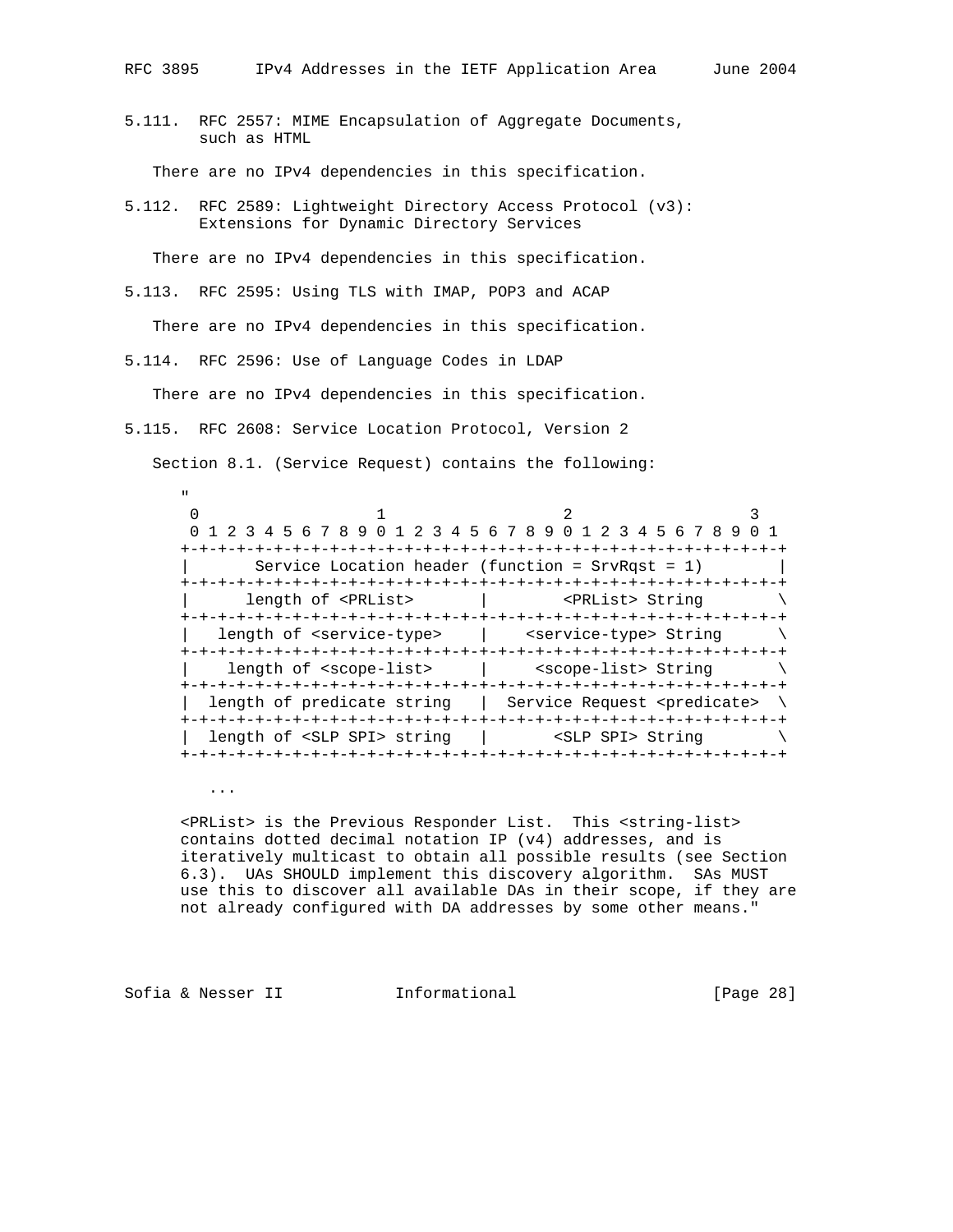And later:

 "A SA silently drops all requests which include the SA's address in the <PRList>. An SA which has multiple network interfaces MUST check if any of the entries in the <PRList> equal any of its interfaces. An entry in the PRList which does not conform to an IPv4 dotted decimal address is ignored: The rest of the <PRList> is processed normally and an error is not returned."

To become IPv6 compliant, this protocol requires a new version.

5.116. RFC 2609: Service Templates and Service: Schemes

Section 2.1. (Service URL Syntax) defines:

"The ABNF for a service: URL is:

 hostnumber = ipv4-number ipv4-number = 1\*3DIGIT 3("." 1\*3DIGIT)"

 This document presents many other references to hostnumber, which requires an update to support IPv6.

5.117. RFC 2640: Internationalization of the File Transfer Protocol

There are no IPv4 dependencies in this specification.

5.118. RFC 2645: ON-DEMAND MAIL RELAY (ODMR) SMTP with Dynamic IP Addresses

There are no IPv4 dependencies in this specification.

5.119. RFC 2646: The Text/Plain Format Parameter

There are no IPv4 dependencies in this specification.

5.120. RFC 2651: The Architecture of the Common Indexing Protocol (CIP)

There are no IPv4 dependencies in this specification.

5.121. RFC 2652: MIME Object Definitions for the Common Indexing Protocol

There are no IPv4 dependencies in this specification.

Sofia & Nesser II 1nformational [Page 29]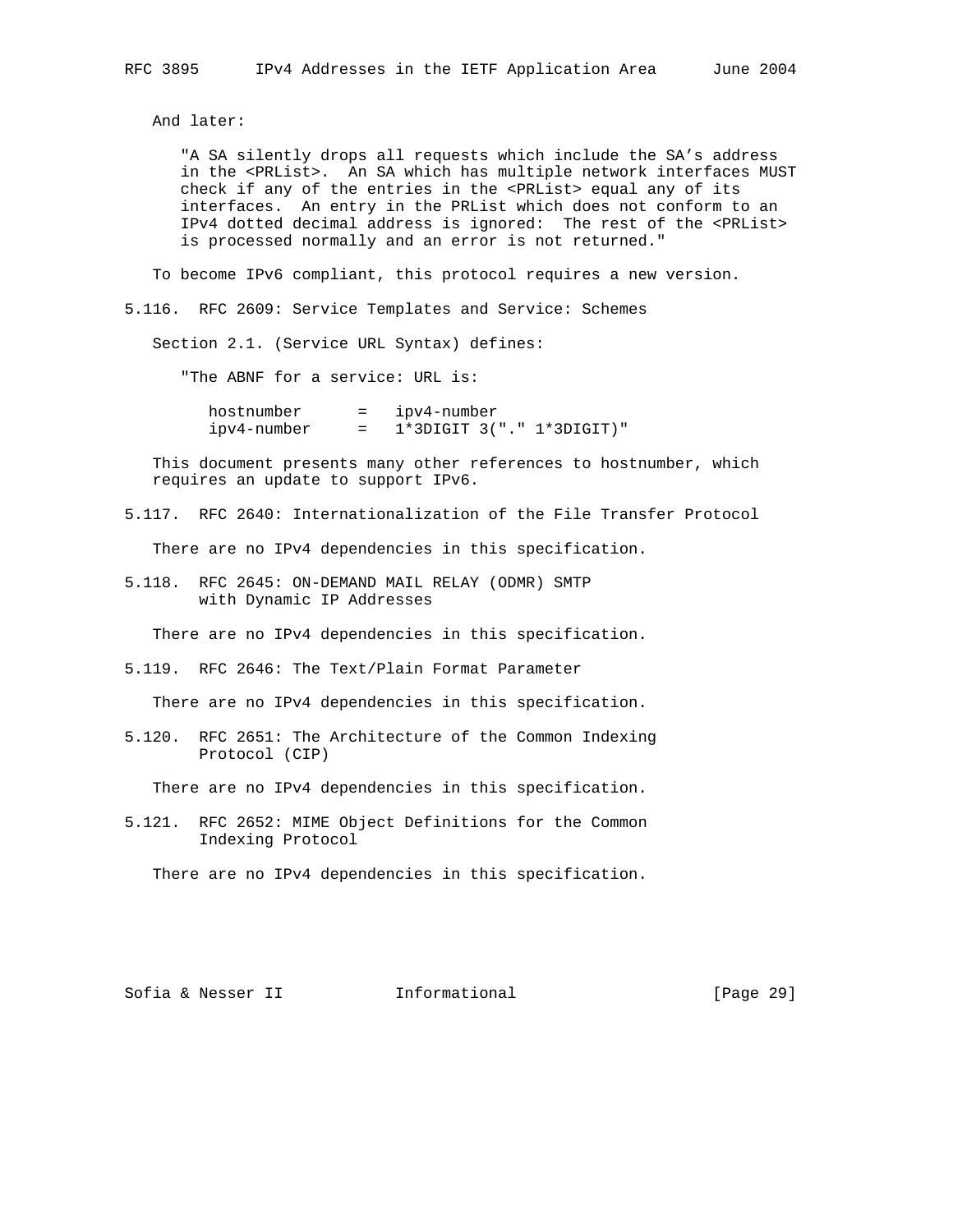5.122. RFC 2653: CIP Transport Protocols

There are no IPv4 dependencies in this specification.

5.123. RFC 2732: Format for Literal IPv6 Addresses in URL's

 This document defines an IPv6 specific protocol and hence, it is not discussed in this document.

5.124. RFC 2738: Corrections to "A Syntax for Describing Media Feature Sets"

There are no IPv4 dependencies in this specification.

5.125. RFC 2739: Calendar Attributes for vCard and LDAP

There are no IPv4 dependencies in this specification.

5.126. RFC 2806: URLs for Telephone Calls

There are no IPv4 dependencies in this specification.

5.127. RFC 2821: Simple Mail Transfer Protocol

 The specification discusses A records at length, and the MX record handling with the different combinations of A and AAAA records and IPv4/IPv6-only nodes might cause several kinds of failure modes.

5.128. RFC 2822: Internet Message Format

Section 3.4.1 (Addr-spec specification) contains:

 "The domain portion identifies the point to which the mail is delivered. In the dot-atom form, this is interpreted as an Internet domain name (either a host name or a mail exchanger name) as described in [STD3, STD13, STD14]. In the domain-literal form, the domain is interpreted as the literal Internet address of the particular host. In both cases, how addressing is used and how messages are transported to a particular host is covered in the mail transport document [RFC2821]. These mechanisms are outside of the scope of this document.

 The local-part portion is a domain dependent string. In addresses, it is simply interpreted on the particular host as a name of a particular mailbox."

Sofia & Nesser II 1nformational [Page 30]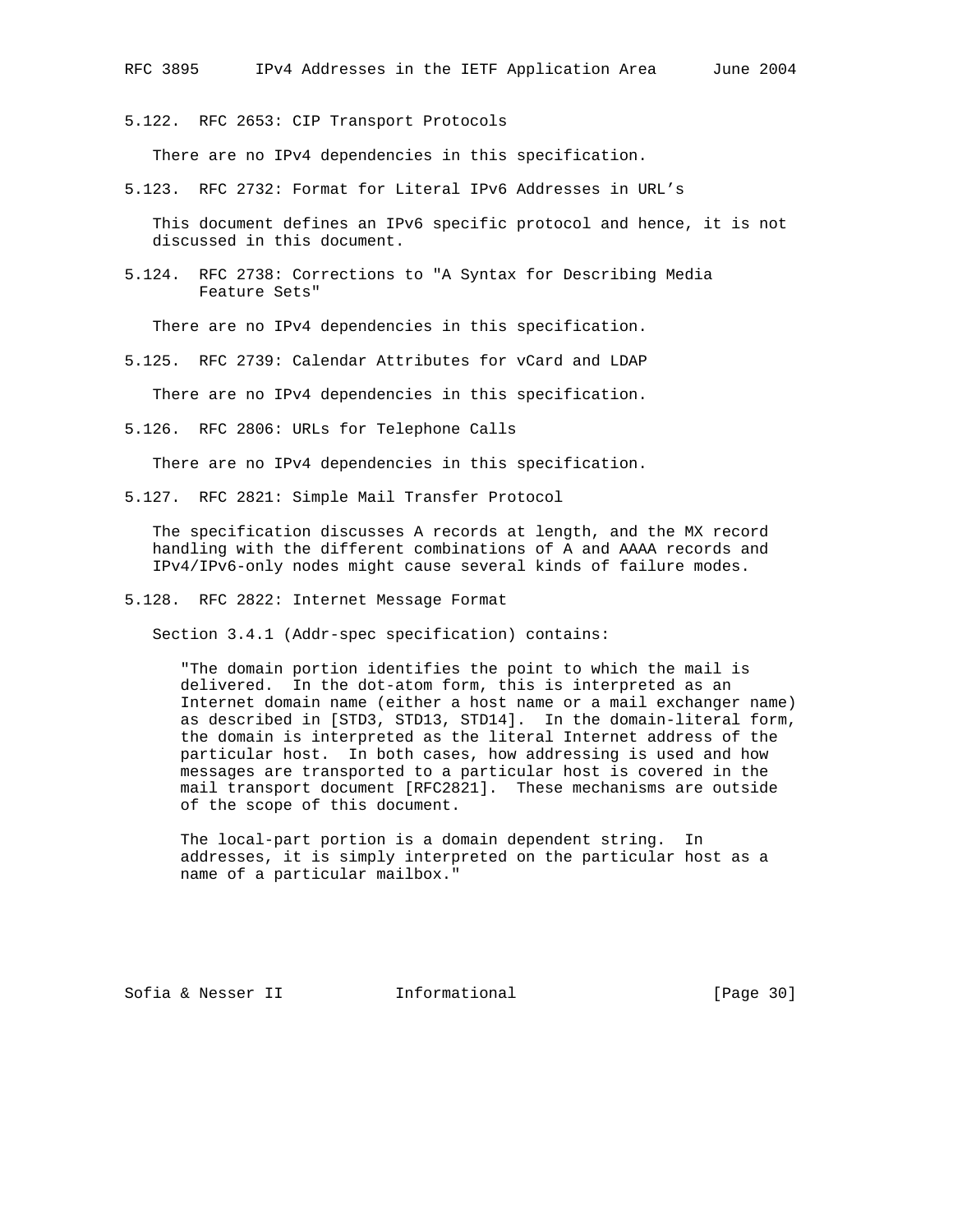Literal IP addresses should be avoided. However, in case they are used, there should be a reference to the format described in RFC 2732.

5.129. RFC 2846: GSTN Address Element Extensions in E-mail Services

There are no IPv4 dependencies in this specification.

5.130. RFC 2849: The LDAP Data Interchange Format (LDIF) - Technical Specification

There are no IPv4 dependencies in this specification.

5.131. RFC 2852: Deliver By SMTP Service Extension

There are no IPv4 dependencies in this specification.

5.132. RFC 2879: Content Feature Schema for Internet Fax (V2)

There are no IPv4 dependencies in this specification.

5.133. RFC 2891: LDAP Control Extension for Server Side Sorting of Search Results

There are no IPv4 dependencies in this specification.

5.134. RFC 2910: Internet Printing Protocol/1.1: Encoding and Transport

There are no IPv4 dependencies in this specification.

5.135. RFC 2911: Internet Printing Protocol/1.1: Model and Semantics

There are no IPv4 dependencies in this specification.

- 5.136. RFC 2912: Indicating Media Features for MIME Content There are no IPv4 dependencies in this specification.
- 5.137. RFC 2913: MIME Content Types in Media Feature Expressions

There are no IPv4 dependencies in this specification.

Sofia & Nesser II 1nformational [Page 31]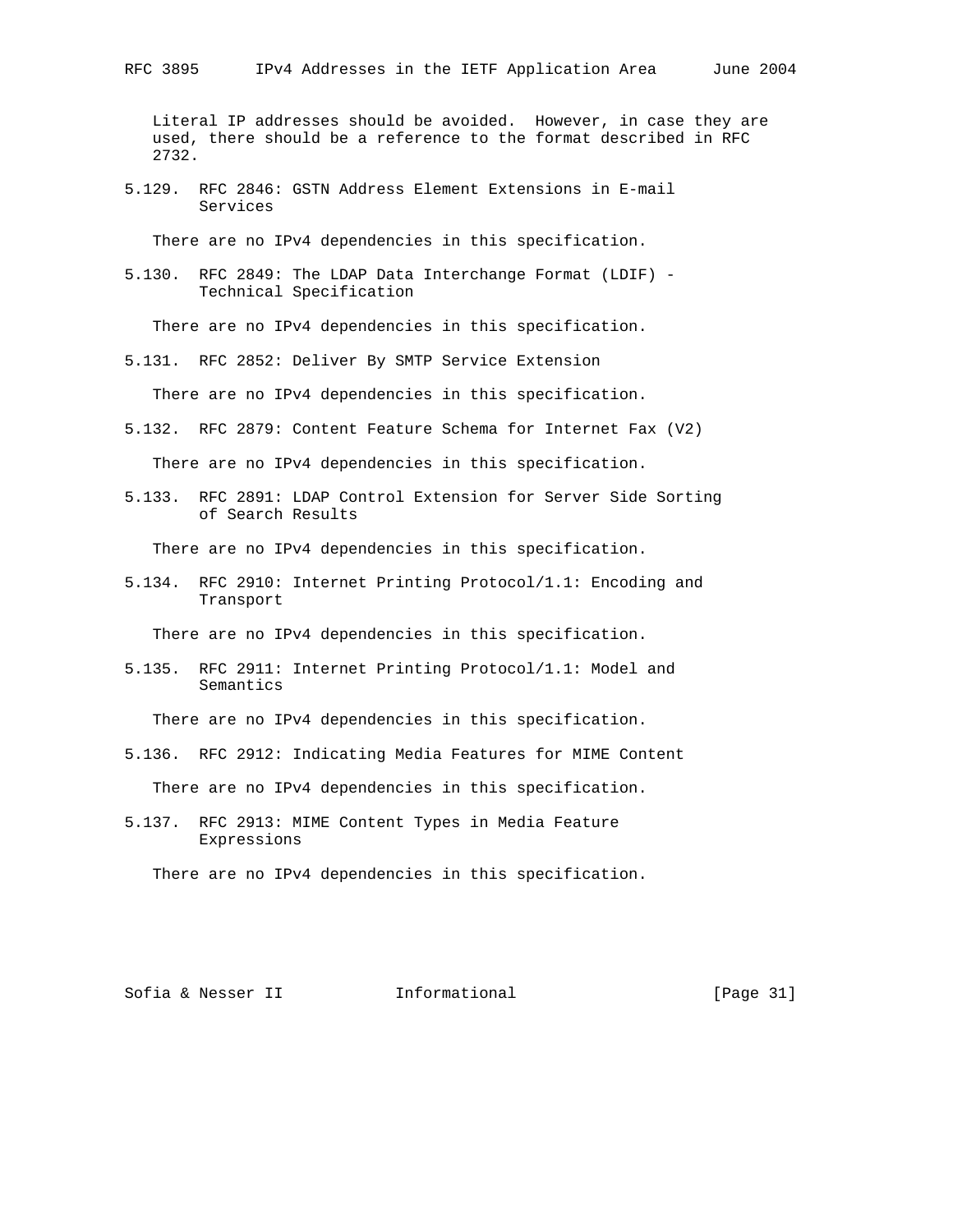5.138. RFC 2919: List-Id: A Structured Field and Namespace for the Identification of Mailing Lists

There are no IPv4 dependencies in this specification.

5.139. RFC 2938: Identifying Composite Media Features

There are no IPv4 dependencies in this specification.

5.140. RFC 2965: HTTP State Management Mechanism

 This document includes several references to host IP addresses, but there is no explicit mention to a particular protocol version. A caveat similar to "Without putting any limitations on the version of the IP address." should be added, so that there will remain no doubts about possible IPv4 dependencies.

5.141. RFC 2971: IMAP4 ID extension

There are no IPv4 dependencies in this specification.

5.142. RFC 2987: Registration of Charset and Languages Media Features Tags

There are no IPv4 dependencies in this specification.

5.143. RFC 3009: Registration of parityfec MIME types

There are no IPv4 dependencies in this specification.

5.144. RFC 3017: XML DTD for Roaming Access Phone Book

Section 6.2.1. (DNS Server Address) states:

 "The dnsServerAddress element represents the IP address of the Domain Name Service (DNS) server which should be used when connected to this POP.

 The address is represented in the form of a string in dotted decimal notation (e.g., 192.168.101.1).

 Syntax: <!-- Domain Name Server IP address --> <!ELEMENT dnsServerAddress (#PCDATA)> <!ATTLIST dnsServerAddress value NOTATION (IPADR) #IMPLIED>"

Sofia & Nesser II 1nformational [Page 32]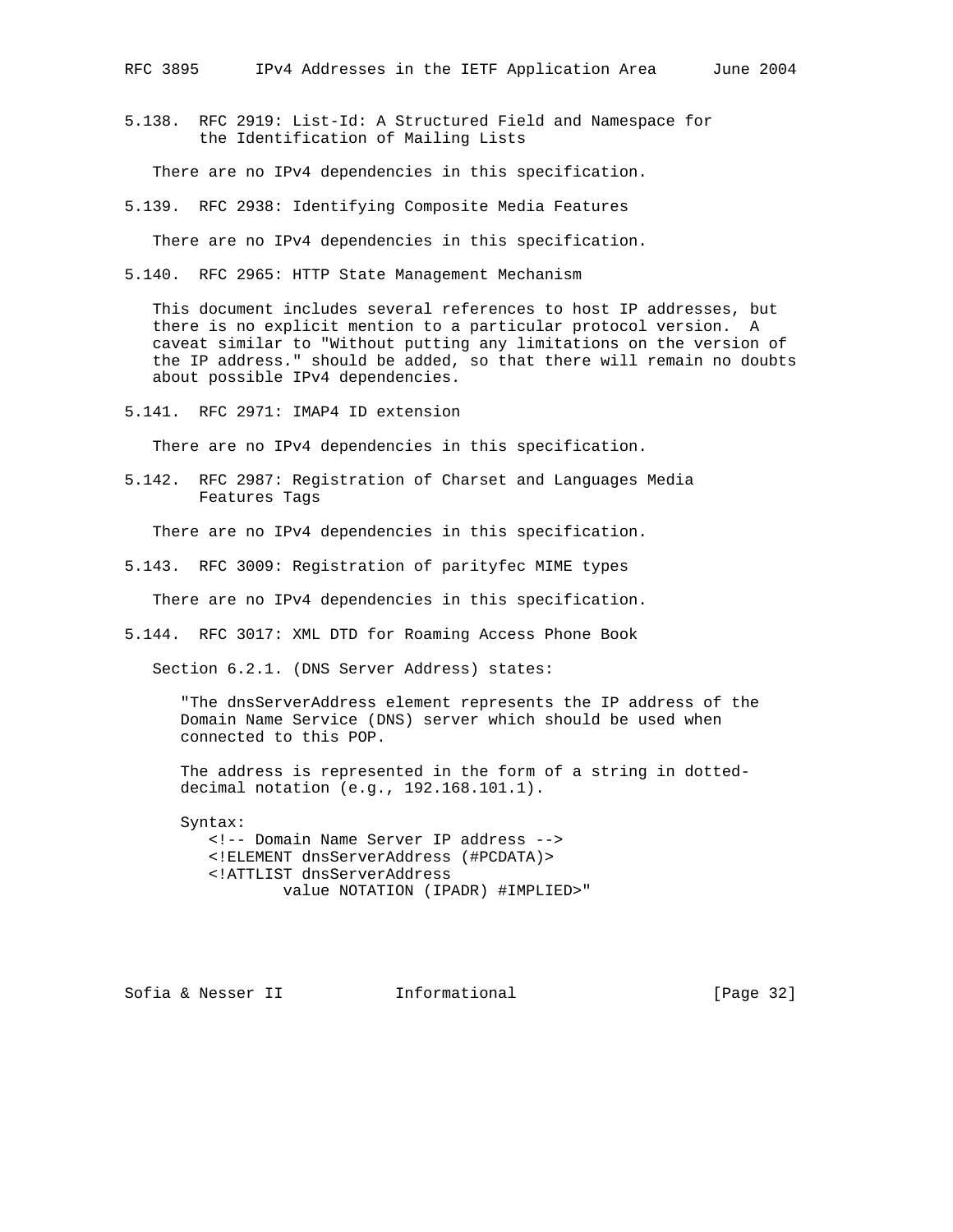Additionally, it is stated in Section 6.2.9. (Default Gateway Address):

 "The defaulttGatewayAddress element represents the address of the default gateway which should be used when connected to this POP. The address is represented in the form of a string in dotted decimal notation (e.g., 192.168.101.1).

 Syntax: <!-- Default Gateway IP address (in dotted decimal notation) --> <!ELEMENT defaultGatewayAddress (#PCDATA)> <!ATTLIST defaultGatewayAddress value NOTATION (IPADR) #IMPLIED>"

 It should be straightforward to implement elements that are IPv6 aware.

5.145. RFC 3023: XML Media Types

There are no IPv4 dependencies in this specification.

5.146. RFC 3028: Sieve: A Mail Filtering Language

There are no IPv4 dependencies in this specification.

5.147. RFC 3030: SMTP Service Extensions for Transmission of Large and Binary MIME Messages

There are no IPv4 dependencies in this specification.

5.148. RFC 3049: TN3270E Service Location and Session Balancing

There are no IPv4 dependencies in this specification.

5.149. RFC 3059: Attribute List Extension for the Service Location Protocol

There are no IPv4 dependencies in this specification.

5.150. RFC 3080: The Blocks Extensible Exchange Protocol Core (BEEP)

There are no IPv4 dependencies in this specification.

5.151. RFC 3081: Mapping the BEEP Core onto TCP

There are no IPv4 dependencies in this specification.

Sofia & Nesser II 1nformational [Page 33]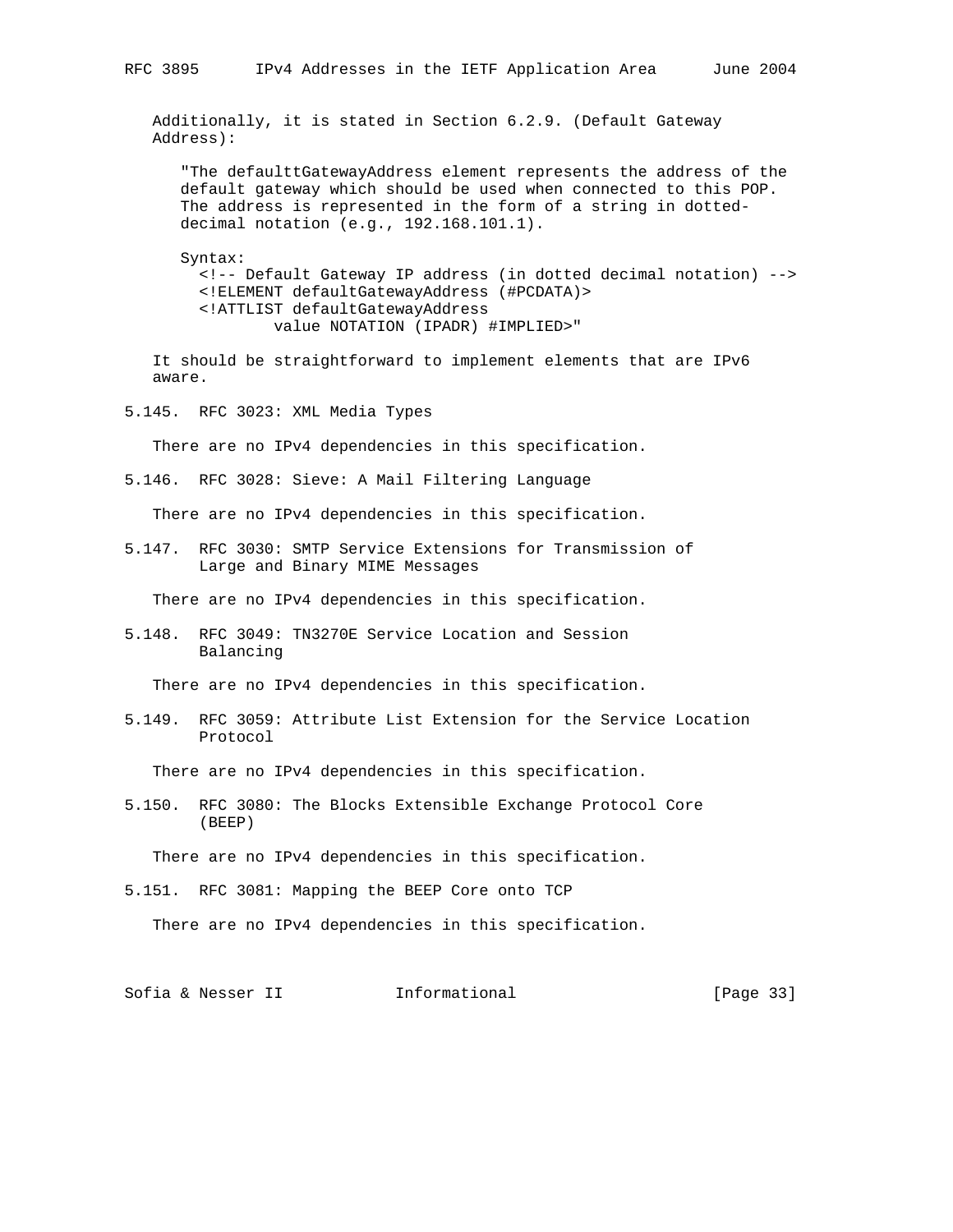5.152. RFC 3111: Service Location Protocol Modifications for IPv6

 This is an IPv6 related document and is not discussed in this document.

5.153. RFC 3302: Tag Image File Format (TIFF) - image/tiff MIME Sub-type Registration

There are no IPv4 dependencies in this specification.

5.154. RFC 3404: Dynamic Delegation Discovery System (DDDS) Part Four: The Uniform Resource Identifiers (URI) Resolution Application

 This specification has no explicit dependency on IPv4. However, when referring to the URI format specified in RFC 2396 (see section 4.3. flags, first paragraph), a reference to RFC 2732 should be also added.

5.155. RFC 3501: Internet Message Access Protocol - Version 4rev1

There are no IPv4 dependencies in this specification.

6. Experimental RFCs

 Experimental RFCs belong to the category of "non-standard" specifications. This group involves specifications considered "off track", e.g., specifications that haven't yet reach an adequate standardization level, or that have been superseded by more recent specifications.

 Experimental RFCs represent specifications that are currently part of some research effort, and that are often propriety in nature, or used in limited arenas. They are documented to the Internet community in order to allow potential interoperability or some other potential useful scenario. In a few cases, they are presented as alternatives to the mainstream solution of an acknowledged problem.

6.1. RFC 887: Resource Location Protocol

Section 3.1 (Request Messages) contains:

"<Who-Anywhere-Provides?>

 This message parallels the <Who-Provides?> message with the "third-party" variant described above. The confirming host is required to return at least its own IP address (if it provides the named resource) as well as the IP addresses of any other hosts it believes may provide the named resource. The confirming host

Sofia & Nesser II 11 Informational [Page 34]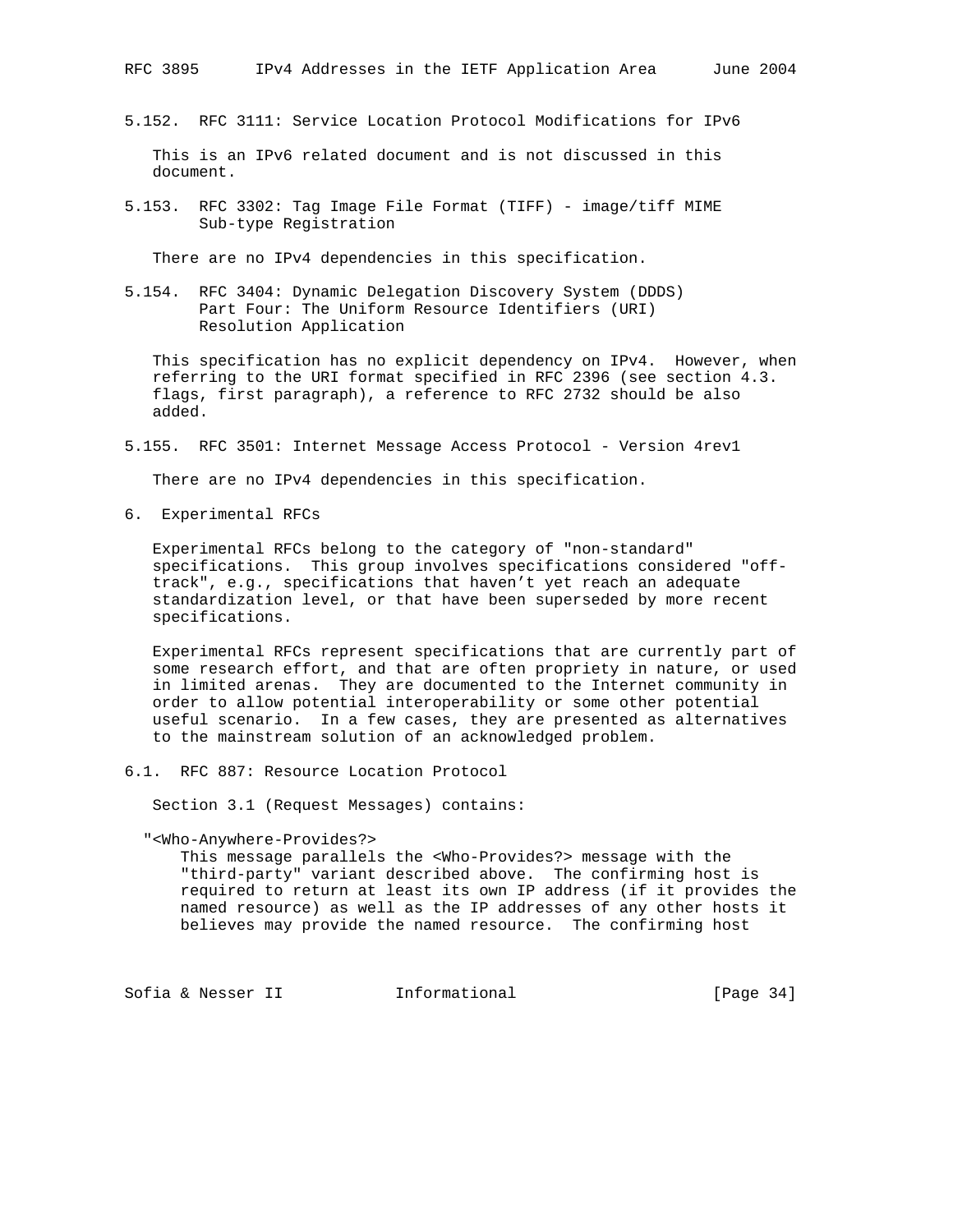though, may never return an IP address for a resource which is the same as an IP address listed with the resource name in the request message. In this case it must treat the resource as if it was unsupported at that IP address and omit it from any reply list.

<Does-Anyone-Provide?>

 This message parallels the <Do-You-Provide?> message again with the "third-party" variant described above. As before, the confirming host is required to return its own IP address as well as the IP addresses of any other hosts it believes may provide the named resource and is prohibited from returning the same IP address in the reply resource specifier as was listed in the request resource specifier. As in the <Do-You-Provide?> case and for the same reason, this message also may not be broadcast."

 Throughout this section, there are several other references to IP address. To avoid ambiguity, a reference to IPv6 addressing should be added.

 Section 4.1. (Resource Lists) presents the following qualifier format:

 "In addition, resource specifiers in all <Who-Anywhere-Provides?>, <Does-Anyone-Provide?> and <They-Provide> messages also contain an additional qualifier following the <Protocol-ID>. This qualifier has the format

| IPLength | IP-Address-List |
|----------|-----------------|
|          |                 |
|          |                 |

where

<IPLength>

 is the number of IP addresses containing in the following <IP- Address-List> (the <IP-Address-List> field thus occupies the last 4\*<IPLength> octets in its resource specifier). In request messages, this is the maximum number of qualifying addresses which may be included in the corresponding reply resource specifier. Although not particularly useful, it may be 0 and in that case provides no space for qualifying the resource name with IP addresses in the returned specifier. In reply messages, this is the number of qualifying addresses known to provide the resource. It may not exceed the number specified in the corresponding request specifier. This field may not be 0 in a reply message unless it was supplied as 0 in

Sofia & Nesser II 1nformational [Page 35]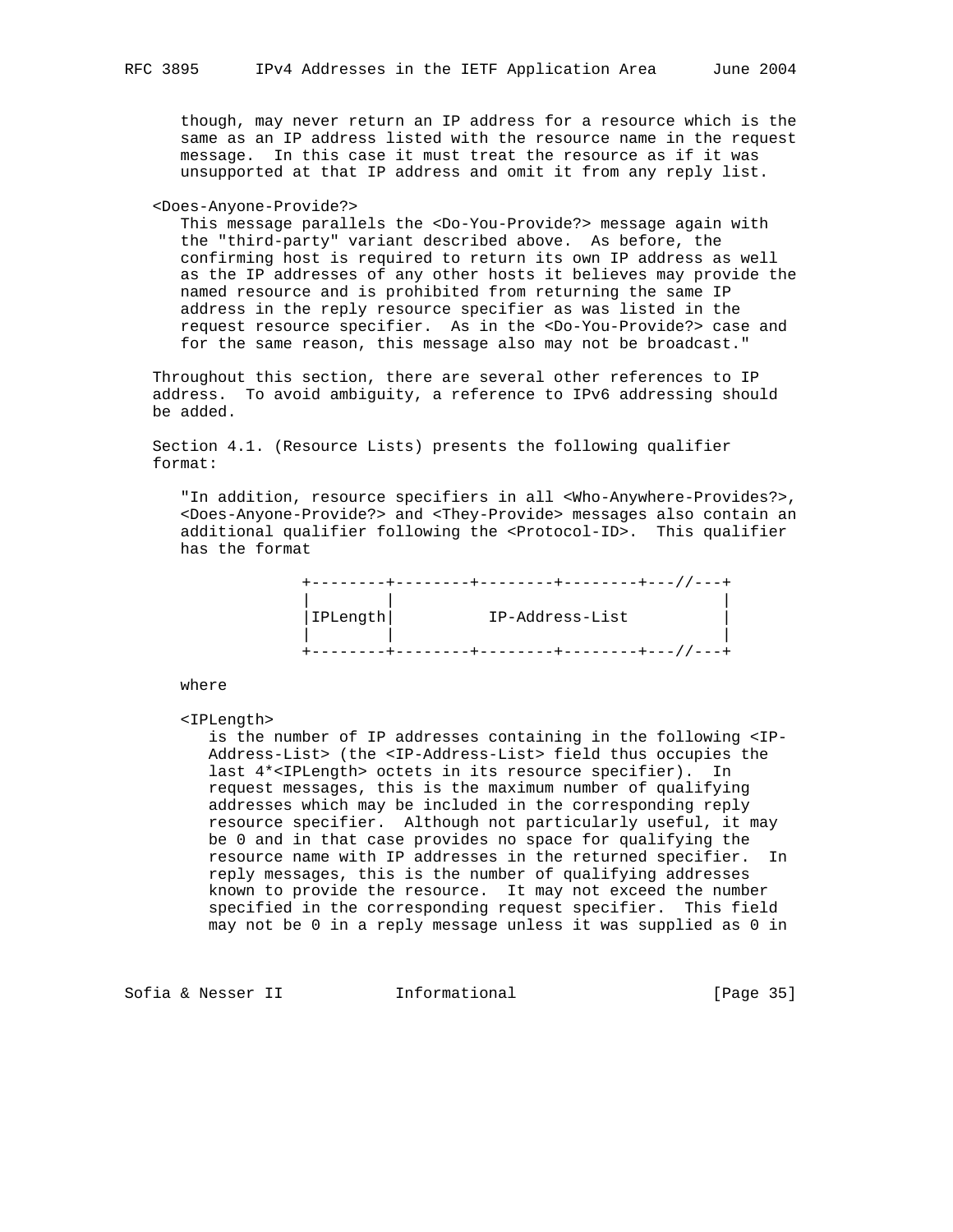the request message and the confirming host would have returned one or more IP addresses had any space been provided.

<IP-Address-List>

 is a list of four-octet IP addresses used to qualify the resource specifier with respect to those particular addresses. In reply messages, these are the IP addresses of the confirming host (when appropriate) and the addresses of any other hosts known to provide that resource (subject to the list length limitations). In request messages, these are the IP addresses of hosts for which resource information may not be returned. In such messages, these addresses should normally be initialized to some "harmless" value (such as the address of the querying host) unless it is intended to specifically exclude the supplied addresses from consideration in any reply messages."

 This section requires re-writing considering the 128-bit length of IPv6 addresses, and will clearly impact implementations.

6.2. RFC 909: Loader Debugger Protocol (LDP)

There are no IPv4 dependencies in this specification.

6.3. RFC 1143: The Q Method of Implementing TELNET Option Negotiation

There are no IPv4 dependencies in this specification.

6.4. RFC 1153: Digest message format (DMF-MAIL)

There are no IPv4 dependencies in this specification.

6.5. RFC 1165: Network Time Protocol (NTP) over the OSI Remote Operations Service

 The only dependency this protocol presents is included in Appendix A (ROS Header Format):

 "ClockIdentifier ::= CHOICE { referenceClock[0] PrintableString, inetaddr[1] OCTET STRING, psapaddr[2] OCTET STRING }"

6.6. RFC 1176: Interactive Mail Access Protocol: Version 2

There are no IPv4 dependencies in this specification.

Sofia & Nesser II 1nformational [Page 36]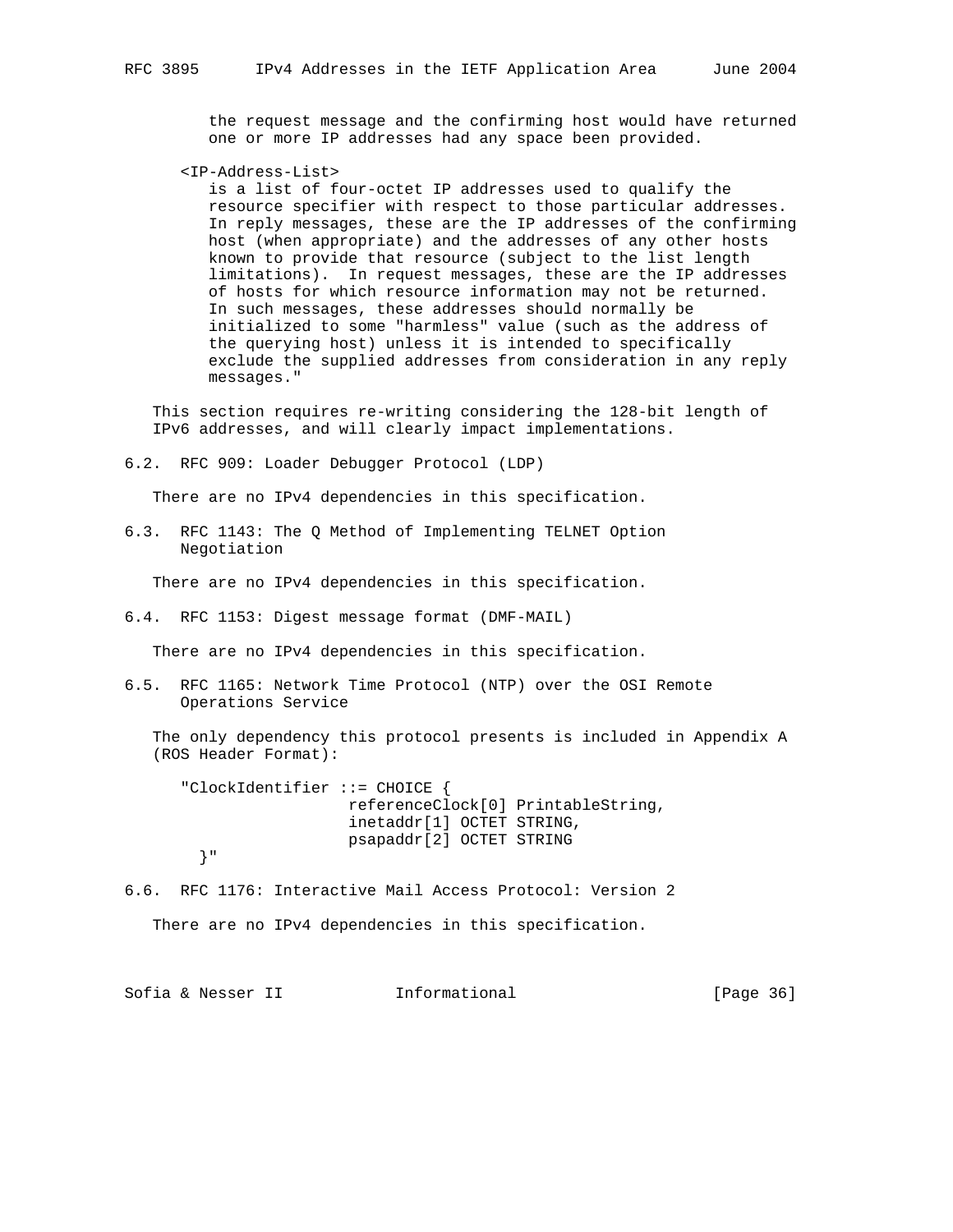6.7. RFC 1204: Message Posting Protocol

There are no IPv4 dependencies in this specification.

6.8. RFC 1235: Coherent File Distribution Protocol

 Section "Protocol Specification" provides the following example, for the Initial Handshake:

 "The ticket server replies with a "This is Your Ticket" (TIYT) packet containing the ticket. Figure 2 shows the format of this packet.

 $0$  1 2 3 0 1 2 3 4 5 6 7 8 9 0 1 2 3 4 5 6 7 8 9 0 1 2 3 4 5 6 7 8 9 0 1 +-+-+-+-+-+-+-+-+-+-+-+-+-+-+-+-+-+-+-+-+-+-+-+-+-+-+-+-+-+-+-+-+ | 'T' | 'I' | 'Y' | 'T' | +-+-+-+-+-+-+-+-+-+-+-+-+-+-+-+-+-+-+-+-+-+-+-+-+-+-+-+-+-+-+-+-+ | "ticket" | +-+-+-+-+-+-+-+-+-+-+-+-+-+-+-+-+-+-+-+-+-+-+-+-+-+-+-+-+-+-+-+-+ BLKSZ (by default 512) +-+-+-+-+-+-+-+-+-+-+-+-+-+-+-+-+-+-+-+-+-+-+-+-+-+-+-+-+-+-+-+-+ | FILSZ | +-+-+-+-+-+-+-+-+-+-+-+-+-+-+-+-+-+-+-+-+-+-+-+-+-+-+-+-+-+-+-+-+ IP address of CFDP server (network order) +-+-+-+-+-+-+-+-+-+-+-+-+-+-+-+-+-+-+-+-+-+-+-+-+-+-+-+-+-+-+-+-+ | client UDP port# (cfdpcln) | server UDP port# (cfdpsrv) | +-+-+-+-+-+-+-+-+-+-+-+-+-+-+-+-+-+-+-+-+-+-+-+-+-+-+-+-+-+-+-+-+

Fig. 2: "This Is Your Ticket" packet."

 This protocol assumes IPv4 multicast, but could be converted to IPv6 multicast with a little effort.

6.9. RFC 1279: X.500 and Domains

 This protocol specifies a protocol that assumes IPv4, but does not actually have any limitations which would limit its operation in an IPv6 environment.

6.10. RFC 1312: Message Send Protocol 2

There are no IPv4 dependencies in this specification.

6.11. RFC 1339: Remote Mail Checking Protocol

There are no IPv4 dependencies in this specification.

Sofia & Nesser II 1nformational [Page 37]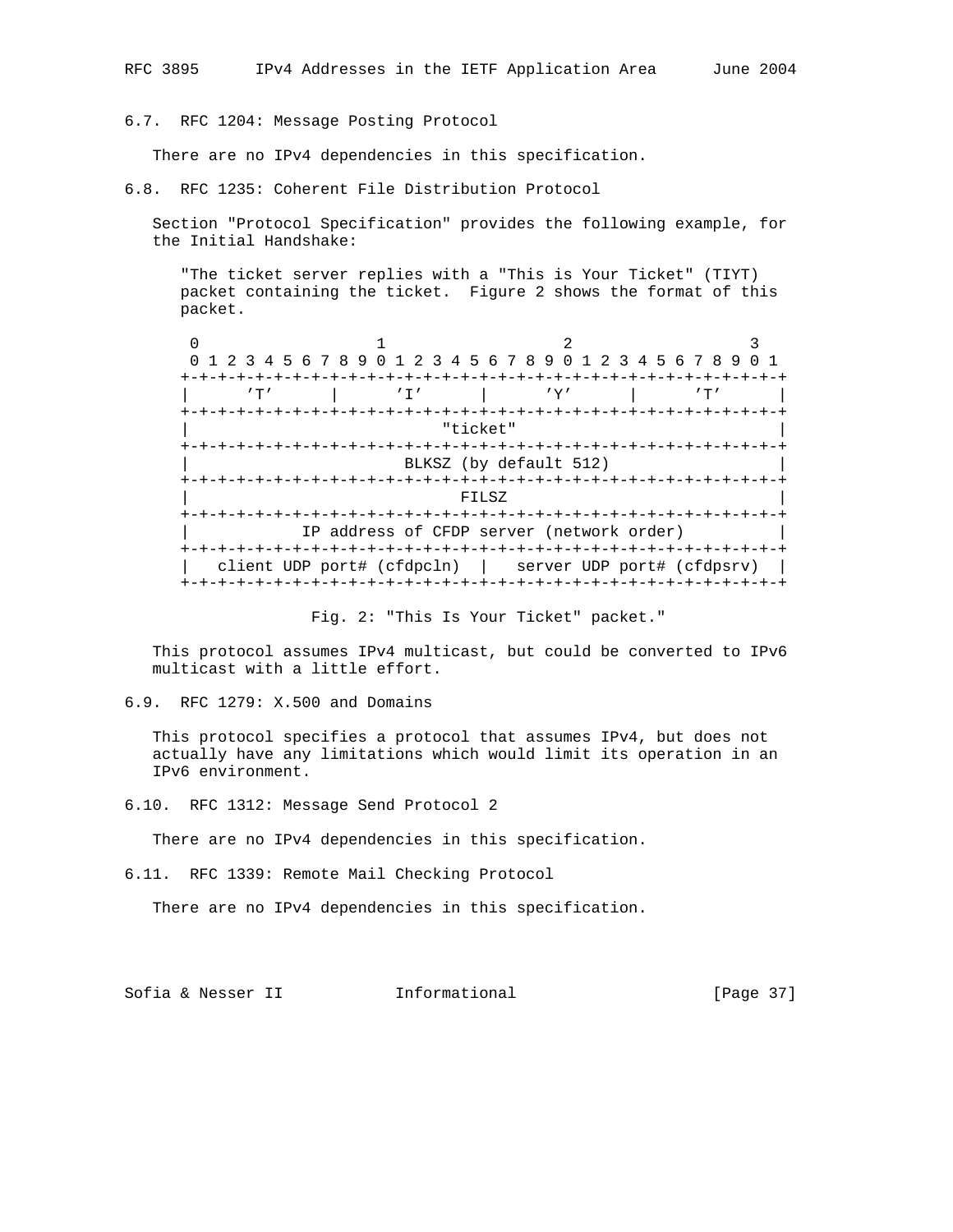6.12. RFC 1440: SIFT/UFT: Sender-Initiated/Unsolicited File Transfer

There are no IPv4 dependencies in this specification.

6.13. RFC 1459: Internet Relay Chat Protocol

 There are only two specific IPv4 addressing references. The first is presented in Section 6.2. (Command Response):

 "203 RPL\_TRACEUNKNOWN "???? <class> [<client IP address in dot form>]""

The second appears in Section 8.12 (Configuration File):

 "In specifying hostnames, both domain names and use of the 'dot' notation (127.0.0.1) should both be accepted."

 After correcting the above, IPv6 support can be added straightforwardly.

6.14. RFC 1465: Routing Coordination for X.400 MHS Services Within a Multi Protocol / Multi Network Environment Table Format V3 for Static Routing

There are no IPv4 dependencies in this specification.

6.15. RFC 1505: Encoding Header Field for Internet Messages

There are no IPv4 dependencies in this specification.

6.16. RFC 1528: Principles of Operation for the TPC.INT Subdomain: Remote Printing -- Technical Procedures

There are no IPv4 dependencies in this specification.

6.17. RFC 1608: Representing IP Information in the X.500 Directory

There are no IPv4 dependencies in this specification.

6.18. RFC 1609: Charting Networks in the X.500 Directory

There are no IPv4 dependencies in this specification.

Sofia & Nesser II 1nformational [Page 38]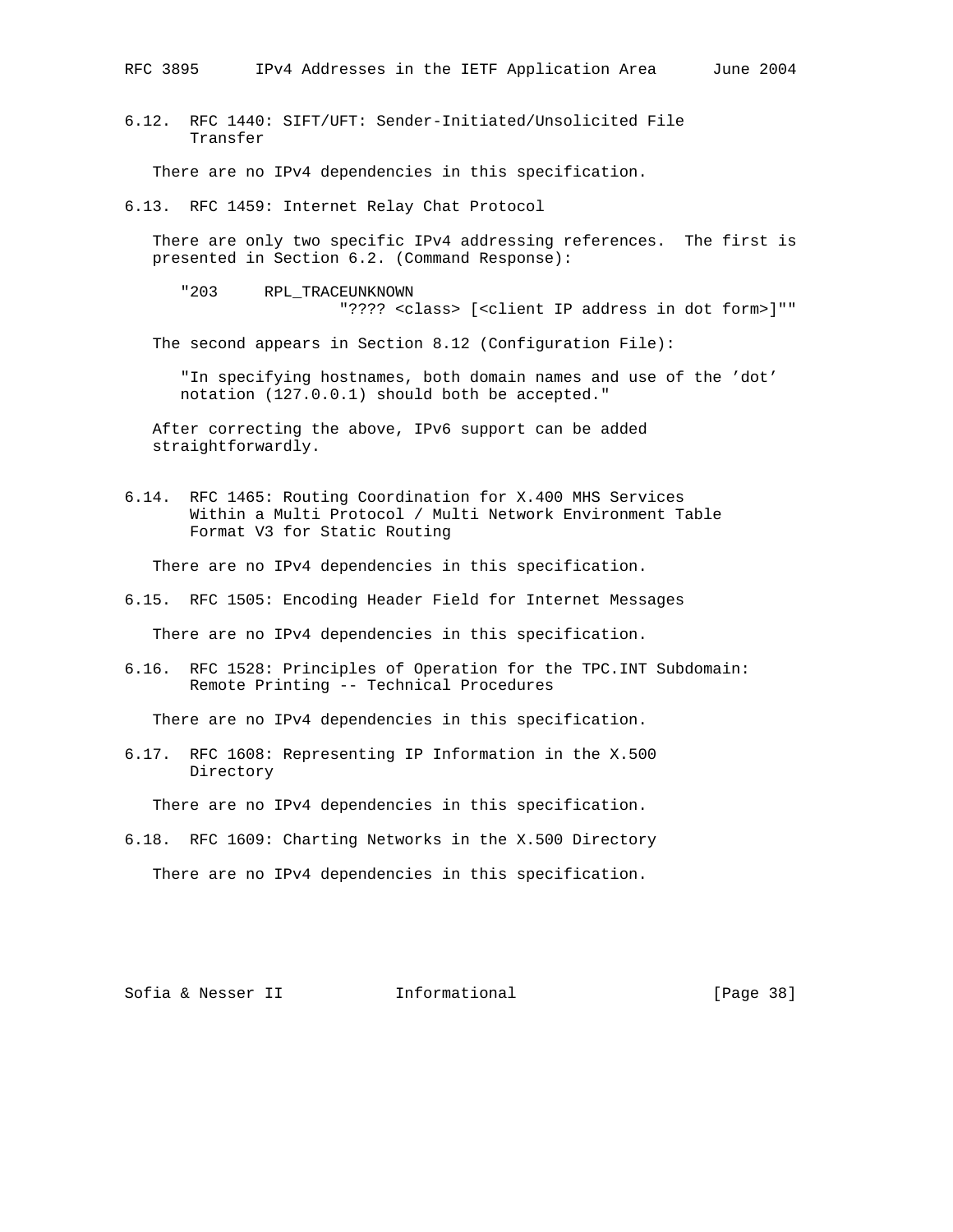6.19. RFC 1639: FTP Operation Over Big Address Records

 This document defines a method for overcoming FTP IPv4 limitations and is therefore both IPv4 and IPv6 aware.

6.20. RFC 1641: Using Unicode with MIME

There are no IPv4 dependencies in this specification.

6.21. RFC 1756: Remote Write Protocol - Version 1.0

There are no IPv4 dependencies in this specification.

6.22. RFC 1801: MHS use of the X.500 Directory to support MHS Routing

There are no IPv4 dependencies in this specification.

6.23. RFC 1804: Schema Publishing in X.500 Directory

There are no IPv4 dependencies in this specification.

6.24. RFC 1806: Communicating Presentation Information in Internet Messages: The Content-Disposition Header

There are no IPv4 dependencies in this specification.

6.25. RFC 1845: SMTP Service Extension for Checkpoint/Restart

There are no IPv4 dependencies in this specification.

6.26. RFC 1846: SMTP 521 Reply Code

There are no IPv4 dependencies in this specification.

- 6.27. RFC 1873: Message/External-Body Content-ID Access Type There are no IPv4 dependencies in this specification.
- 6.28. RFC 1874: SGML Media Types

There are no IPv4 dependencies in this specification.

Sofia & Nesser II 1nformational [Page 39]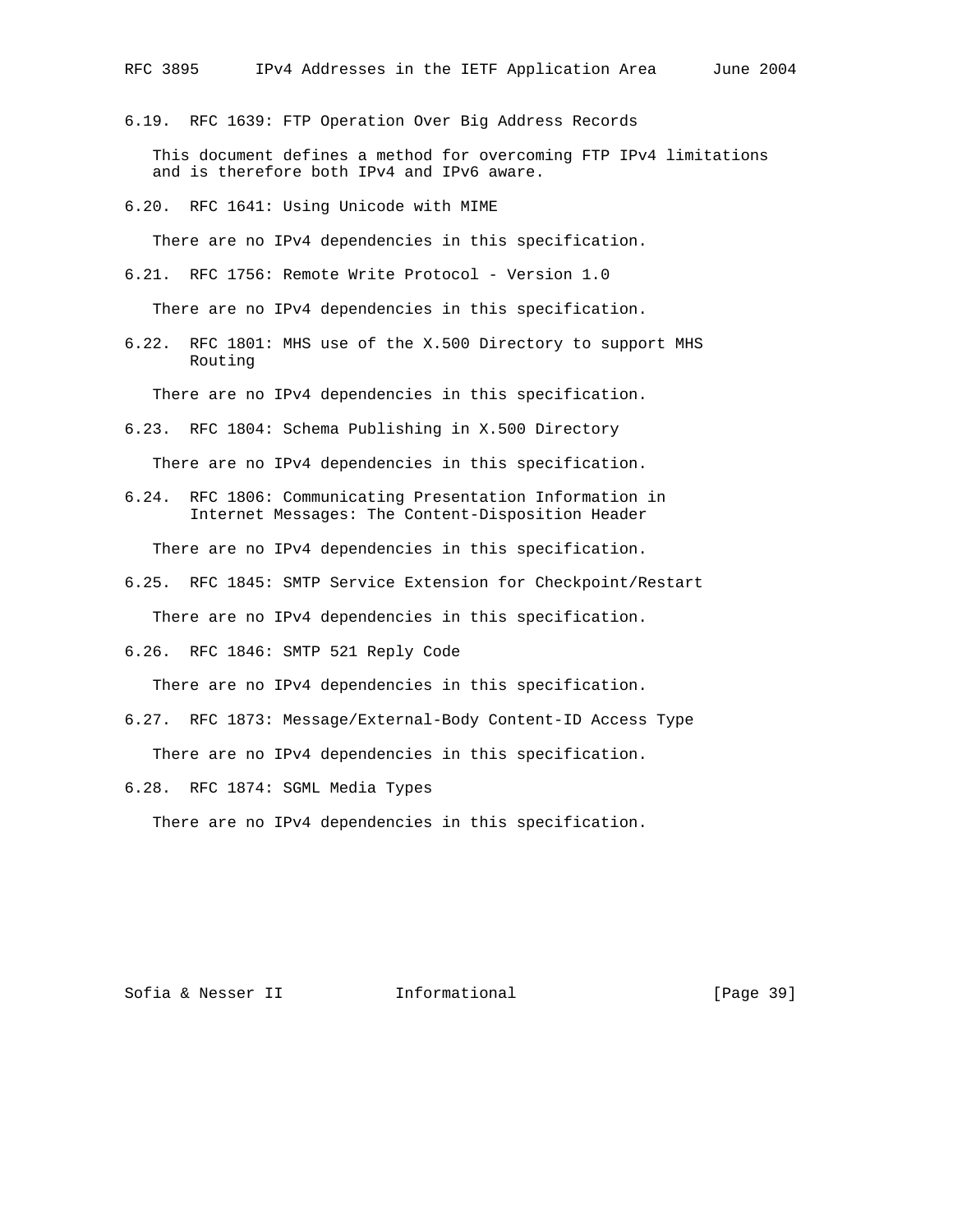6.29. RFC 1986: Experiments with a Simple File Transfer Protocol for Radio Links using Enhanced Trivial File Transfer Protocol

 This protocol is IPv4 dependent, as can be seen from the segment presented below, taken from Section 2. (PROTOCOL DESCRIPTION):

"Table 3: ETFTP Data Encapsulation

| Ethernet(14)<br>SLIP(2)<br>  AX.25(20) | IP(20) | UDP(8) | $\mid$ ETFTP $\prime$<br>NETBLT (24) | DATA(1448) |  |
|----------------------------------------|--------|--------|--------------------------------------|------------|--|
|                                        |        |        |                                      |            |  |

6.30. RFC 2016: Uniform Resource Agents (URAs)

There are no IPv4 dependencies in this specification.

6.31. RFC 2066: TELNET CHARSET Option

There are no IPv4 dependencies in this specification.

6.32. RFC 2075: IP Echo Host Service

There are no IPv4 dependencies in this specification.

6.33. RFC 2090: TFTP Multicast Option

 This protocol is limited to IPv4 multicast. It is expected that a similar functionality could be implemented on top of IPv6 multicast.

6.34. RFC 2120: Managing the X.500 Root Naming Context

There are no IPv4 dependencies in this specification.

6.35. RFC 2161: A MIME Body Part for ODA

There are no IPv4 dependencies in this specification.

6.36. RFC 2162: MaXIM-11 - Mapping between X.400 / Internet mail and Mail-11 mail

There are no IPv4 dependencies in this specification.

6.37. RFC 2169: A Trivial Convention for using HTTP in URN Resolution

There are no IPv4 dependencies in this specification.

Sofia & Nesser II 11 Informational [Page 40]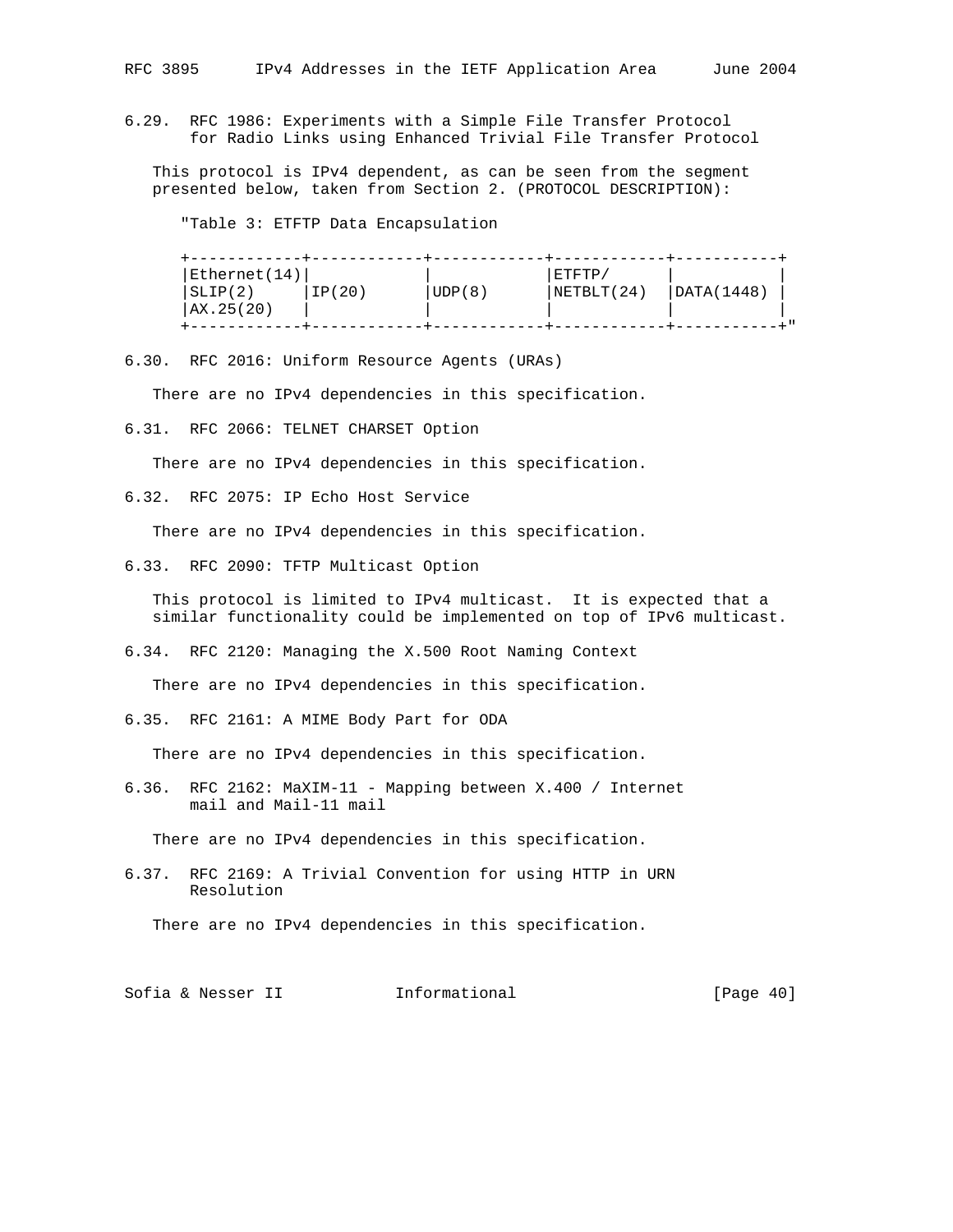6.38. RFC 2217: Telnet Com Port Control Option

There are no IPv4 dependencies in this specification.

- 6.39. RFC 2295: Transparent Content Negotiation in HTTP There are no IPv4 dependencies in this specification.
- 6.40. RFC 2296: HTTP Remote Variant Selection Algorithm RVSA/1.0

There are no IPv4 dependencies in this specification.

6.41. RFC 2307: An Approach for Using LDAP as a Network Information Service

 This protocol assumes IPv4 addressing in its schema, as shown in Section 3. (Attribute definitions):

- "( nisSchema.1.19 NAME 'ipHostNumber' DESC 'IP address as a dotted decimal, eg. 192.168.1.1, omitting leading zeros' EQUALITY caseIgnoreIA5Match SYNTAX 'IA5String{128}' )
- ( nisSchema.1.20 NAME 'ipNetworkNumber' DESC 'IP network as a dotted decimal, eg. 192.168, omitting leading zeros' EQUALITY caseIgnoreIA5Match SYNTAX 'IA5String{128}' SINGLE-VALUE )
- ( nisSchema.1.21 NAME 'ipNetmaskNumber' DESC 'IP netmask as a dotted decimal, eg. 255.255.255.0, omitting leading zeros' EQUALITY caseIgnoreIA5Match SYNTAX 'IA5String{128}' SINGLE-VALUE )"

 The document does try to provide some IPv6 support as in Section 5.4. (Interpreting Hosts and Networks):

 "Hosts with IPv6 addresses MUST be written in their "preferred" form as defined in section 2.2.1 of [RFC1884], such that all components of the address are indicated and leading zeros are omitted. This provides a consistent means of resolving ipHosts by address."

 However, the defined format mentioned above has been replaced, hence it is no longer valid.

Sofia & Nesser II 1nformational [Page 41]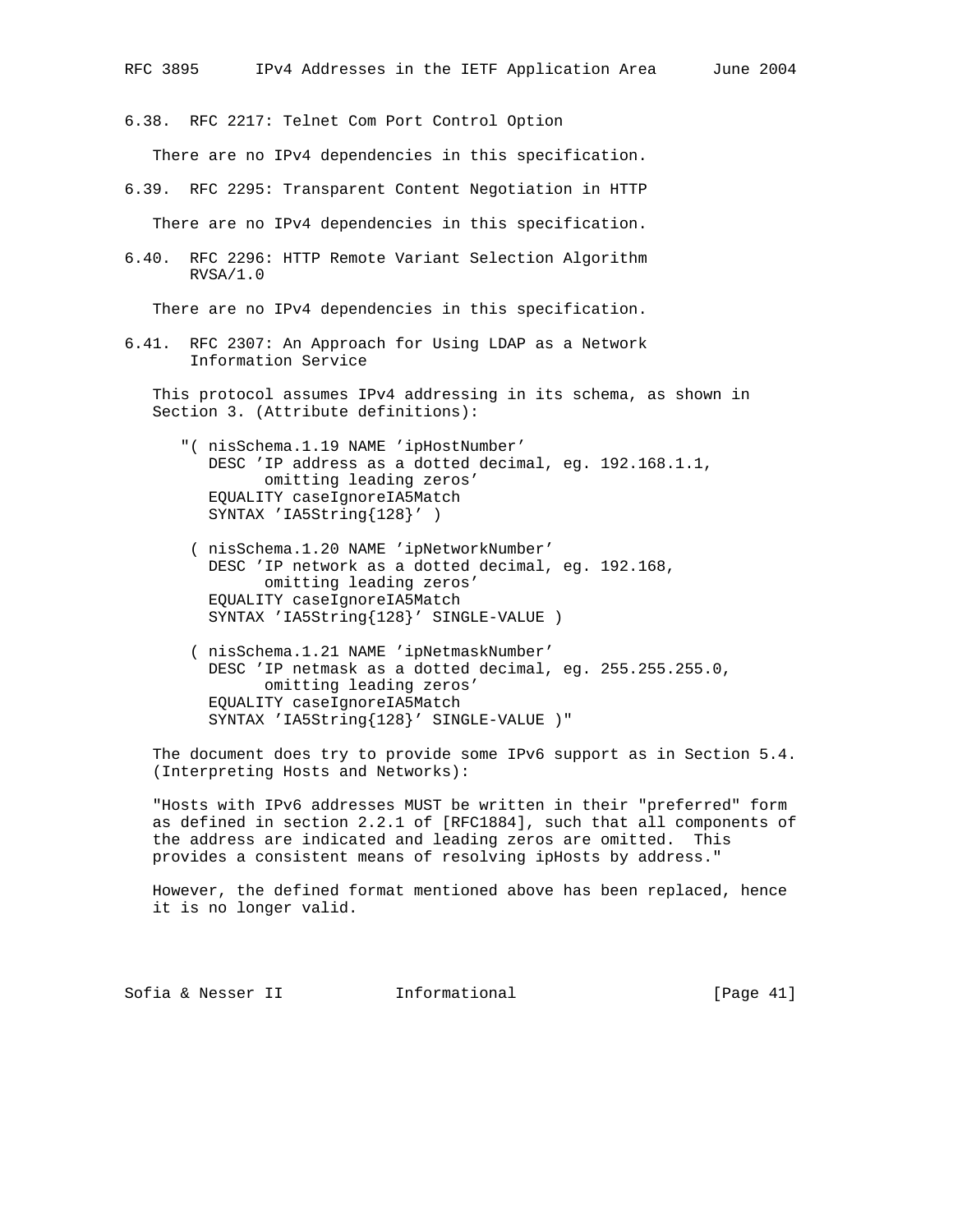6.42. RFC 2310: The Safe Response Header Field There are no IPv4 dependencies in this specification.

6.43. RFC 2483: URI Resolution Services Necessary for URN Resolution

There are no IPv4 dependencies in this specification.

- 6.44. RFC 2567: Design Goals for an Internet Printing Protocol There are no IPv4 dependencies in this specification.
- 6.45. RFC 2568: Rationale for the Structure of the Model and Protocol for the Internet Printing Protocol

There are no IPv4 dependencies in this specification.

6.46. RFC 2569: Mapping between LPD and IPP Protocols

There are no IPv4 dependencies in this specification.

6.47. RFC 2649: An LDAP Control and Schema for Holding Operation Signatures

There are no IPv4 dependencies in this specification.

6.48. RFC 2654: A Tagged Index Object for use in the Common Indexing Protocol

There are no IPv4 dependencies in this specification.

- 6.49. RFC 2655: CIP Index Object Format for SOIF Objects There are no IPv4 dependencies in this specification.
- 6.50. RFC 2656: Registration Procedures for SOIF Template Types There are no IPv4 dependencies in this specification.
- 6.51. RFC 2657: LDAPv2 Client vs. the Index Mesh There are no IPv4 dependencies in this specification.

Sofia & Nesser II 1nformational [Page 42]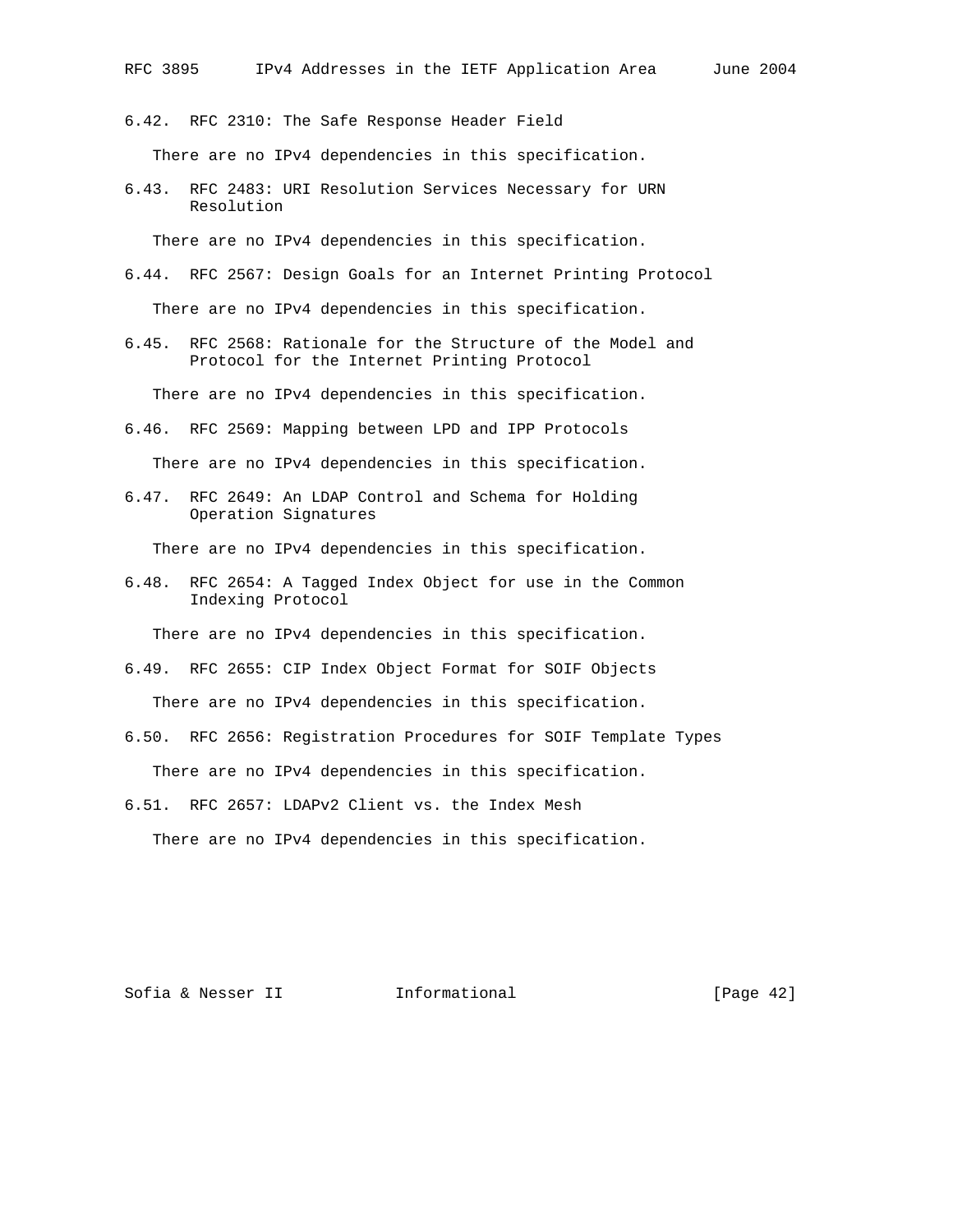6.52. RFC 2756: Hyper Text Caching Protocol

 This specification claims to be both IPv4 and IPv6 aware, but in Section 2.8. (An HTCP/0.0 AUTH has the following structure), it makes the following statement:

 "SIGNATURE is a COUNTSTR [3.1] which holds the HMAC-MD5 digest (see [RFC 2104]), with a B value of 64, of the following elements, each of which is digested in its "on the wire" format, including transmitted padding if any is covered by a field's associated LENGTH:

| IP SRC ADDR                         | [4 octets]          |
|-------------------------------------|---------------------|
| IP SRC PORT                         | [2 octets]          |
| IP DST ADDR                         | [4 octets]          |
| IP DST PORT                         | [2 octets]          |
| HTCP MAJOR version number           | $[1 \text{ octet}]$ |
| HTCP MINOR version number           | [1 octet]           |
| SIG-TIME                            | [4 octets]          |
| SIG-EXPIRE                          | [4 octets]          |
| HTCP DATA                           | [variable]          |
| KEY-NAME (the whole COUNTSTR [3.1]) | [variable]"         |

 The given SIGNATURE calculation should be expanded to support IPv6 16 byte addresses.

6.53. RFC 2774: An HTTP Extension Framework

There are no IPv4 dependencies in this specification.

6.54. RFC 2974: Session Announcement Protocol

This protocol is both IPv4 and IPv6 aware and needs no changes.

6.55. RFC 3018: Unified Memory Space Protocol Specification

 In section 3.4 (Address Formats), there are explicit references to IPv4 addressing:

 "The following address format numbers are definite for nodes, immediately connected to the global IPv4 network:

Sofia & Nesser II 1nformational [Page 43]

 $N \quad 4-0-0 \quad (4)$  $N \ 4-0-1 \ (4-1)$  $N \ 4-0-2 \ (4-2)$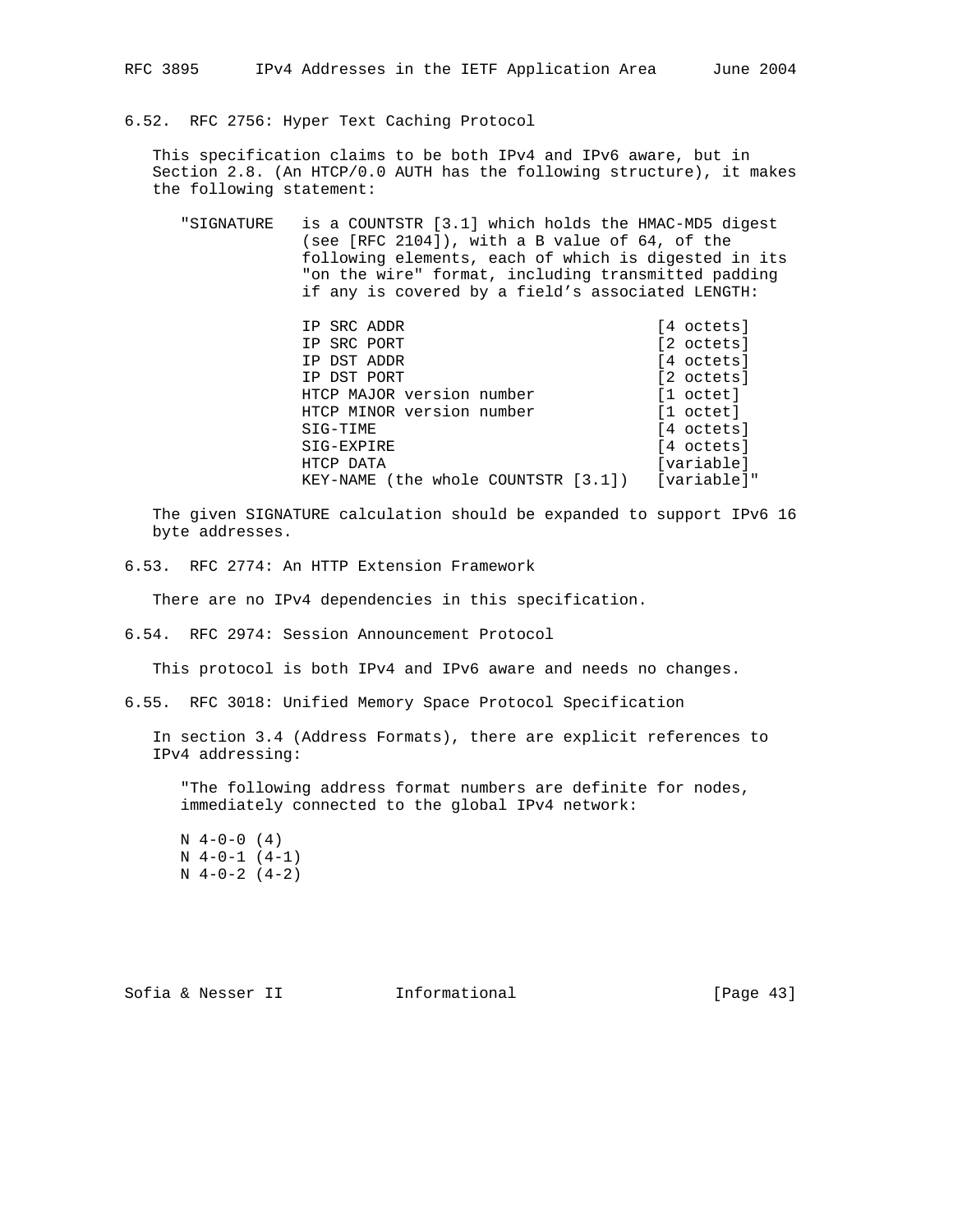The appropriate formats of 128-bit addresses:

Octets:

| $+0$                                  |            | $+2$                     |                      |  |
|---------------------------------------|------------|--------------------------|----------------------|--|
| <u> +-+-+-+-+-+</u><br>0:  0100 00 00 |            | Free                     |                      |  |
| 4 :                                   |            | Free                     |                      |  |
| 8:                                    | Free       |                          | IP address           |  |
| 12:                                   | IP address | -+-+-+-+-+-+-+-+-+-+-+-+ | Local memory address |  |

| $+ - + - +$       |                                      |  |
|-------------------|--------------------------------------|--|
| 0:  0100 00 01    | Free                                 |  |
|                   |                                      |  |
| 4 :               | Free                                 |  |
|                   | +-+-+-+-+-+-+-+-                     |  |
| 8:<br>Free        | IP address                           |  |
|                   | +-+-+-+-+-+-+-+-+-+-+-+-+-+-+-+-+-+- |  |
| IP address<br>12: | Local memory address                 |  |
|                   |                                      |  |

|     | $+ - + - + - +$              |
|-----|------------------------------|
|     | 0:  0 1 0 0 0 0 1 0 <br>Free |
|     |                              |
| 4:  | Free                         |
|     |                              |
| 8:  | IP address                   |
|     | $+- +$                       |
| 12: | Local memory address         |
|     |                              |

# Free

It is not used by the protocol.

IP address

It sets the node address in the global IPv4 network."

 This section needs to be re-written, so that the specification becomes IPv6 compliant.

Sofia & Nesser II 11 Informational [Page 44]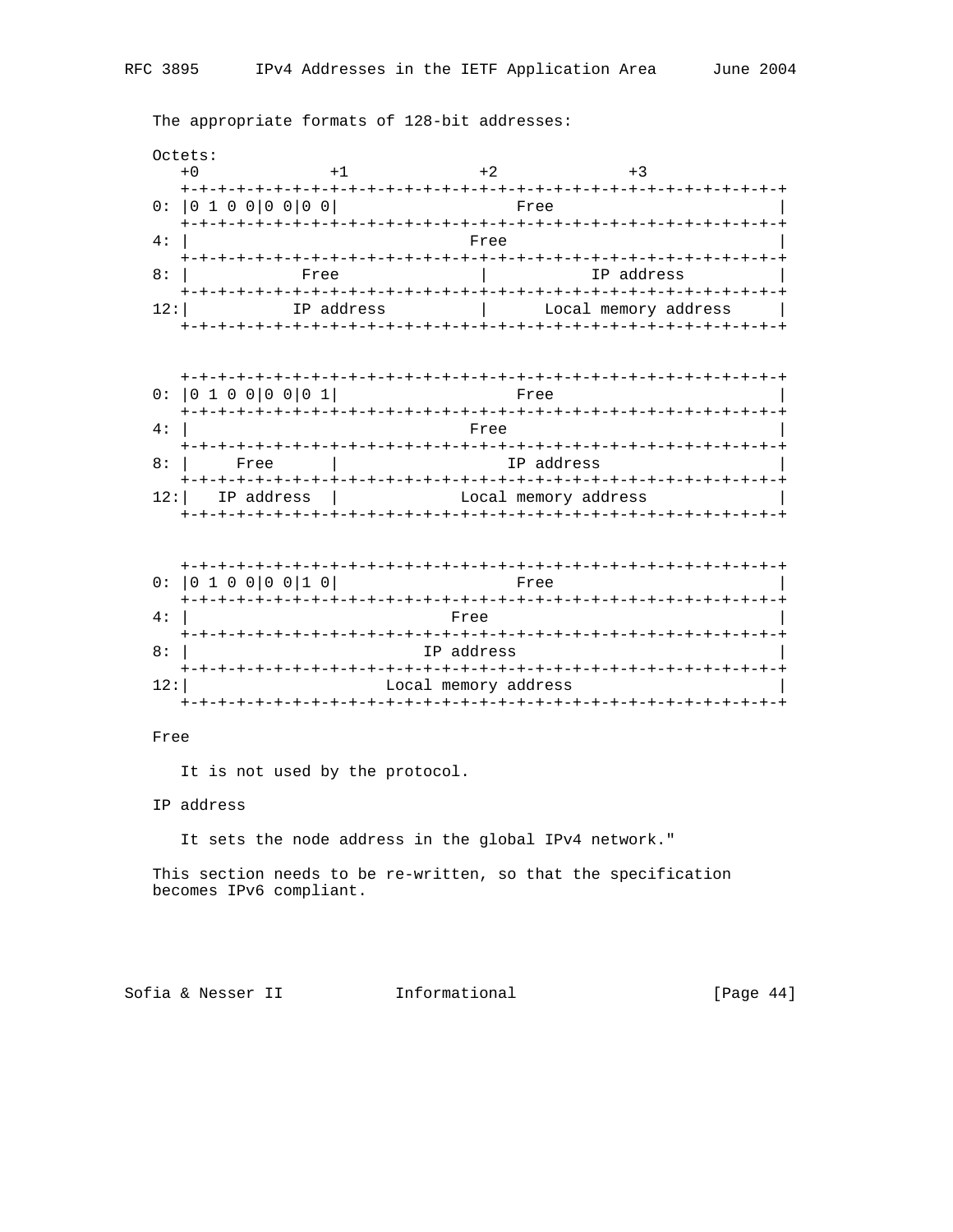6.56. RFC 3082: Notification and Subscription for SLP

 This protocol is both IPv4 and IPv6 aware, and thus requires no changes.

6.57. RFC 3088: OpenLDAP Root Service An experimental LDAP referral service

Section 5. (Using the Service) states:

 "The service supports LDAPv3 and LDAPv2+ [LDAPv2+] clients over TCP/IPv4. Future incarnations of this service may support TCP/IPv6 or other transport/internet protocols."

7. Summary of Results

 This survey contemplates 257 RFCs, having 34 (12.84%) been identified as having some form of IPv4 dependency. Results are broken down as follows:

| Standards:          |  |  | 1 out of 20 or 5.00%    |
|---------------------|--|--|-------------------------|
| Draft Standards:    |  |  | 4 out of 25 or 16.00%   |
| Proposed Standards: |  |  | 19 out of 155 or 12.26% |
| Experimental RFCs:  |  |  | 10 out of 57 or 17.54%  |

 Of the 33 identified, the majority simply require minor actions, such as adding a caveat to IPv6 addressing that would avoid ambiguity, or re-writing a section to avoid IP-version dependent syntax. The remaining instances are documented below. The authors have attempted to organize the results in a format that allows easy referencing by other protocol designers.

- 7.1. Full Standards
- 7.1.1. RFC 959: STD 9 File Transfer Protocol

Problems have already been fixed in [5].

- 7.2. Draft Standards
- 7.2.1. RFC 1305: Network Time Protocol (version 3): Specification, Implementation and Analysis

 As documented in Section 4.4. above, there are too many specific references to the use of 32-bit IPv4 addresses. An updated specification to support NTP over IPv6 is needed. However, there has been some work related with this issue, as an already expired

Sofia & Nesser II 1nformational [Page 45]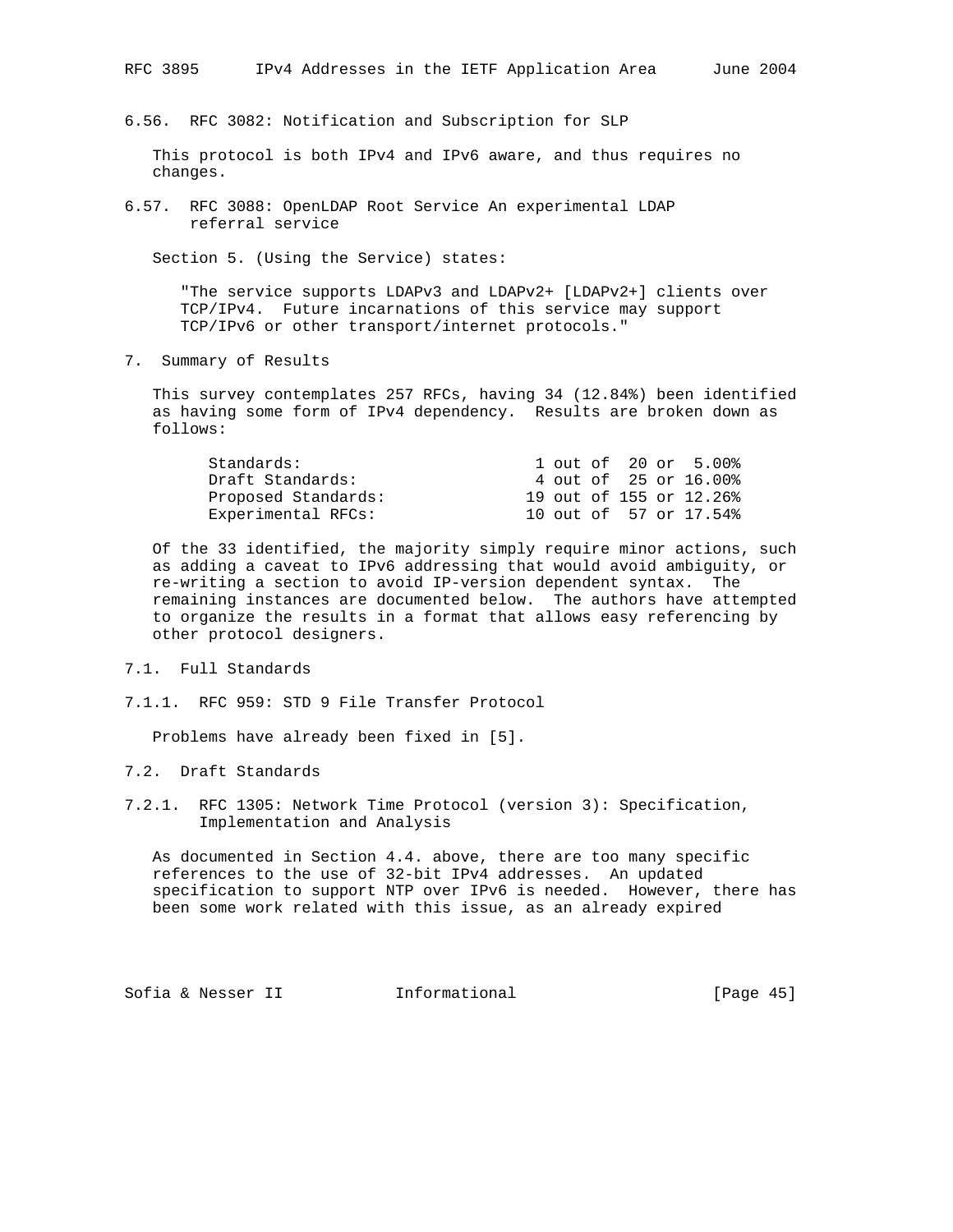work in progress, allegedly documents. Also, there is at least one IPv6 NTP implementation.

7.2.2. RFC 2396: URI Syntax

 URI's allow the literal use of IPv4 addresses but have no specific recommendations on how to represent literal IPv6 addresses. This problem has already been addressed in [3].

7.2.3. RFC 2616: Hypertext Transfer Protocol HTTP/1.1

 HTTP allows the literal use of IPv4 addresses, but has no specific recommendations on how to represent literal IPv6 addresses. This problem has already been addressed in [3].

7.3. Proposed Standards

7.3.1. RFC 946: Telnet Terminal LOC

 There is a dependency in the definition of the TTYLOC Number which would require an updated version of the protocol. However, since this functionality is of marginal value today, an updated version might not make sense.

7.3.2. RFC 1738: URLs

URL's with IPv4 dependencies have already been addressed in [3].

 Note that these dependencies affect other specifications as well, such as RFC 2122, RFC 2192, RFC 2193, RFC 2255, RFC 2371, and RFC 2384. All of these protocols have to revisited, and are not described separately in this memo.

7.3.3. RFC 2165: Service Location Protocol

 The problems of this specification have already been addressed in [4].

7.3.4. RFC 2384: POP3 URL Scheme

POP URL IPv4 dependencies have already been addressed in [3].

7.3.5. RFC 2608: Service Location Protocol v2

 The problems of this specification have already been addressed in [4].

Sofia & Nesser II 1nformational [Page 46]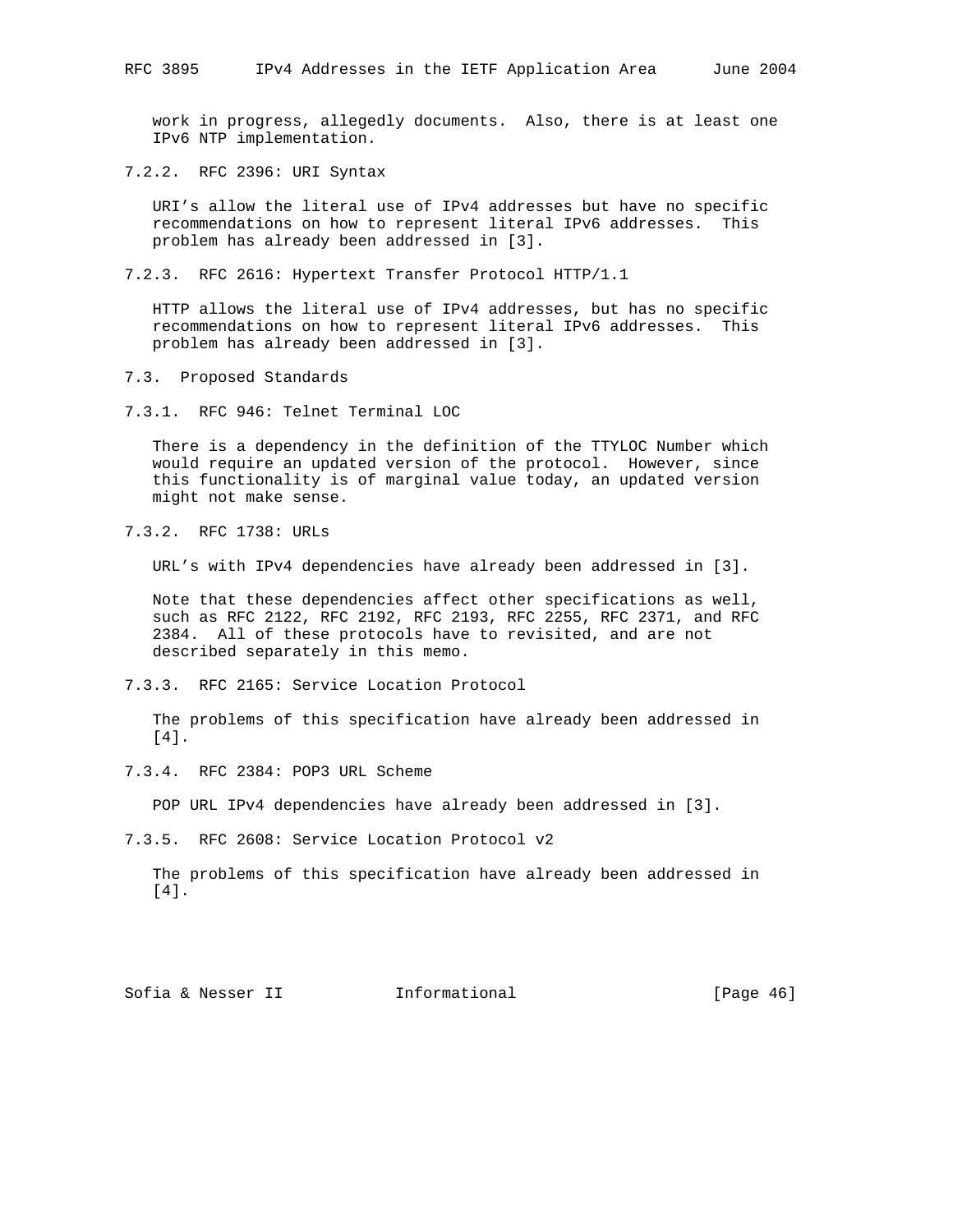7.3.6. RFC 2821: Simple Mail Transfer Protocol

 Some textual updates and clarifications to MX processing would likely be useful. The operational scenarios and guidelines to avoid the problems have been described in [6].

7.3.7. RFC 3017: XML DTP For Roaming Access Phone Books

Extensions should be defined to support IPv6 addresses.

7.4. Experimental RFCs

7.4.1. RFC 1235: The Coherent File Distribution Protocol

 The packet format of this protocol depends on IPv4, and would require updating to add IPv6 support. However, the protocol is not believed to be in use, so such an update may not be warranted.

7.4.2. RFC 1459: Internet Relay Chat Protocol

 This specification only requires a text update to become IPv6 compliant.

7.4.3. RFC 1986: Simple File Transfer Using Enhanced TFTP

 This specification only requires a text update to become IPv6 compliant.

7.4.4. RFC 2090: TFTP Multicast Option

 This protocol relies on IPv4 IGMP Multicast. To become IPv6 compliant, a new version should be produced.

7.4.5. RFC 2307: Using LDAP as a NIS

 This document tries to provide IPv6 support but it relies on an outdated format for IPv6 addresses. Thus, there is the need for an IPv6 compliant version.

8. Acknowledgements

 Phil would like to acknowledge the support of the Internet Society in the research and production of this document. Additionally, Phil would like to thank his partner in all ways, Wendy M. Nesser.

Sofia & Nesser II 1nformational [Page 47]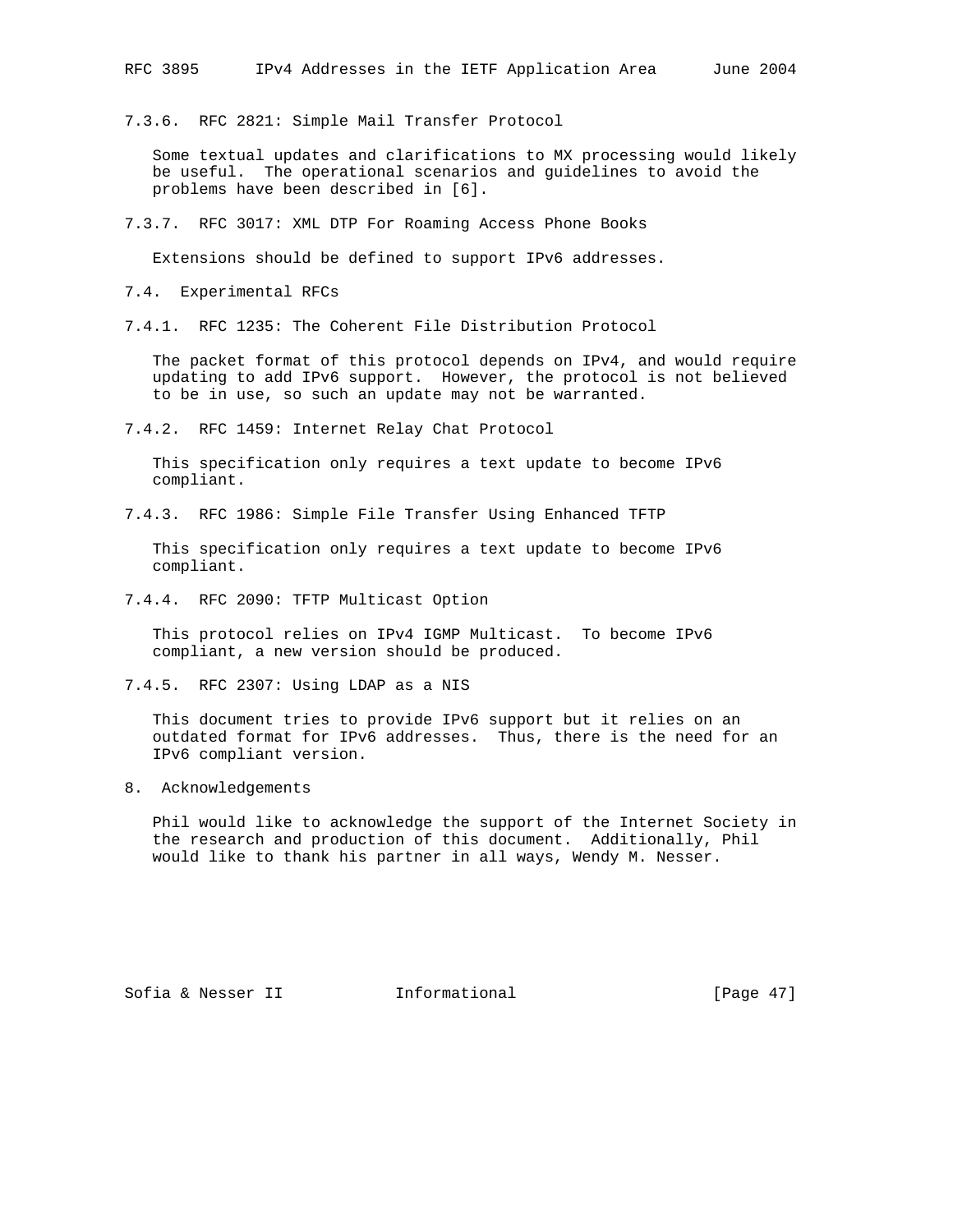# 9. Security Considerations

 This document provides an exhaustive documentation of current IETF documented standards IPv4 address dependencies. Such process does not have security implications in itself.

- 10. References
- 10.1. Normative References
	- [1] Nesser, II, P. and A. Bergstrom, Editor, "Introduction to the Survey of IPv4 Addresses in Currently Deployed IETF Standards", RFC 3789, June 2004.
	- [2] Bradner, S., "The Internet Standards Process version 3", BCP 9, RFC 2026, October 1996.
- 10.2. Informative References
	- [3] Hinden, R., Carpenter, B. and L. Masinter, "Format for Literal IPv6 Addresses in URL's", RFC 2732, December 1999.
	- [4] Guttman, E., "Service Location Protocol Modifications for IPv6", RFC 3111, May 2001.
	- [5] Allman, M., Ostermann, S. and C. Metz, "FTP Extensions for IPv6 and NATs", RFC 2428, September 1998.
	- [6] Hagino, J. and M. Nakamura, "SMTP operational experience in mixed IPv4/IPv6 environements", Work in Progress.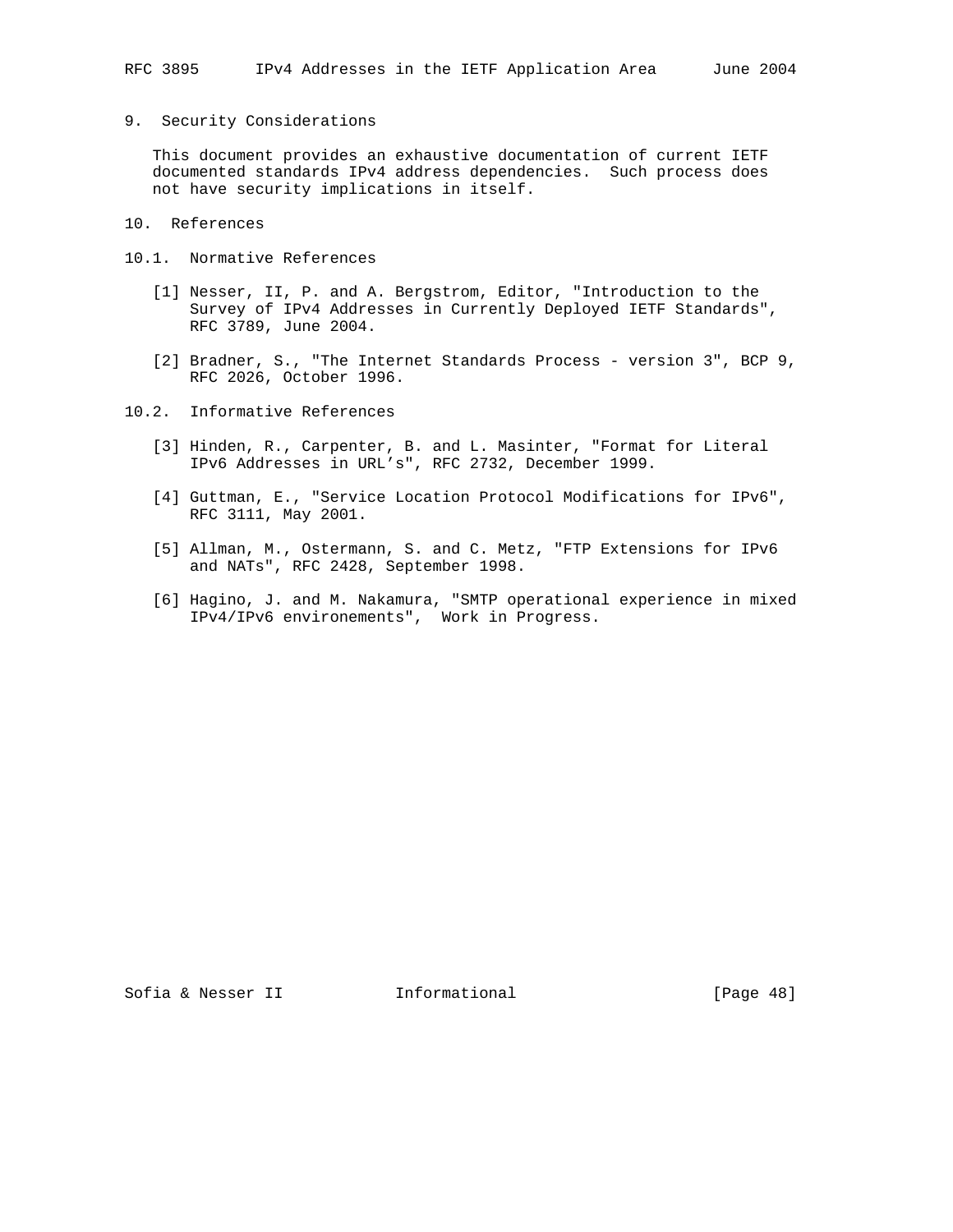11. Authors' Addresses

 Rute Sofia FCCN Av. Brasil, 101 1700 Lisboa, Portugal

 Phone: +351 91 2507372 EMail: rsofia@zmail.pt

 Philip J. Nesser II Principal Nesser & Nesser Consulting 13501 100th Ave NE, #5202 Kirkland, WA 98034

 Phone: +1 425 481 4303 Fax: +1 425 482 9721 EMail: phil@nesser.com